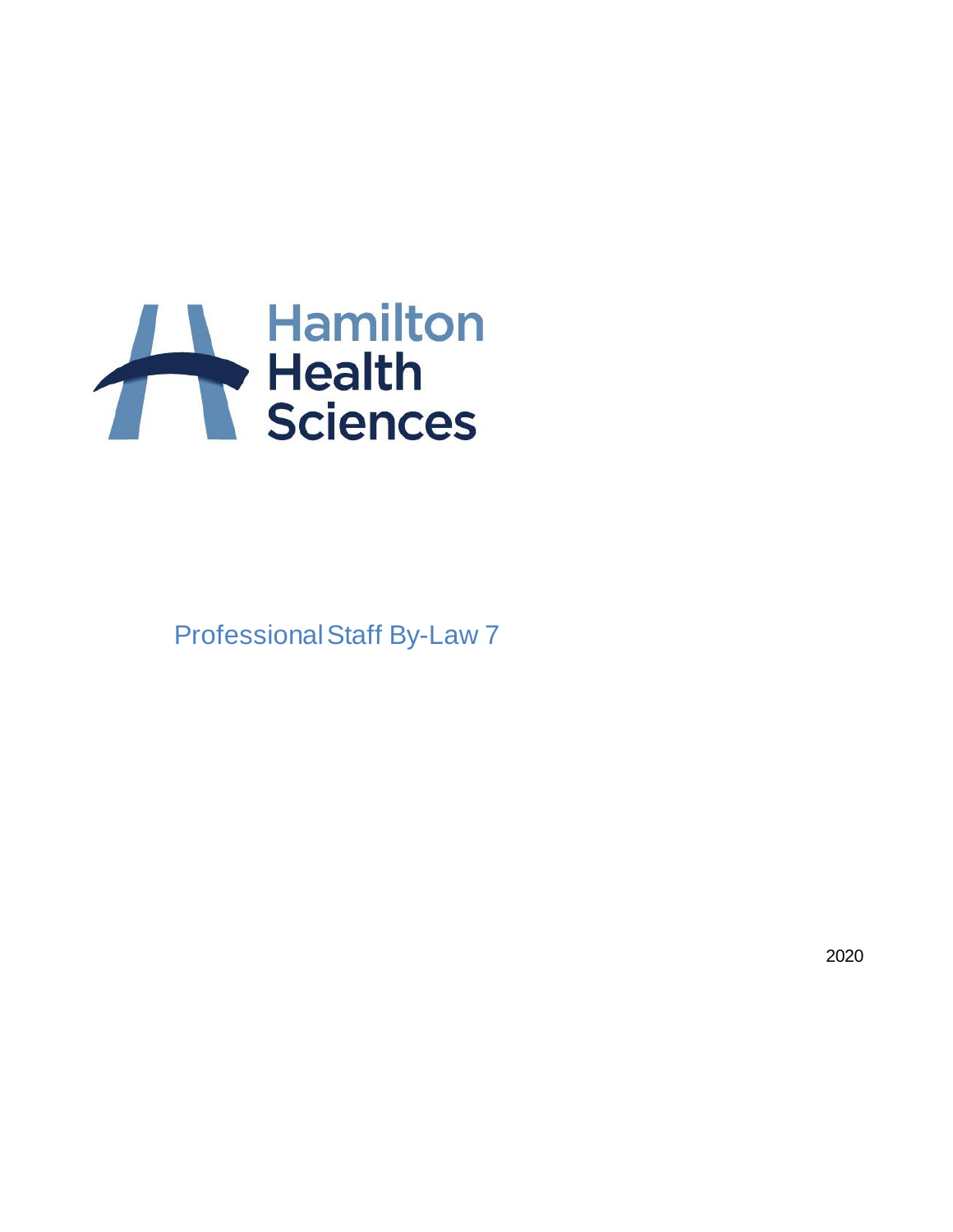# **Table of Contents**

# **[PREAMBLE1](#page-4-0)**

| 1.01            | ARTICLE 1. DEFINITIONS AND INTERPRETATION                                       | $\mathbf 1$    |
|-----------------|---------------------------------------------------------------------------------|----------------|
| 1.02            |                                                                                 |                |
| <b>POLICIES</b> | ARTICLE 2. PURPOSE OF PROFESSIONAL STAFF BY-LAWS, RULES, REGULATIONS AND        | $\overline{4}$ |
| 2.01            |                                                                                 |                |
| 2.02            |                                                                                 |                |
| 2.03            |                                                                                 |                |
|                 | ARTICLE 3. DELEGATION OF DUTIES                                                 | 5              |
| 4.01            | ARTICLE 4. DUTIES OF PROFESSIONAL STAFF                                         | 5              |
| 4.02            |                                                                                 |                |
| 5.01            | ARTICLE 5. APPOINTMENT AND REAPPOINTMENT TO PROFESSIONAL STAFF                  | 8              |
| 5.02            |                                                                                 |                |
| 5.03            | Qualifications and Criteria for Appointment to the Professional Staff 8         |                |
| 5.04            |                                                                                 |                |
| 5.05            | Procedure for Processing Applications for Appointment to the Professional Staff |                |
| 5.06            |                                                                                 |                |
| 5.07            |                                                                                 |                |
| 5.08            | Qualifications and Criteria for Reappointment to the Professional Staff 16      |                |
| 5.09            |                                                                                 |                |
| 5.10            | Leave of Absence                                                                | .16            |
| 6.01            | ARTICLE 6: MONITORING, SUSPENSION AND REVOCATION OF APPOINTMENT                 | 17             |
| 6.02            |                                                                                 |                |
| 6.03            |                                                                                 |                |
| 6.04            |                                                                                 |                |
| 6.05            |                                                                                 |                |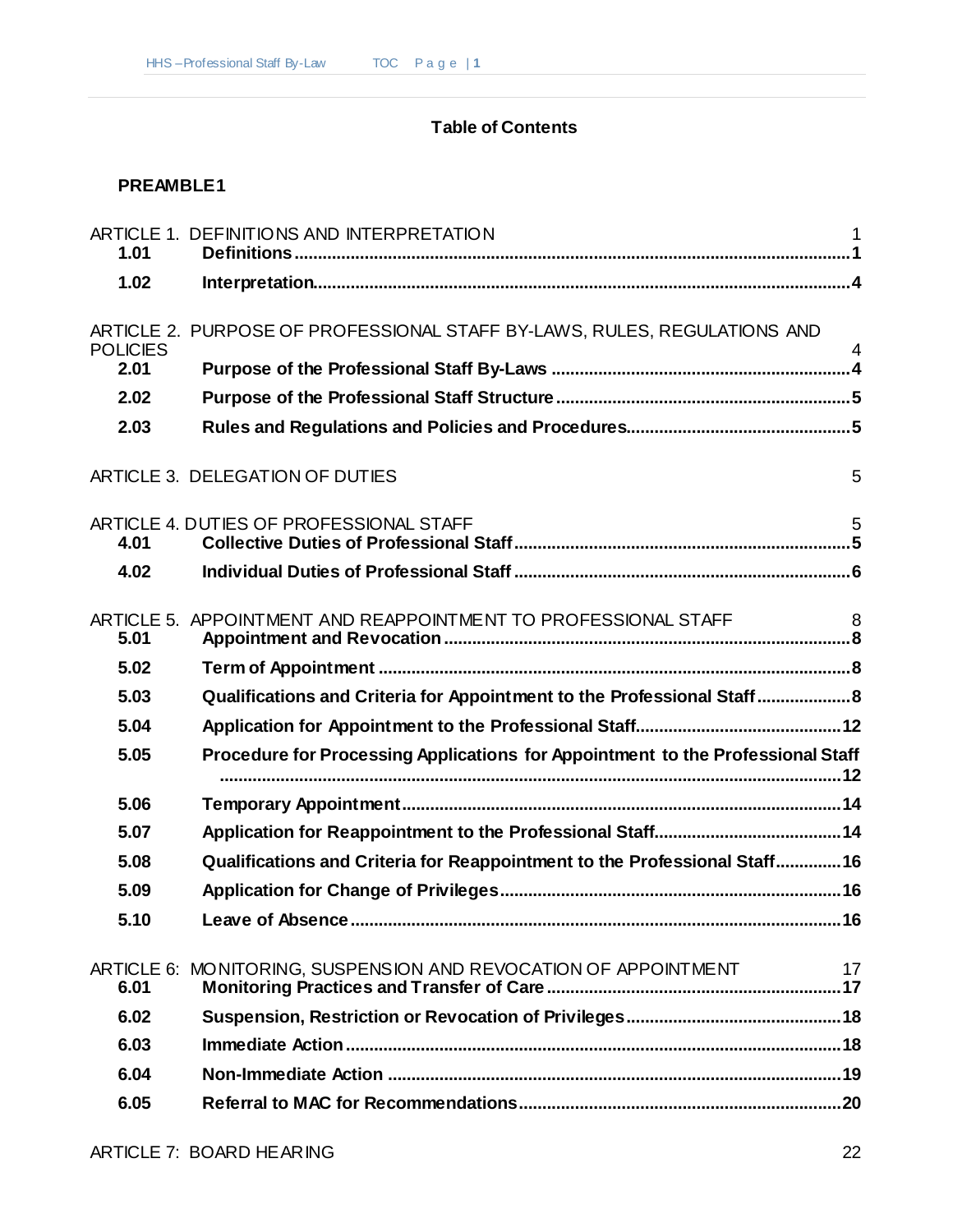| 7.01  |                                                                       |    |
|-------|-----------------------------------------------------------------------|----|
| 8.01  | ARTICLE 8: PROFESSIONAL STAFF CATEGORIES AND DUTIES                   | 23 |
| 8.02  |                                                                       |    |
| 8.03  |                                                                       |    |
| 8.04  |                                                                       |    |
| 8.05  |                                                                       |    |
| 8.06  |                                                                       |    |
| 8.07  |                                                                       |    |
| 8.08  |                                                                       |    |
| 8.09  |                                                                       |    |
| 8.10  |                                                                       |    |
| 8.11  |                                                                       |    |
|       |                                                                       |    |
| 9.01  | ARTICLE 9. DEPARTMENTS AND SERVICES                                   | 31 |
| 9.02  |                                                                       |    |
| 9.03  |                                                                       |    |
| 9.04  |                                                                       |    |
|       |                                                                       |    |
| 10.01 | ARTICLE 10. LEADERSHIP POSITIONS                                      | 32 |
| 10.02 |                                                                       |    |
| 10.03 |                                                                       |    |
| 10.04 |                                                                       |    |
| 10.05 |                                                                       |    |
| 10.06 |                                                                       |    |
| 10.07 |                                                                       |    |
| 10.08 |                                                                       |    |
| 10.09 |                                                                       |    |
| 10.10 | Appointment and Duties of Deputy Chiefs of Departments/Site Leaders38 |    |
| 10.11 |                                                                       |    |
| 10.12 | Performance Evaluations of Deputy Chiefs of Department/Site Leaders38 |    |
| 10.13 |                                                                       |    |
| 10.14 |                                                                       |    |
| 10.15 |                                                                       |    |
| 10.16 |                                                                       |    |
|       |                                                                       |    |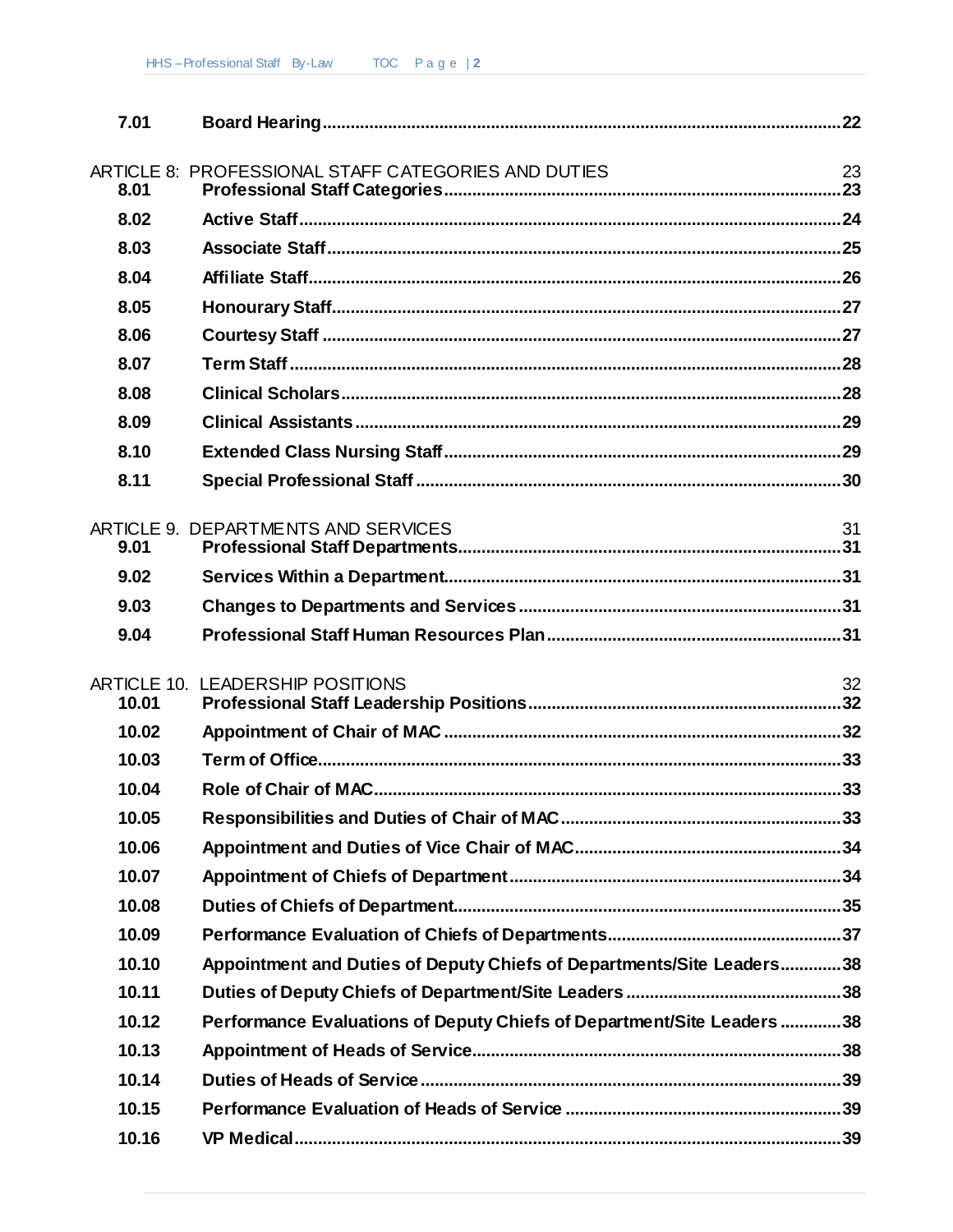| <b>ARTICLE 11. MAC</b><br>11.01 |                                                                            | 39        |
|---------------------------------|----------------------------------------------------------------------------|-----------|
| 11.02                           |                                                                            |           |
| 11.03                           |                                                                            |           |
| 11.04                           |                                                                            |           |
| 11.05                           |                                                                            |           |
| 11.06                           | Duties and Responsibilities of the Executive Committee of the MAC 42       |           |
| 11.07                           |                                                                            |           |
| <b>ARTICLE 12.</b><br>12.01     | MEETINGS - MEDICAL STAFF ASSOCIATION                                       | 42        |
| 12.02                           |                                                                            |           |
| 12.03                           |                                                                            |           |
| 12.04                           |                                                                            |           |
| 12.05                           | Attendance for Meetings of the Medical Staff Association and Medical Staff |           |
| 13.01                           | ARTICLE 13. OFFICERS OF THE MEDICAL STAFF ASSOCIATION                      | 43        |
| 13.02                           |                                                                            |           |
| 13.03                           |                                                                            |           |
| 13.04                           |                                                                            |           |
| 13.05                           |                                                                            |           |
| 14.01                           | <b>ARTICLE 14. INDEMNIFICATION</b>                                         | 45        |
| 14.02                           |                                                                            |           |
| 15.01                           | ARTICLE 15. AMENDMENTS TO THE BY-LAW                                       | 46<br>.46 |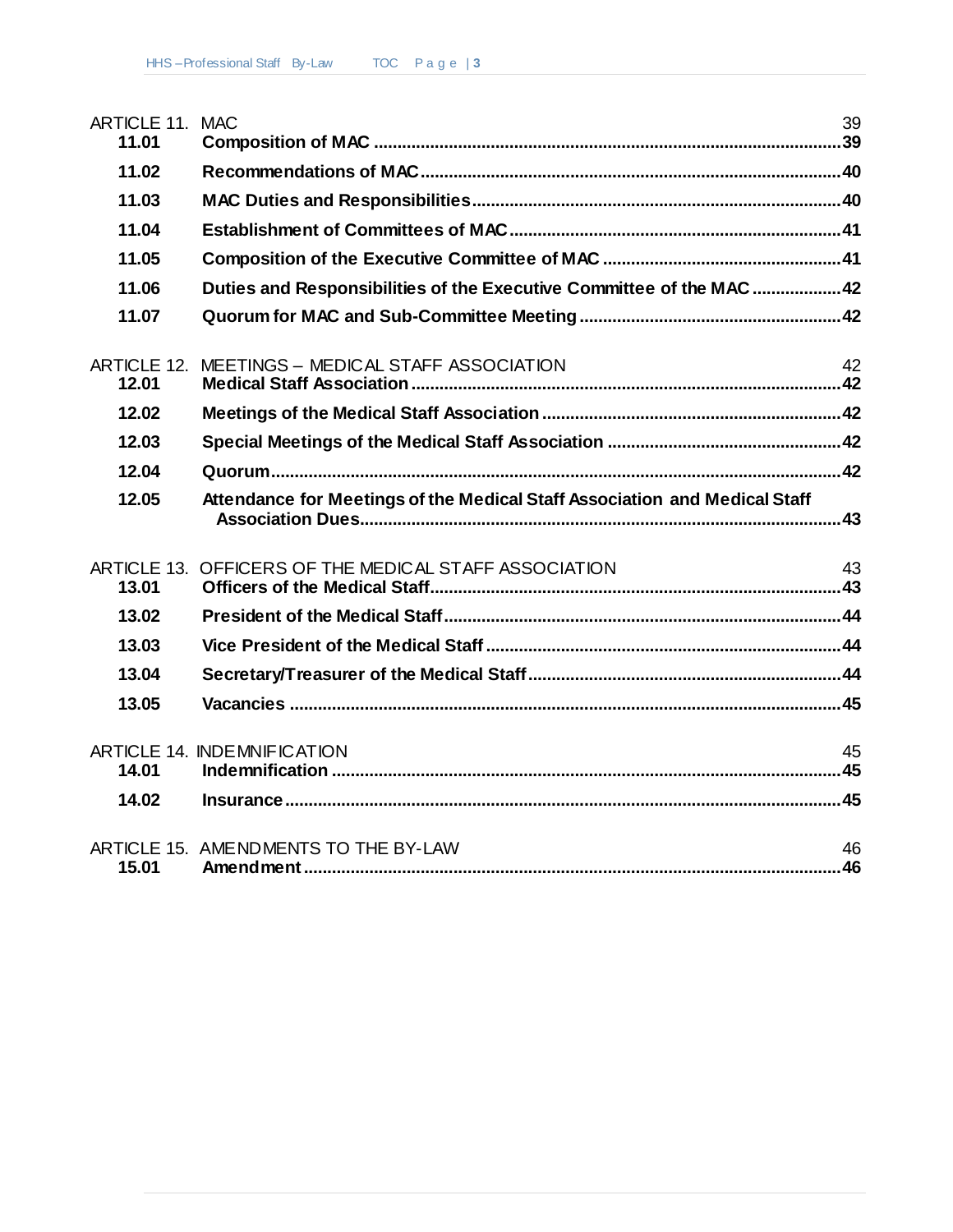# **PROFESSIONAL STAFF BY-LAW OF HAMILTON HEALTH SCIENCES CORPORATION**

(hereinafter referred to as the "Corporation")

#### <span id="page-4-0"></span>**PREAMBLE**

**WHEREAS** it is the purpose of the Corporation to serve the community in accordance with the objects of the Corporation as provided in the letters patent of amalgamation, and with the mission and vision of the Corporation, as established by the Board from time to time;

**AND WHEREAS** the governing body of the Corporation deems it expedient that a Professional Staff By-law be adopted for regulating the affairs of the Professional Staff.

### **NOW THEREFORE BE IT ENACTED:**

### <span id="page-4-1"></span>**ARTICLE 1. DEFINITIONS AND INTERPRETATION**

#### <span id="page-4-2"></span>**1.01 Definitions**

In this By-Law, the following words and phrases shall have the following meanings, respectively:

- (a) "**Act**" means the *Corporations Act* (Ontario), and where the context requires, includes the Regulations made under it;
- (b) "**Affiliation Agreement**" means the agreement between the Hospital and the University dated September 24, 2014 regarding their joint relationship with respect to patient care, teaching and research;
- (c) "**Board**" means the Board of Directors of the Corporation;
- (d) "**Board Policies**" means the policies adopted by the Board;
- (e) "**By-Law**" means the Professional Staff By-Law of the Corporation from time to time in effect;
- (f) "**Certification**" means the holding of a certificate in a medical or surgical specialty issued by any professional body recognized by the Board after consultation with MAC;
- (g) "**Chair**" means the Director elected by the Board to serve as Chair of the Board;
- (h) "**Chair of MAC**" means the Physician appointed by the Board of Directors to serve as Chair of MAC;
- (i) "**CEO**" means, in addition to 'administrator' as defined in section 1 of the *Public Hospitals Act*, the President and Chief Executive Officer of the Corporation;
- (j) "**Chief Nursing Executive**" means the senior nurse employed by the Hospital who reports directly to the CEO and is responsible for nursing services provided in the Hospital;
- (k) "**Chief of a Department**" means a member of the Medical Staff appointed by the Board to be responsible for the professional standards and quality of medical care rendered by the members of that department at the Hospital;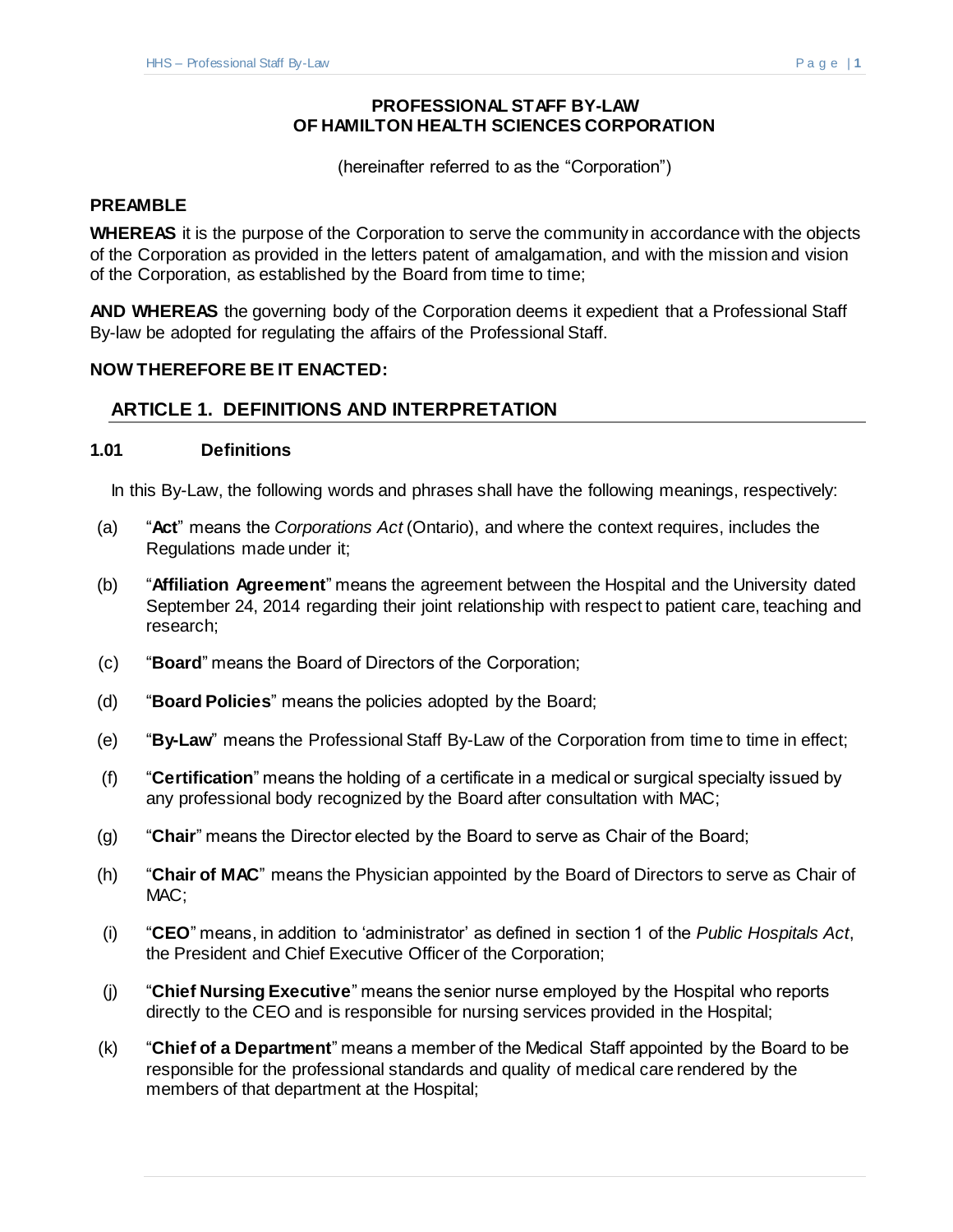- (l) "**Clinical Assistants**" means Physicians who are required to perform specific duties under the direct supervision of a member of the Medical Staff;
- (m) "**Clinical Resource Plan**" means the plan developed by the VP Medical in consultation with the Chiefs of Department, Program and Service Medical Directors, and with the appropriate academic department and Regional Partners, based on the mission and strategic plan of the Corporation and on the regional needs of the community, which provides information and future projections of this information with respect to the management and appointment of Physicians, Dentists, Midwives, and Extended Class Nurses who are or may become members of the Medical, Dental, Midwifery and Extended Class Nursing Staff;
- (n) "**Clinical Scholars**" means Physicians who wish an additional period of specialized postresidency training involving clinical care and academic pursuits. Each Clinical Scholar appointment will be granted in conjunction with an appropriate Faculty of Health Sciences appointment;
- (o) "**College**" means, as the case may be, the College of Physicians and Surgeons of Ontario, the Royal College of Dental Surgeons of Ontario, the College of Midwives of Ontario, and/or the College of Nurses of Ontario;
- (p) "**Committee**" means a committee of the Board or as otherwise specified in this By-Law;
- (q) "**Corporation**" means Hamilton Health Sciences Corporation located at the head office at 100 King Street West, Suite 2300, Hamilton, Ontario, L8P 1A2;
- (r) "**Dental Staff**" means the collection of legally qualified dentists appointed by the Board to attend or perform dental services for patients in the Hospital;
- (s) "**Dentist**" means a dental practitioner in good standing with the Royal College of Dental Surgeons of Ontario;
- (t) "**Department**" or "**department**" means an organizational unit of the Medical Staff to which members with a similar field of practice have been assigned;
- (u) "**Director**" means a member of the Board;
- (v) "**Ex officio**" means membership "by virtue of the office" and includes all rights, and responsibilities, and the power to vote unless otherwise specified;
- (w) "**Extended Class Nurses**" means those registered nurses in the extended class to whom the Board has granted Privileges namely:
	- i. nurses that are employed by the Hospital and are authorized to diagnose, prescribe for or treat out-patients in the Hospital; and
	- ii. nurses who are not employed by the Hospital and to whom the Board has granted privileges to diagnose, prescribe for or treat out-patients in the Hospital.
- (x) "**Head of a Service**" means the Physician or Dentist appointed by the Board to be in charge of one of the organized Services of a medical department;
- (y) "**Hospital"** means the Corporation;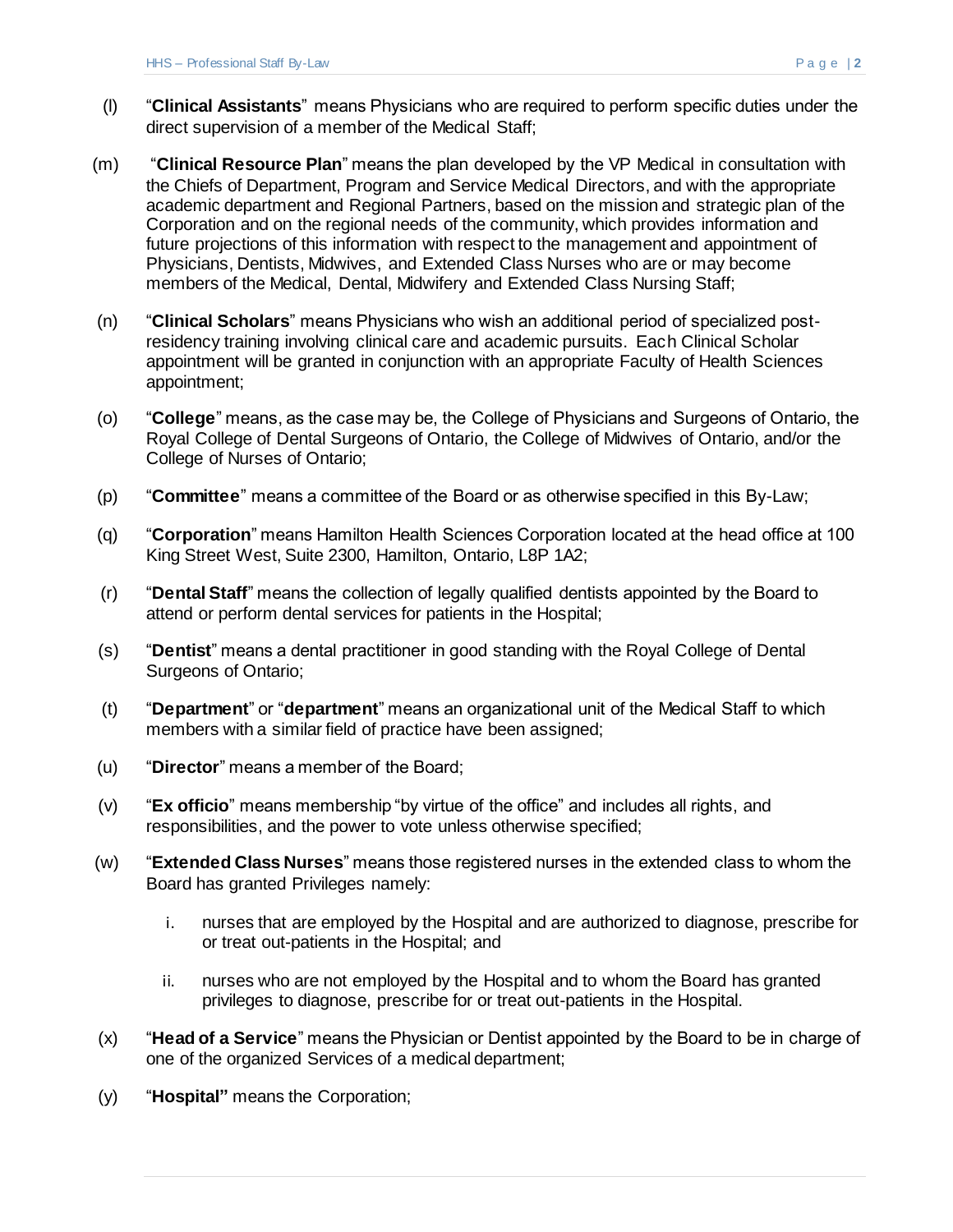- (z) "**Impact Analysis**" means a study to determine the impact upon the resources of the Corporation of the proposed or continued appointment of any person to the Medical Staff;
- (aa) "**Liaison Committee**" means the liaison committee established pursuant to subsection 11.2 of the Affiliation Agreement;
- (bb) "**Locum Tenens**" or "**locum tenens**" means Physicians who provide coverage for a member of the Medical Staff during their absence;
- (cc) **"MAC"** means the Medical Advisory Committee of the Board;
- (dd) "**Medical Staff**" means those Physicians who are appointed by the Board and who are granted Privileges to practice medicine in the Hospital;
- (ee) "**Midwife**" means a Midwife in good standing with the College of Midwives of Ontario;
- (ff) "**Patient**" means, unless otherwise specified, any in-patient, out-patient or other patient of the Corporation;
- (gg) "**Person**" means and includes any individual, corporation, partnership, firm, joint-venture, syndicate, association, trust, government, government agency, board, commission or authority, or any other form of entity or organization;
- (hh) "**Physician**" means a medical practitioner in good standing with the College of Physicians and Surgeons of Ontario;
- (ii) "**Policies**" means the medical professional and administrative policies of the Hospital;
- (jj) "**Privileges**" means the clinical services and involvement in education and research which the Board has granted to a member of the Medical, Dental, non-employee Extended Class Nurse and Midwifery Staff;
- (kk) "**Professional Staff**" means those Physicians, Dentists, non-employee Extended Class Nurses and Midwifery Staff that are appointed by the Board and who are granted specific Privileges to practice medicine, dentistry, midwifery or extended class nursing respectively;
- (ll) "**Professional Staff Appointment**" means the appointment or assignment of a Professional Staff member to a department or Service in the Hospital within the categorization of active, associate, courtesy, honorary or locum tenens staff;
- (mm) "**Program**" means a cluster of patient-cented services which optimizes patient care, education and research and is consistent with the mission and vision of the Corporation;
- (nn) "*Public Hospitals Act*" means the *Public Hospitals Act* (Ontario), and, where the context requires, includes the Regulations made under it;
- (oo) "**Regional Partners**" means the health care institutions and agencies with whom the Corporation has developed collaborative relationships for the provision of patient care, and education and research;
- (pp) "**Rules and Regulations**" means the Rules and Regulations governing the practice of the Medical, Dental, and Midwifery Staff in Hospital both generally and within a particular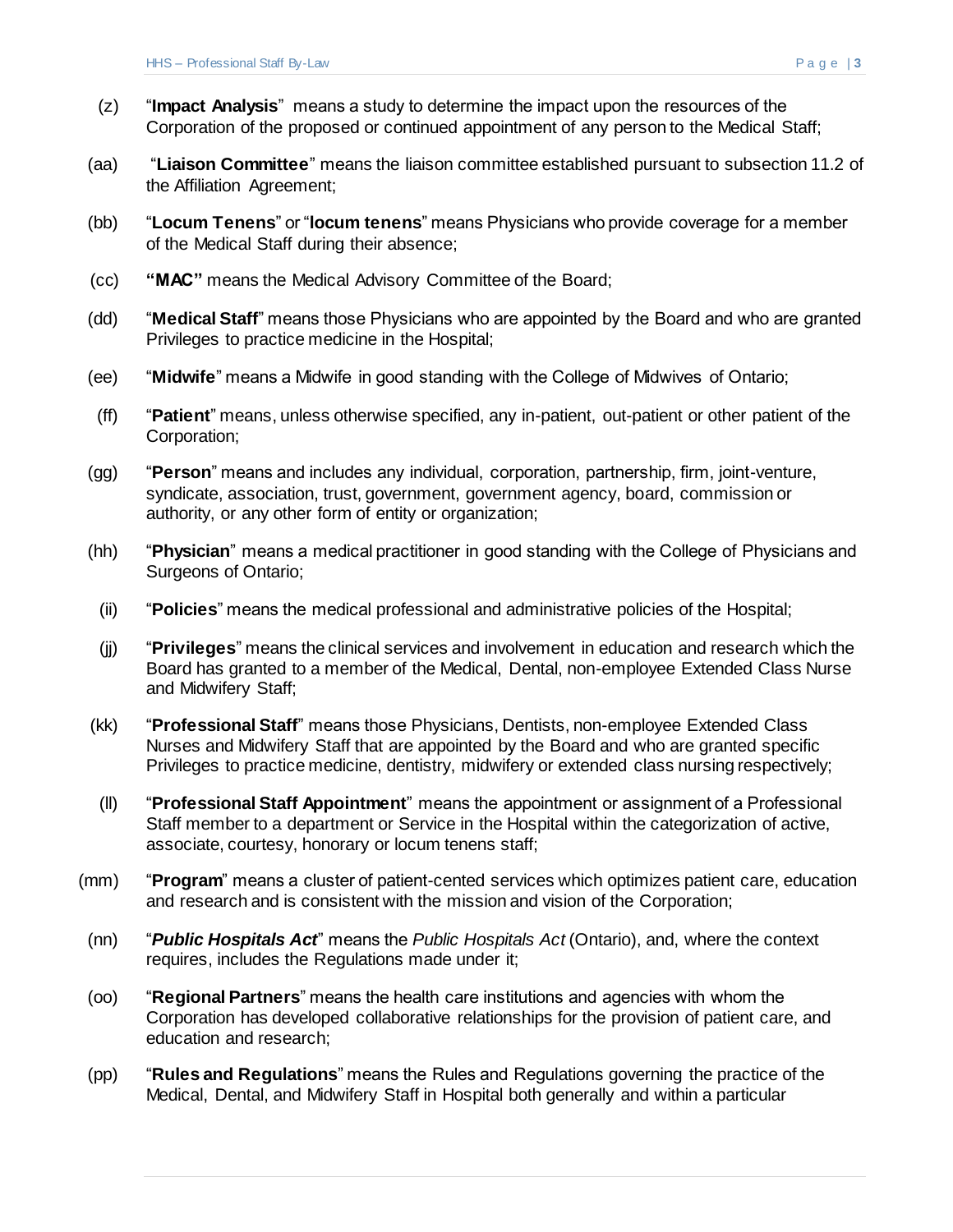department, which have been established respectively by the staff in general and the staff of the department;

- (qq) "**Service**" means an organizational unit of a department which is based on a sub-specialty area of medical practice;
- (rr) "**Special Professional Staff**" means qualified non-Physician professionals who are appointed to the Medical Staff for their expertise or assistance in patient treatment, education, and research;
- (ss) "**Supervisor**" means a Physician who is assigned the responsibility to oversee the work of another person;
- (tt) "**Supportive Care**" means the provision of support to the patient through a physician-patient relationship which has developed over time;
- (uu) "**University**" means McMaster University; and
- (vv) "**VP Medical**" means the Executive Vice President Academic & Chief Medical Executive.

#### <span id="page-7-0"></span>**1.02 Interpretation**

In this By-Law, unless the context otherwise requires, words importing the singular number shall include the plural number and vice versa and references to persons shall include firms and corporations and words importing one gender shall include the opposite.

# <span id="page-7-1"></span>**ARTICLE 2. PURPOSE OF PROFESSIONAL STAFF BY-LAWS, RULES, REGULATIONS AND POLICIES**

### <span id="page-7-2"></span>**2.01 Purpose of the Professional Staff By-Laws**

The purpose of the Professional Staff By-Laws is to:

- (a) outline clearly and succinctly the purposes and functions of the Professional Staff;
- (b) identify specific organizational units (departments, committees, programs, etc.) necessary to allocate the work of carrying out those functions;
- (c) to identify the process for the selection of the Chair of MAC and Chief of Department and for the election of the Professional Staff Association officers;
- (d) provide an organizational structure which defines responsibility, authority and accountability of every organizational component, and which is designed to ensure that each Professional Staff member exercises responsibility and authority commensurate with the member's contribution to patient care and to the teaching and research needs of the Hospital, and fulfills like accountability obligations;
- (e) provide a mechanism for accountability to the Board, through defined professional components, for patient care, professional and ethical conduct, and teaching and research activities of each individual practitioner holding membership in the Professional Staff; and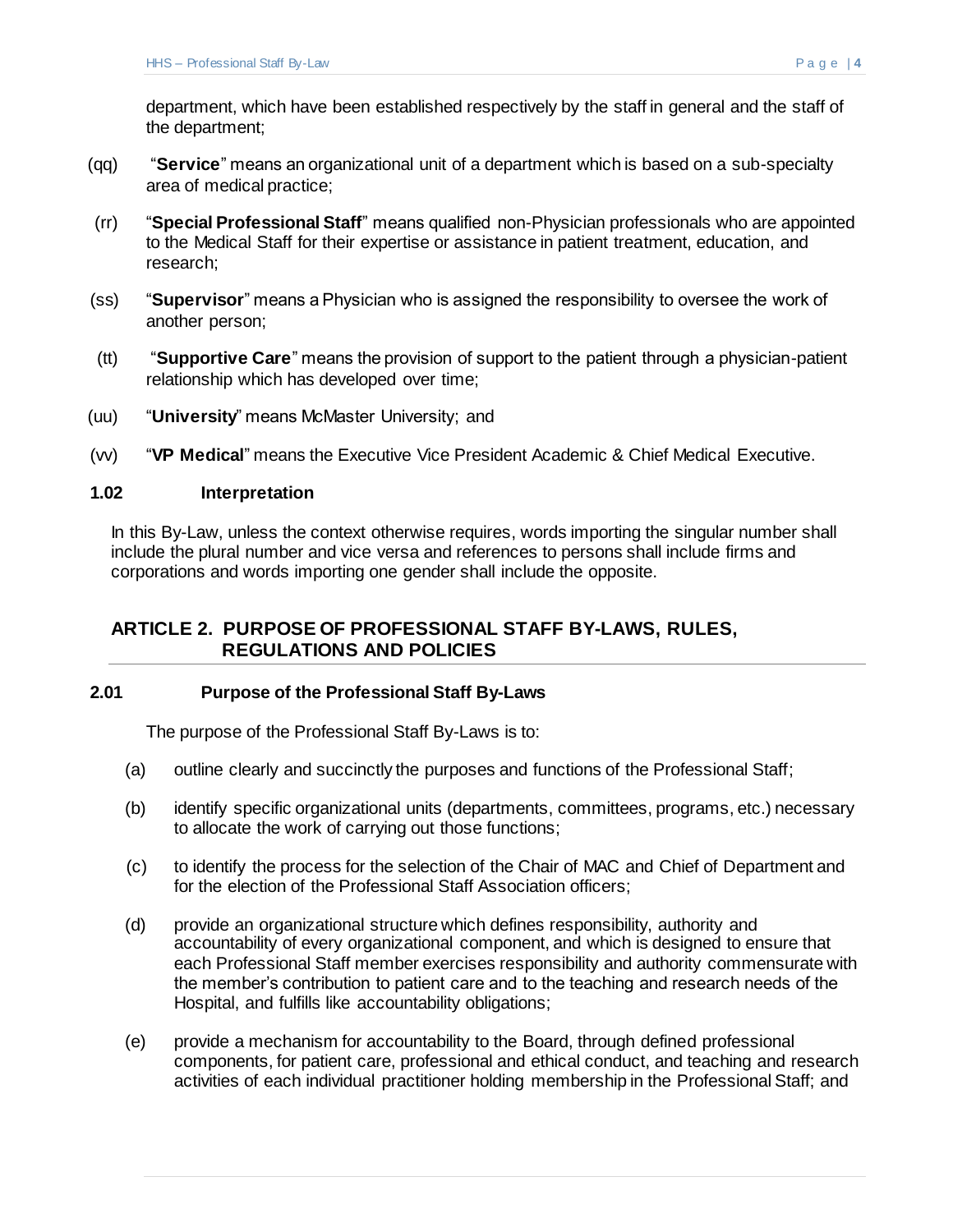(f) create a Professional Staff Association structure which will advocate the interests of and support the rights and privileges of the Professional Staff as provided herein.

### <span id="page-8-0"></span>**2.02 Purpose of the Professional Staff Structure**

The purpose of the Professional Staff structure as described herein, in addition to fulfilling the responsibilities established by the laws of the Province of Ontario and this By-Law, is:

- (a) to provide a structure whereby the members of the Professional Staff participate in the Hospital's planning, policy setting and decision making;
- (b) to serve as a quality assurance system for care rendered to patients by the Professional Staff and to ensure the continuing improvement of the quality of medical care; and
- (c) to facilitate the best possible environment for learning and research in respect of the Corporation's role as a teaching hospital.

#### <span id="page-8-1"></span>**2.03 Rules and Regulations and Policies and Procedures**

- (a) MAC may make Rules and Regulations as it deems necessary, including rules and regulations for patient care and safety and the conduct of members of the Professional Staff and Extended Class Nursing Staff.
- (b) MAC may make administrative, human resources, clinical and professional policies applicable to the Professional Staff that are consistent with this By-law and the Rules and Regulations and Policies.

# <span id="page-8-2"></span>**ARTICLE 3. DELEGATION OF DUTIES**

Any of the Chair of MAC, Chief of Department, Head of Service, Vice President Medical or CEO shall be responsible for the duties assigned to them under this By-law and such person may delegate to others the performance of any such duties.

## <span id="page-8-3"></span>**ARTICLE 4. DUTIES OF PROFESSIONAL STAFF**

#### <span id="page-8-4"></span>**4.01 Collective Duties of Professional Staff**

Collectively, the Professional Staff practicing within the jurisdiction of the Corporation have responsibility and accountability to the Board for:

- (a) ensuring that care at the Hospital is appropriately directed to meeting patients' needs and is consistent with sound health care resource utilization practices;
- (b) participating in quality and error management initiatives, as appropriate;
- (c) ensuring that ethical practice standards compatible with those of contemporary medical practice are observed;
- (d) providing and maintaining undergraduate and postgraduate medical education and health professional education in accordance with the mission of the Corporation;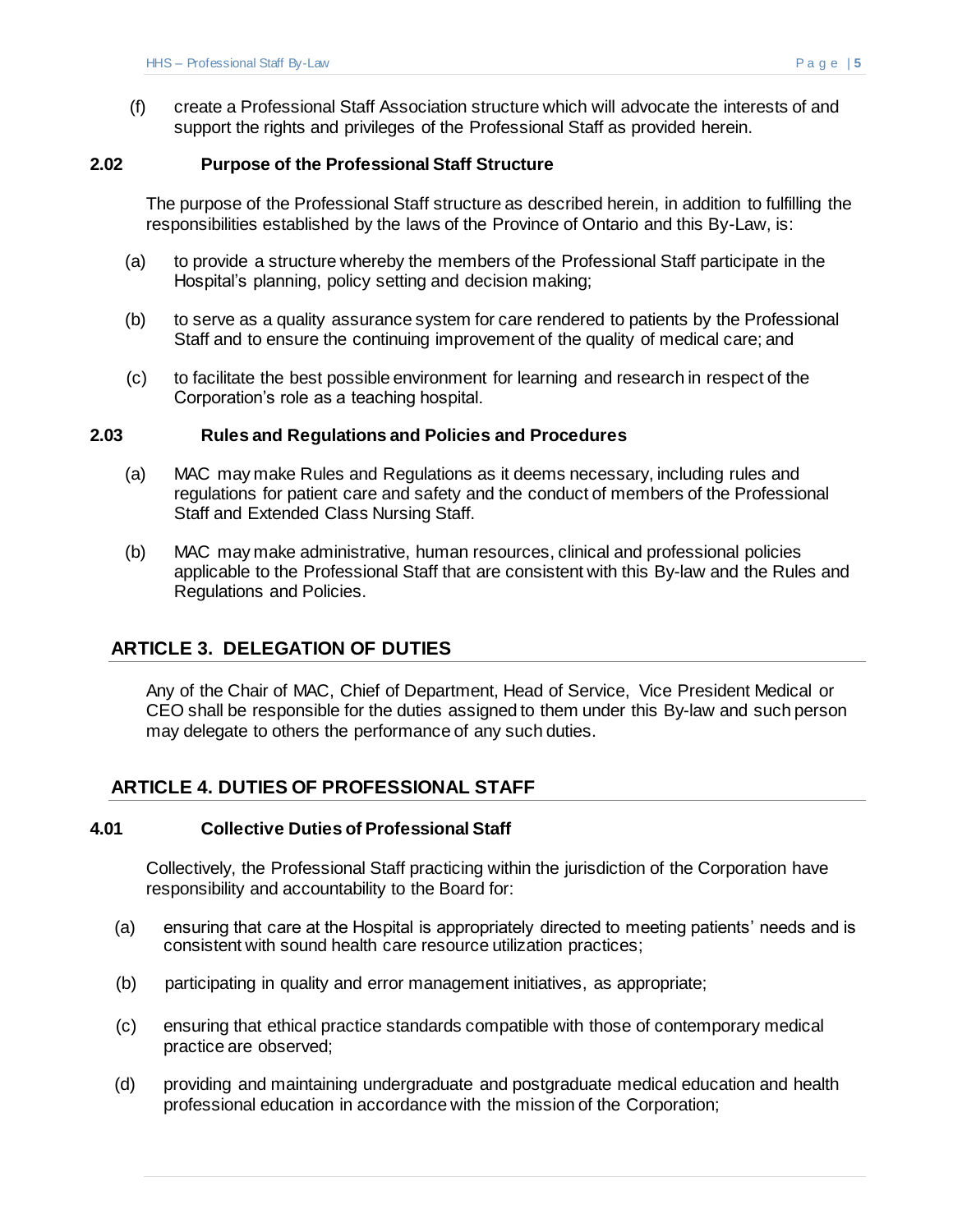- (e) providing and maintaining the development of continuing medical education and continuing interdisciplinary health professional education;
- (f) providing, maintaining and participating in medical, clinical health services and outcomes research;
- (g) promoting evidence-based decision making;
- (h) ensuring that any concerns relating to the operations of the Hospital are raised and considered through the proper channels of communication within the Hospital such as the Professional Staff Association or the Chair of MAC, Vice President Medical, Chiefs of Department, MAC and/or the Board;
- (i) assisting to fulfill the mission of the Corporation through contributing to the strategic planning, community needs assessment, resource utilization management and quality management activities; and
- (j) contributing to the development and ensuring compliance with this By-Law, and Rules and Regulations, and Policies of the Hospital.

### <span id="page-9-0"></span>**4.02 Individual Duties of Professional Staff**

- (a) Each member of the Professional Staff:
	- i. is accountable to and shall recognize the authority of the Board through and with the Chair of MAC, Chief of Department and CEO; and
	- ii. shall co-operate with and respect the authority of:
		- A. the Chair of MAC and the MAC;
		- B. the Vice President Medical;
		- C. the Chiefs of Departments;
		- D. the Head of the applicable Service; and
		- E. the CEO;
	- iii. shall perform the duties, undertake the responsibility and comply with the provisions set out in this By-law and the Rules and Regulations and Policies;
	- iv. shall forthwith notify and provide a written description to the Chief of Department or VP Medical or Chair of MAC of any changes to the information provided in their most recent application for appointment or reappointment including without limitation:
		- A. investigations, dispositions, proceedings, assessments, reviews, privileges restrictions or disputes before a regulatory college, hospital or health care facility;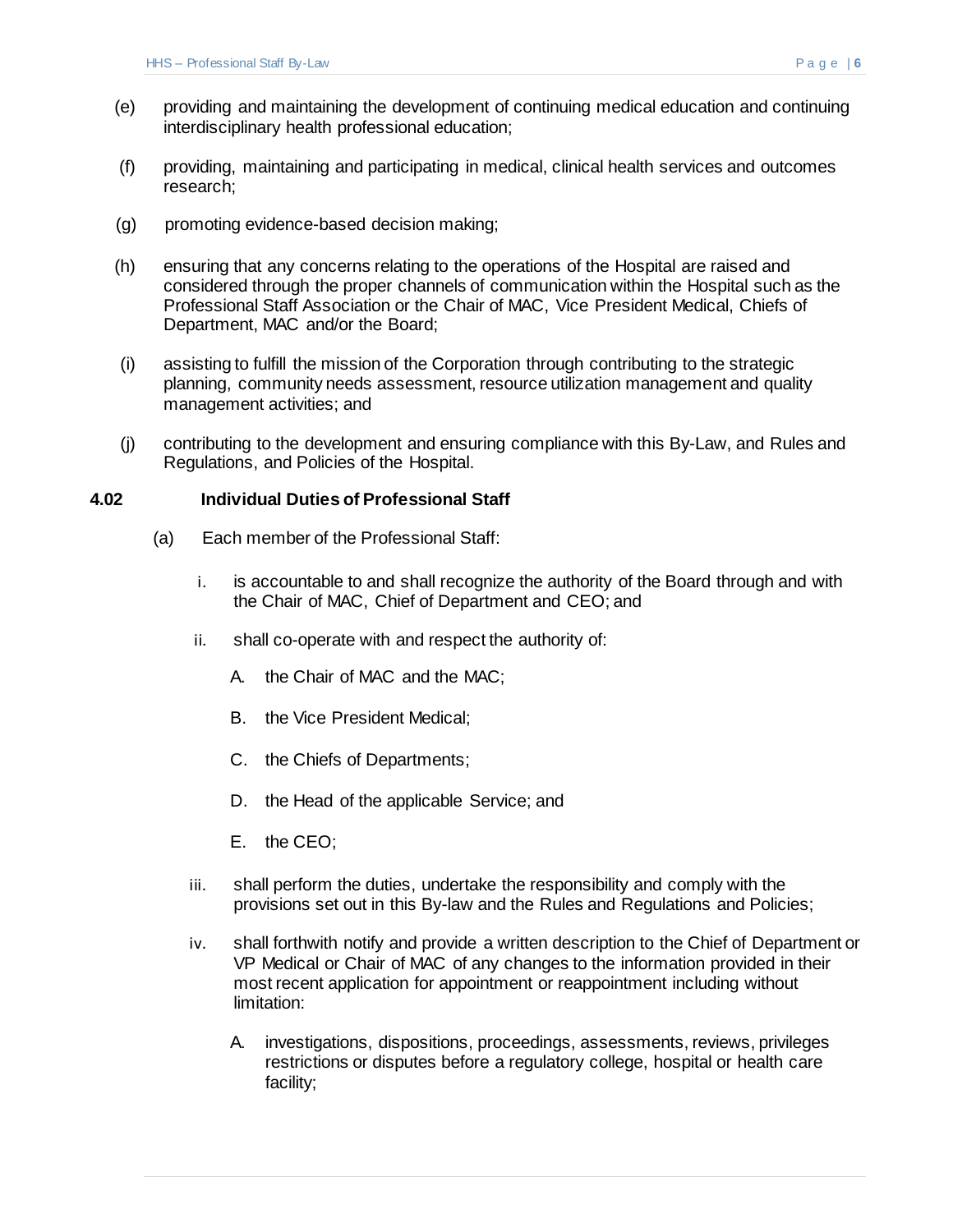- B. changes regarding health which may impact on the Professional Staff member's ability to practice or expose patients, physicians or employees to risk of harm;
- C. information regarding criminal investigations, charges or convictions; and
- D. information of any civil suit where there was a finding of professional negligence or battery.
- v. shall ensure a high professional standard of care is provided to patients under their care taking into account sound healthcare resource utilization practices as is reasonable under the specific circumstances;
- vi. shall practice medicine of the best professional and ethical practice standards within the limits of the Privileges provided;
- vii. shall maintain involvement, as a recipient, in continuing medical and interdisciplinary professional education as well as complete all Hospital mandatory annual training including annual privacy, harassment protocol and Code of Conduct education modules;
- viii. shall contribute in academic activities within the parameters of a mutual agreement as determined within the department in which the Professional Staff member is appointed;
- ix. shall participate in quality, complaint and error management initiatives, as appropriate;
- x. shall prepare and complete patient records in accordance with the Hospital's Policies as may be established from time to time, applicable legislation and accepted College standards;
- xi. shall use reasonable efforts to provide the member's Chief of Department with three (3) months' notice of the members' intention to resign or restrict the member's Privileges;
- xii. shall work and cooperate with others in a manner consistent with the Hospital's mission, vision and values and Policies;
- xiii. shall notify the Board in writing through the CEO or delegate of any additional professional degrees or qualifications obtained by the member or of any change in the license to practice medicine made by the College or change in professional liability insurance;
- xiv. shall participate on and support Hospital and Professional Staff committees; and
- xv. shall participate in "on call" requirements of the Department or Service as scheduled by the Chief of Department or Head of Service, as applicable.
- (b) While the Hospital recognizes a physician's obligation to advocate for the patients best interest, each member of the Professional Staff shall refrain from any conduct that would be prejudicial to the Hospital's reputation or standing in the community, including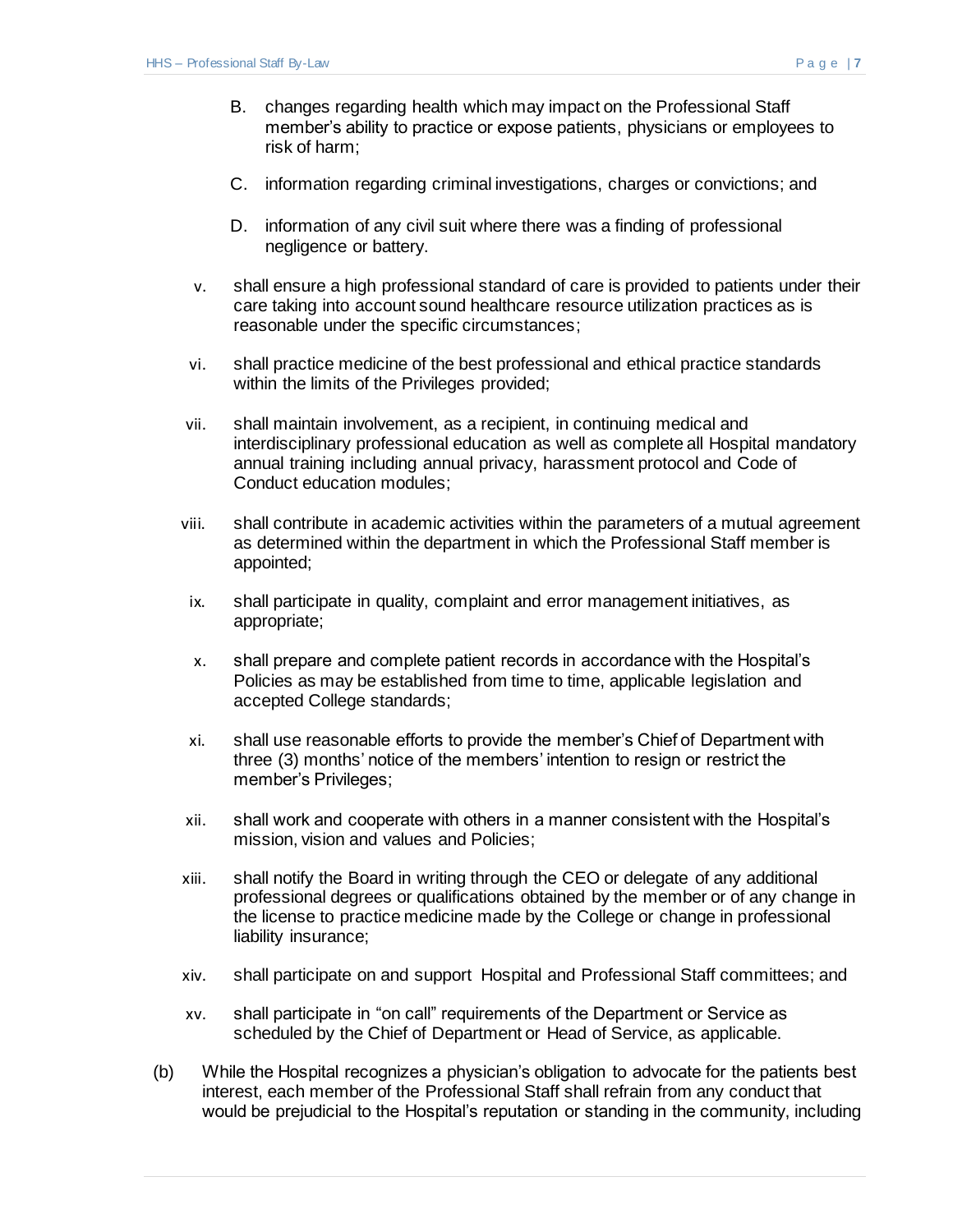making prejudicial or adverse public statements with respect to the Hospital's operations. The Professional Staff shall attempt to resolve disputes or concerns with the Hospital in good faith before public comments are made in any forum, including bringing such disputes or concerns to the attention of and engaging with the VP Medical, the CEO and the Board, which VP Medical, CEO and Board will engage in good faith and in a reasonably timely manner.

# <span id="page-11-0"></span>**ARTICLE 5. APPOINTMENT AND REAPPOINTMENT TO PROFESSIONAL STAFF**

### <span id="page-11-1"></span>**5.01 Appointment and Revocation**

- (a) The Board, after considering the recommendations of MAC, shall appoint annually a Professional Staff and the non-employed members of the Extended Class Nursing Staff and shall grant such privileges as it deems appropriate to each member of the Professional Staff so appointed. All appointments to the Professional Staff are, subject to [Section](#page-14-0)  [5.03\(g\),](#page-14-0) conditional upon an academic appointment to the Faculty of Health Sciences of the University being granted to the applicant.
- (b) All applications for appointment and reappointment to the Professional Staff shall be processed in accordance with the provisions of this By-law, the Affiliation Agreement and the *Public Hospitals Act*.
- (c) The Board may, at any time, make, revoke or suspend any appointment to the Professional Staff or restrict the privileges of any member of the Professional Staff in accordance with the provisions of this By-law and the *Public Hospitals Act*.

### <span id="page-11-2"></span>**5.02 Term of Appointment**

- (a) Subject to the terms of this By-Law, each appointment to the Professional Staff shall be for a term of up to one (1) year.
- (b) Where a member of the Professional Staff has applied for reappointment within the time prescribed by MAC, the current appointment shall continue:
	- i. unless [subsection 5.02\(b\)\(ii\)](#page-11-2) applies, until the reappointment is granted or not granted by the Board; or
	- ii. where the reappointment is not granted by the Board and there is a right of appeal to the Health Professions Appeal and Review Board, until the time for giving notice of a hearing by the Health Professions Appeal and Review Board has expired or, where a hearing is required, until the decision of the Health Professions Appeal and Review Board has become final.

## <span id="page-11-3"></span>**5.03 Qualifications and Criteria for Appointment to the Professional Staff**

Only applicants who meet the qualifications and satisfy the criteria set out in this By-law are eligible to be a member of, and appointed to, the Professional Staff of the Corporation.

- <span id="page-11-4"></span>(a) An applicant for appointment to the Professional Staff must meet the following qualifications:
	- i. have adequate training and experience for the privileges requested;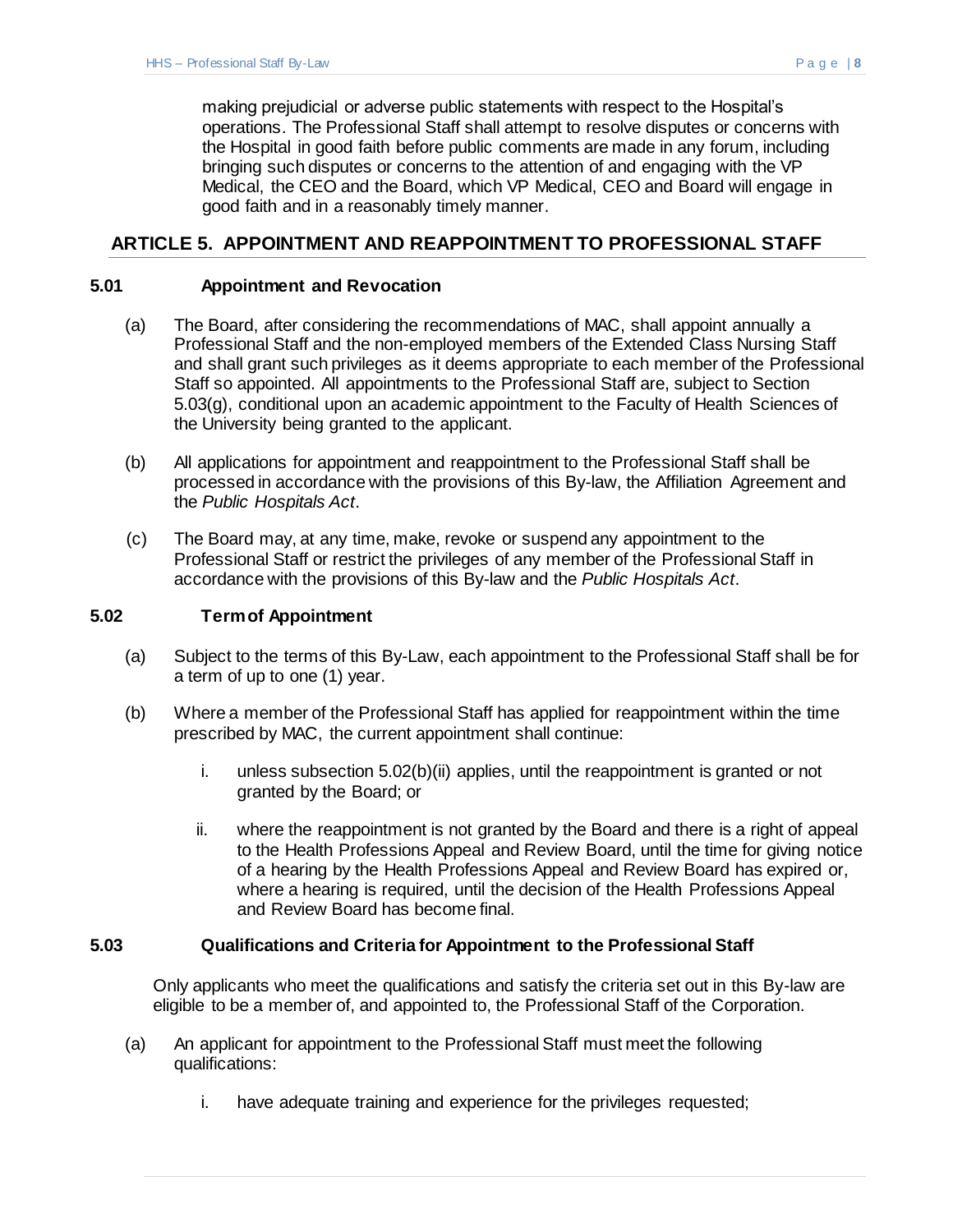- ii. have a demonstrated ability to:
	- A. provide patient care at an appropriate level of quality and efficiency;
	- B. work and communicate with, and relate to, others in a co-operative, collegial and professional manner;
	- C. communicate with, and relate appropriately to, patients and patients' relatives and/or substitute decision makers;
	- D. participate in the discharge of staff, committee and, if applicable, teaching responsibilities, and other duties appropriate to staff category;
	- E. have an interest and aptitude towards scholarly activities;
	- F. meet an appropriate standard of ethical conduct and behaviour;
	- G. if applicable, the application's continuing medical education must be acceptable to the credentials committee of MAC; and
	- H. agree in writing in the credentials application that they will govern themselves in accordance with the requirements set out in the *Public Hospitals Act*, in this By-law, and with the Hospital's Mission, Vision and Values, Rules and Regulations, and Policies including but not limited to the Hospital's Code of Conduct;
- iii. have maintained the level of continuing professional education required by the applicable regulatory College;
- iv. have up-to-date inoculations, screenings and tests as may be required by the occupational health and safety policies and practices of the Hospital, the Public Hospitals Act or other legislation;
- v. demonstrate adequate control of any significant physical or behavioural impairment affecting skill, attitude or judgment that might impact negatively on patient care or the operations of the Corporation;
- vi. have current membership in the Canadian Medical Protective Association or professional practice liability coverage appropriate to the scope and nature of the intended practice;
- vii. subject to [subsection 5.03\(b\)\(viii\)](#page-12-0) below, all applicants must hold a current academic appointment in the Faculty of Health Sciences of the University or be in the process of applying for such application and have received evidence satisfactory to MAC and the Board that such appointment will be granted;
- <span id="page-12-0"></span>viii. the following applicants shall be excluded from the requirement to hold a current academic appointment in the Faculty of Health Sciences of the University, and from the joint appointment requirements contained in the Affiliation Agreement, and for such applicants, resignation or termination from either the Hospital or the University does not result in resignation or termination from the other: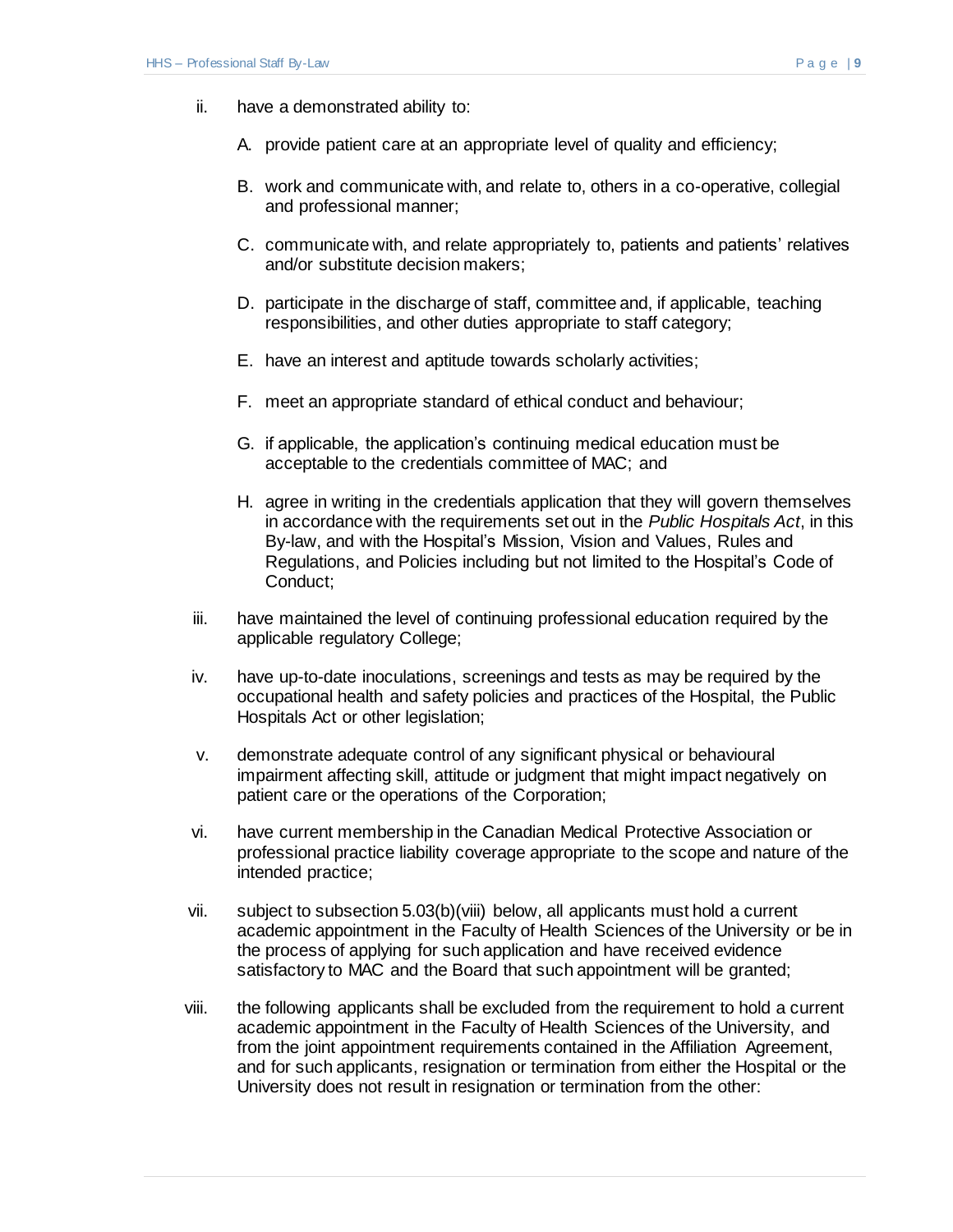- A. as of the date of the Affiliation Agreement, all members of Active and Courtesy Professional Staff, whether they had joint appointments at that date or not. The exemption applicable to the then existing Active and Courtesy members of the Professional Staff shall apply to all their respective future applications, provided that only Courtesy Staff members who have Active Staff privileges at the St. Joseph's Hospital shall be eligible to transfer their grandfathered status from Courtesy to Active;
- B. any applicant for appointment to the Department of Family Medicine. Notwithstanding the exemption, applicants to the Department of Family Medicine may apply to the Faculty of Health Sciences – Department of Family Medicine. Any such applicant can elect at any time for any reason whatsoever to resign a Faculty appointment and still maintain a Hospital appointment. This exemption shall also apply to Dentists, Midwives and Extended Class Nurses with the necessary changes in points of detail;
- C. all Clinical Assistants, and all members of the Honourary, Term and Temporary Professional Staff; and
- D. an applicant or member of the Professional Staff who is granted an exemption by the Board, following consultation with the University's Faculty of Health Sciences' Dean or delegate, due to Exceptional Circumstances. As defined in the Affiliation Agreement, Exceptional Circumstances means circumstances in which:
	- 1) the Professional Staff member has the training, skills and experiences which are required in the community; and
	- 2) the Professional Staff member does not meet the academic requirements of the University; and
	- 3) the Hospital is unable to attract a Professional Staff member with like skills, training and experiences, who would meet the academic requirements of the University; and
	- 4) the inability of the Hospital to grant Privileges would be prejudicial to the health and welfare of the members of the community; or
	- 5) a Professional Staff member has applied for an appointment to the Hospital and there is no shared academic and clinical mission;
- <span id="page-13-0"></span>(b) In addition to the qualifications set out in [subsection 5.03\(a\),](#page-11-4) an applicant for appointment to the Medical Staff must meet the following qualifications:
	- i. be qualified to practice medicine and licensed pursuant to the laws of Ontario and have a Certificate of Registration in good standing with the College of Physicians and Surgeons of Ontario or an equivalent certificate from their most recent licensing body;
	- ii. have a current Certificate of Professional Conduct from the College of Physicians and Surgeons of Ontario or the equivalent certificate from their most recent licensing body; and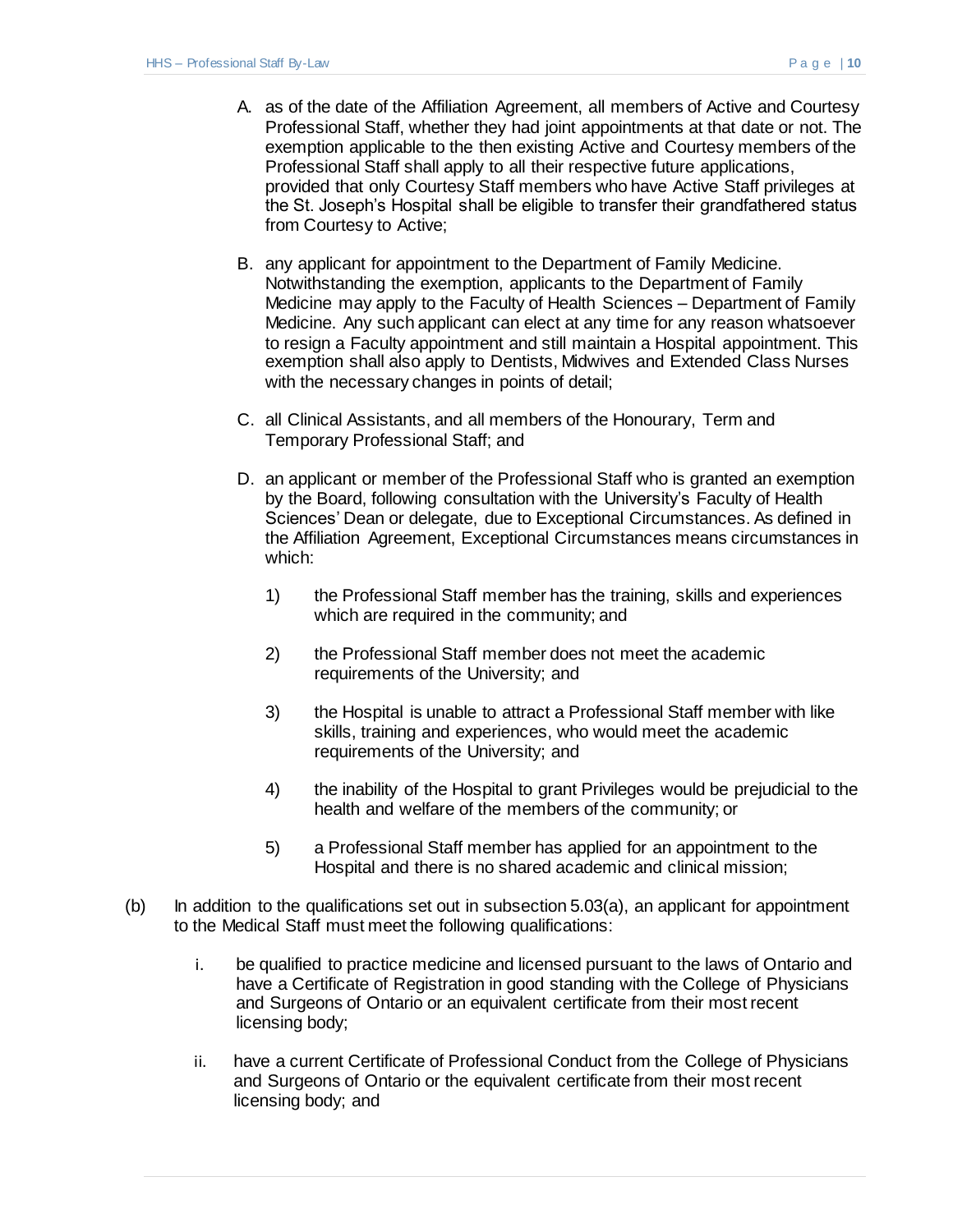- iii. all members practicing in a specialty recognized by the Royal College of Physicians and Surgeons of Canada must hold a current certificate issued by the Royal College of Physicians and Surgeons of Canada, the College of Family Physicians, or an educational license for which they have met all requirements to practice in such specialty, either by way of examination or by academic eligibility;
- <span id="page-14-1"></span>(c) In addition to the qualifications set out in [subsection 5.03\(a\),](#page-11-4) an applicant for appointment to the Dental Staff must meet the following qualifications:
	- i. be qualified to practice dentistry and licensed pursuant to the laws of Ontario and have a letter of good standing from the Royal College of Dental Surgeons of Ontario or the equivalent letter from their most recent licensing body; and
	- ii. have a current Certificate of Professional Conduct from the Royal College of Dental Surgeons or the equivalent certificate from their most recent licensing body.
- <span id="page-14-2"></span>(d) In addition to the qualifications set out in [subsection 5.03\(a\),](#page-11-4) an applicant for appointment to the Midwifery Staff must meet the following qualifications:
	- i. be qualified to practice midwifery and be licensed pursuant to the laws of Ontario and have a Certificate of Registration in good standing with the College of Midwives of Ontario or an equivalent certificate from their most recent licensing body; and
	- ii. have a current Certificate of Professional Conduct from the College of Midwives of Ontario or the equivalent certificate from their most recent licensing body.
- <span id="page-14-3"></span>(e) In addition to the qualifications set out in [subsection 5.03\(a\),](#page-11-4) an applicant for appointment to the Extended Class Nursing Staff must meet the following qualifications:
	- i. be qualified to practice as a nurse in the extended class and hold a current, valid Annual Registration Payment Card as a registered nurse in the extended class with the College of Nurses of Ontario; and
	- ii. have a letter of good standing from the Ontario College of Nurses or their most recent licensing body.
- (f) Certain appointments, namely Associate and Clinical Scholar appointments subject to certain limited exceptions, will require an Impact Analysis demonstrating that the Hospital has the resources to accommodate the applicant and that the applicant meets the needs of the respective Department as described in the Professional Staff human resources plan.
- <span id="page-14-0"></span>(g) In addition to any other provisions of the By-law, including the qualifications set out in subsectio[n 5.03\(b\),](#page-11-4) [5.03\(c\),](#page-13-0) [5.03\(d\),](#page-14-1) [5.03\(e\)](#page-14-2) and [5.03\(f\),](#page-14-3) the Board may refuse to appoint any applicant to the Professional Staff on any of the following grounds:
	- i. the appointment is not consistent with the need for service, as determined by the Board from time to time;
	- ii. the Professional Staff human resources plan and/or the Impact Analysis of the Corporation and/or Department does not demonstrate sufficient resources to accommodate the applicant;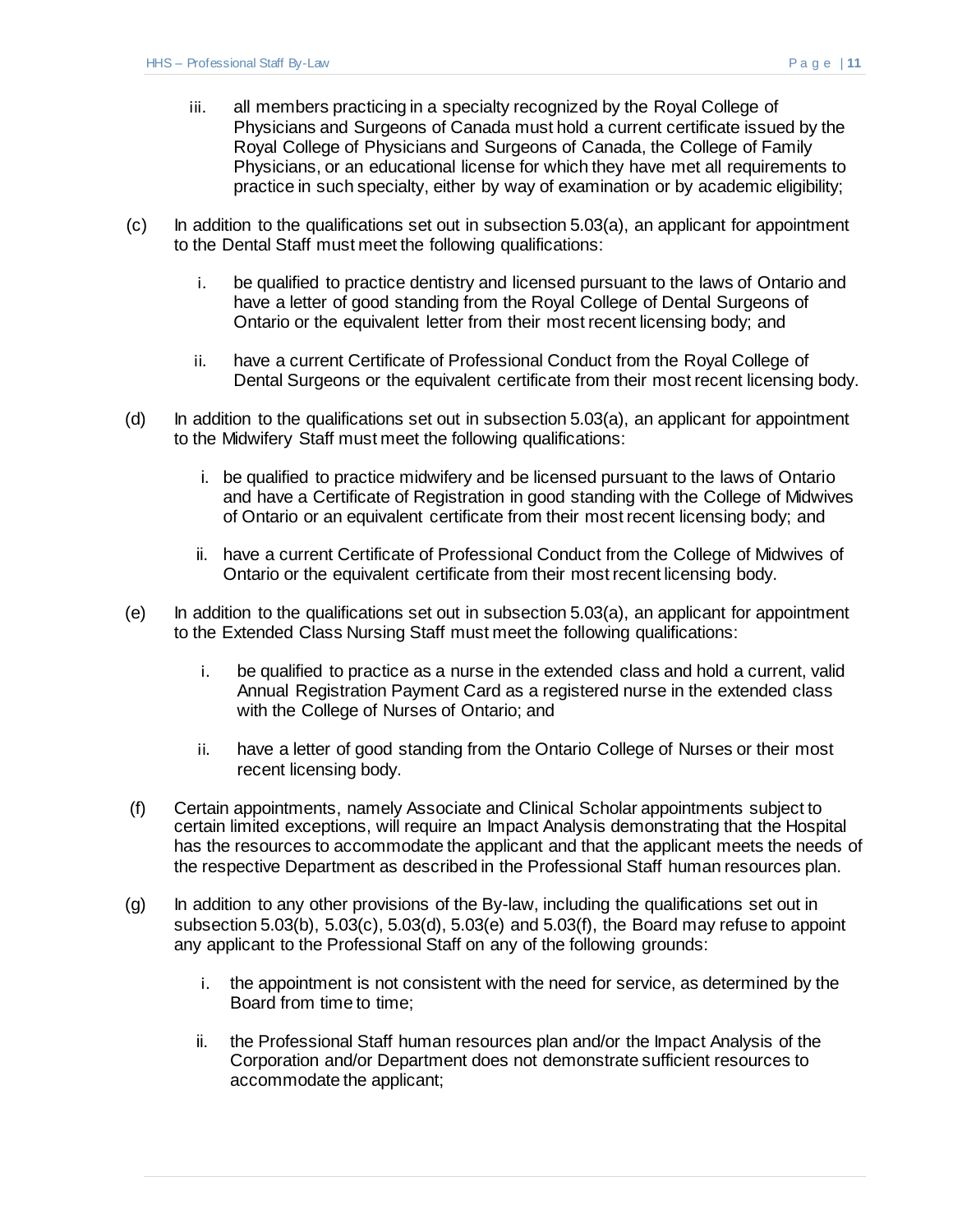- iii. the applicant was not granted an academic appointment to the Faculty of Health Sciences of the University; or
- iv. the appointment is not consistent with the strategic plan and mission of the Corporation.

### <span id="page-15-0"></span>**5.04 Application for Appointment to the Professional Staff**

- (a) The CEO, or delegate, shall supply a copy of, or information on how to access a form of the application and the mission, vision, values and strategic plan of the Corporation, the By-law, the Corporate By-Law, and the Rules and Regulations and appropriate Policies, to each Professional Staff who expresses in writing an intention to apply for appointment to the Professional Staff.
- (b) An applicant for appointment to the Professional Staff shall submit to the CEO or delegate one (1) original application in the prescribed form together with signed consents to enable the Hospital to make inquiries of the applicable College and other hospitals, institutions and facilities where the applicant has previously provided professional services or received professional training to allow the Hospital to fully investigate the qualifications and suitability of the applicant.

### <span id="page-15-1"></span>**5.05 Procedure for Processing Applications for Appointment to the Professional Staff**

- (a) Upon receipt of a complete application, the CEO or delegate shall deliver each original application forthwith to MAC through the Chair of MAC, who shall keep a record of each application received and then refer the original application forthwith to the chair of the Credentials Committee with a copy to the Chief of the relevant Department and the Chair of the Academic Department of the University.
- (b) If both the Chief of Department and the Chair of the Academic Department agree, the application shall be referred by the Chief of the Department to the Credentials Committee**.** Failure of the Chief of the Department and Chair of the Academic Department to agree that the applicant should be considered by the Credentials Committee shall be dealt with in accordance with the Affiliation Agreement as follows:
	- i. The matter will be reviewed by the CEO, (or Vice President, Medical as delegate of the CEO) Chair of MAC, Dean of the Faculty of Health Sciences or designate, the Chief of Department and the Chair of the Academic Department of the University.
	- ii. In the event that an agreement can still not be reached, the Chief of Department and Vice President Medical will consider whether the applicant should be considered for the exception set out in Section [5.03 \(a\)\(viii\).](#page-12-0) If a determination is made that the exception applies the application shall be referred to the Credentials Committee.
	- iii. In the event that the Chief of Department and the Vice President Medical determine that the applicant does not fall within the exception set out in Section [5.03 \(a\)\(viii\),](#page-12-0) the Vice President Medical and the Chief of Department will submit a recommendation to MAC that the applicant not be granted privileges.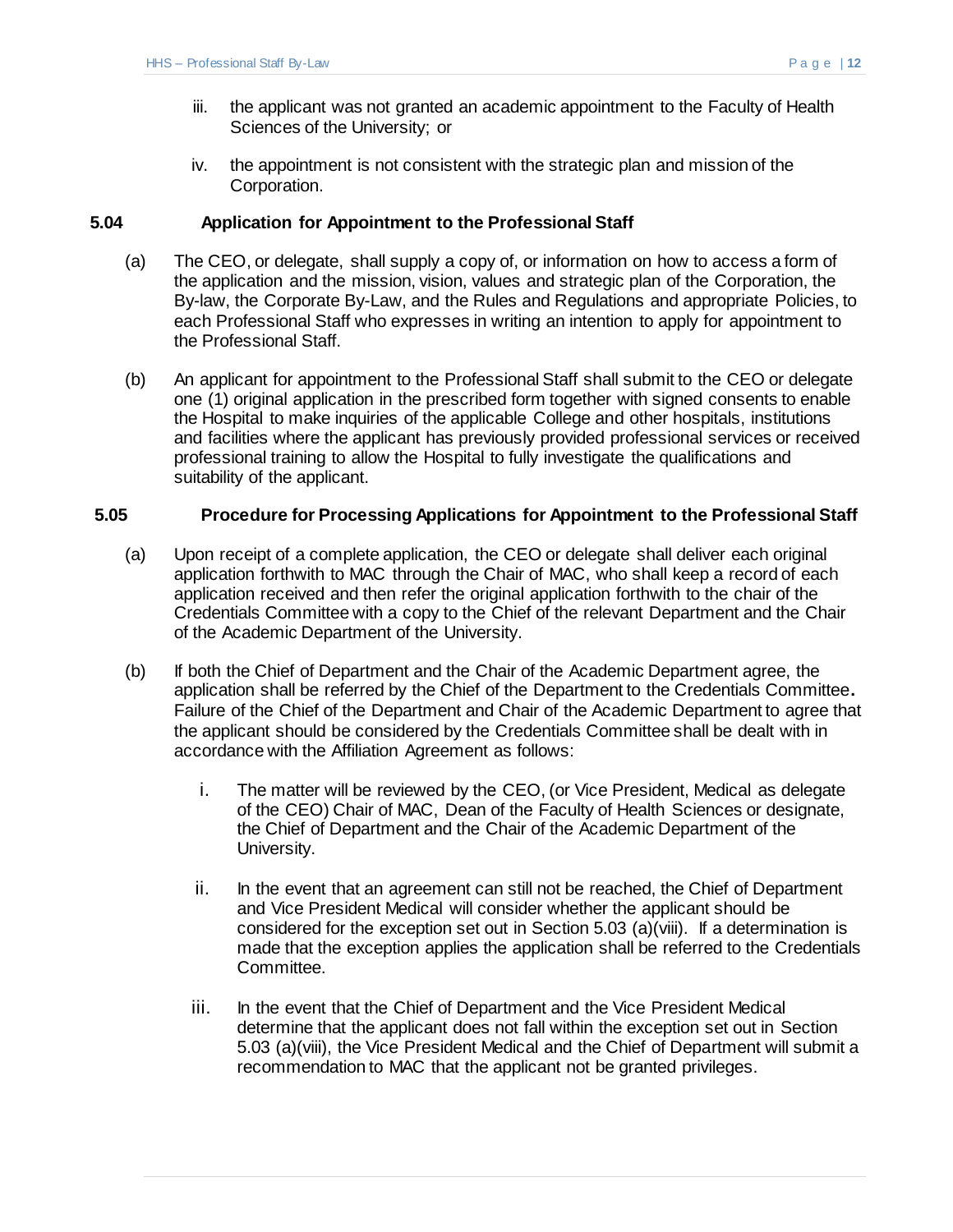- iv. In the event of a recommendation that the applicant not be granted an appointment, the applicant will be processed by MAC pursuant to [Section 5.05\(d\).](#page-16-0)
- <span id="page-16-1"></span>(c) The Credentials Committee shall review materials in the application, receive the recommendation of the Chief of the relevant Department and the Chair of the Academic Department and ensure:
	- i. all required information has been provided;
	- ii. investigate the professional competence and verify the qualifications of the applicant,
	- iii. consider whether the qualifications and criteria required by [Section 5.03](#page-11-3) are met;
	- iv. ensure that an analysis of the impact of the appointment on human and fiscal resources and in particular, the impact or consistency of the appointment with the Professional Staff human resource plan has been completed and approved; and
	- v. shall submit a report as to its assessment and recommendation to MAC at its next regular meeting.
- <span id="page-16-0"></span>(d) MAC shall:
	- i. receive and consider the report and recommendations of the Credentials Committee;
	- ii. review the application with reference to the Professional Staff Human Resources Plan and Impact Analysis; and
	- iii. send, within sixty (60) days of the date of receipt by the CEO of a complete application, notice of its recommendations to the Board and the applicant, in accordance with the *Public Hospitals Act*.
- (e) Notwithstanding [subsection 5.05\(c\)\(iii\),](#page-16-1) MAC may make its recommendation later than sixty (60) days after receipt of the application if, prior to the expiry of the sixty (60) day period, it indicates in writing to the Board and to the applicant that a final recommendation cannot be made within such sixty (60) day period and gives written reasons therefor.
- (f) Where MAC recommends the appointment, it shall specify the category of appointment and the specific privileges it recommends the applicant be granted.
- (g) Where MAC does not recommend appointment or where the recommended appointment or privileges differ from those requested, MAC shall inform the applicant that they are entitled to:
	- i. written reasons for the recommendation if a request is received by MAC within seven (7) days of the receipt by the applicant of notice of the recommendation; and
	- ii. a hearing before the Board if a written request is received by the Board and MAC within seven (7) days of the receipt by the applicant of the written reasons referred to in subsection 5.05(g)(i).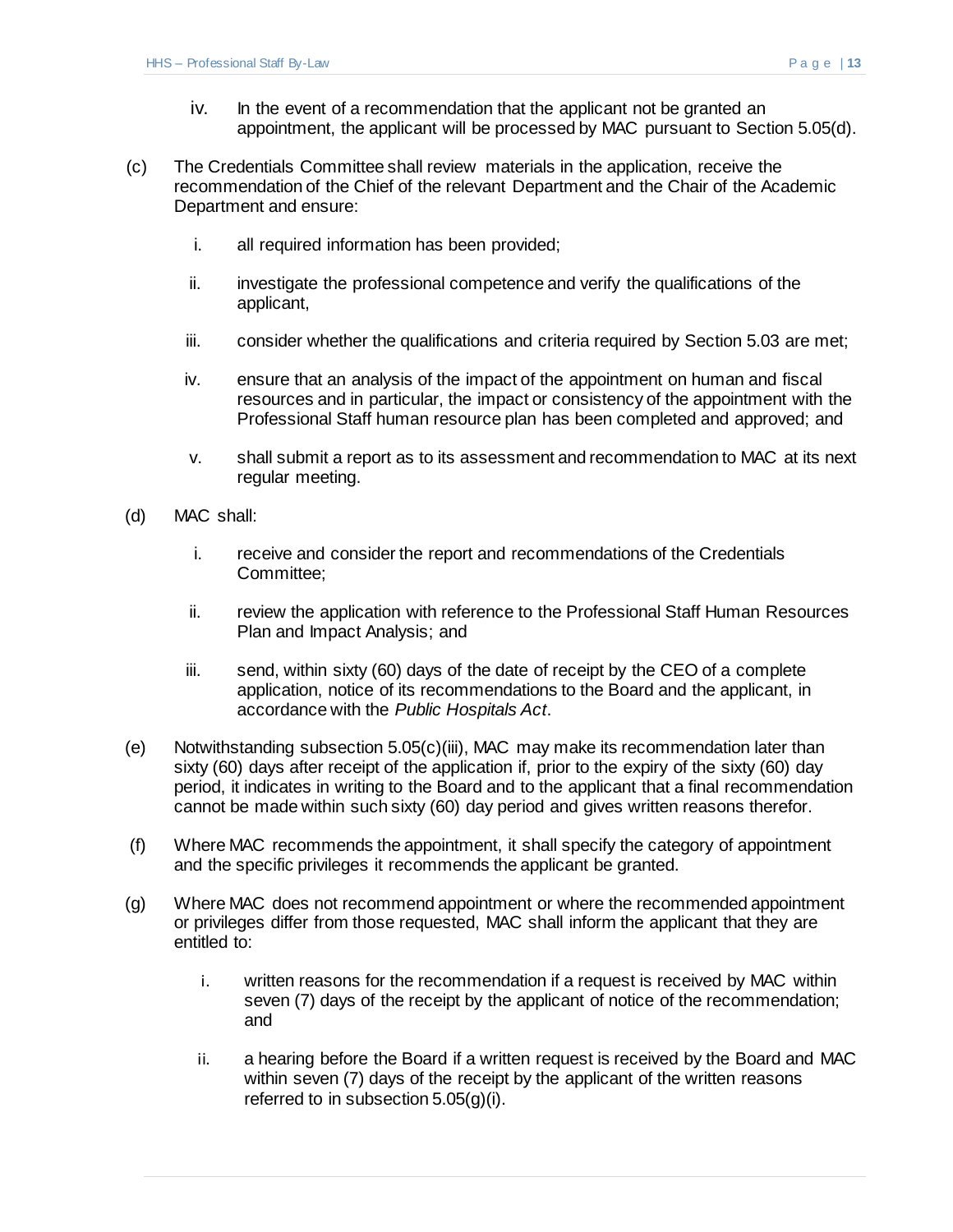- (h) Where the applicant does not request a hearing by the Board, the Board may implement the recommendation of MAC.
- (i) Where an applicant requests a hearing by the Board, it shall be dealt with in accordance with the applicable provisions of the *Public Hospitals Act* and ARTICLE 7 hereunder.
- (j) The Board shall consider MAC recommendations within the time frame specified by the *Public Hospitals Act*.
- (k) The Board, in determining whether to make any appointment or reappointment to the Professional Staff or approve any request for a change in privileges shall take into account the recommendation of MAC and such other considerations it, in its discretion, considers relevant including, but not limited to, the Professional Staff human resources plan, Impact Analysis, strategic plan and the Corporation's ability to operate within its resources.

### <span id="page-17-2"></span><span id="page-17-0"></span>**5.06 Temporary Appointment**

- (a) Notwithstanding any other provision of this By-law, the CEO, or delegate, after consultation with the Chair of MAC and the applicable department Chief, may:
	- i. grant a temporary appointment and temporary privileges to a Professional Staff member provided that such appointment shall not extend beyond the date of the next meeting of MAC at which time the action taken shall be reported; and on the recommendation of MAC, the temporary appointment and temporary privileges will continue until the next meeting of the Board.
- (b) A temporary appointment of the Professional Staff may be made for any reason including:
	- i. to meet a specific singular requirement by providing a consultation and/or operative procedure; or
	- ii. to meet an urgent unexpected need for a professional staff or extended class nursing service; or
	- iii. for the purpose of short term teaching or assessment; or
	- iv. for any other reason deemed necessary by the CEO, or delegate, after consultation as noted in 5.06(a), to the operation of the Hospital.
- (c) The Board may, after receiving the recommendation of MAC, continue a temporary appointment granted pursuant t[o Section 5.06\(a\)](#page-17-2) for such period of time and on such terms as the Board determines.

If the term of the temporary appointment has been completed before the next Board meeting, the appointment shall be reported to the Board. The temporary appointment shall specify the category of appointment and any limitations, restrictions or special requirements.

### <span id="page-17-1"></span>**5.07 Application for Reappointment to the Professional Staff**

(a) Each year, each member of the Professional Staff desiring reappointment to the Professional Staff shall make written application on the prescribed form to the CEO or delegate before the date specified by MAC.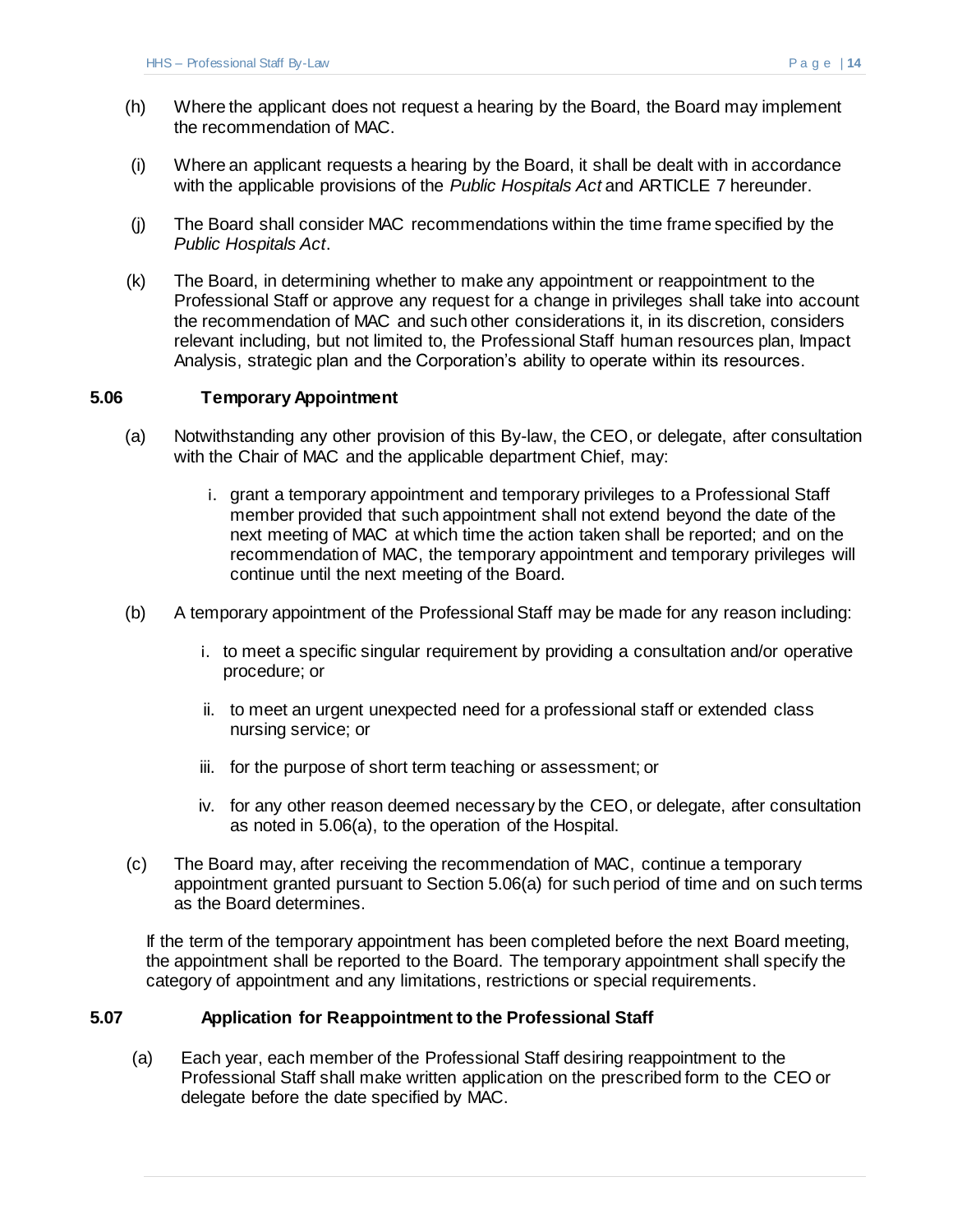- (b) In light of the duration of the academic appointments and the Hospital's annual re-appointment process, the Hospital's re-appointment process will deem that the applicant has satisfied the requirements of the academic appointment process unless the Chair of the Academic Department advises the Chief of Department otherwise.
- (c) Each application for reappointment to the Professional Staff shall contain the following information:
	- i. a restatement or confirmation of the undertakings and acknowledgements as part of the application for appointment:
		- A. a declaration that all information on file at the Hospital from the applicant's most recent application is up-to-date, accurate and unamended as of the date of the current application;
		- B. a description of all material changes to the information on file at the Hospital since the applicant's most recent application, including without limitation: an updated curriculum vitae including any additional professional qualifications acquired by the applicant since the previous application and information regarding any disciplinary or malpractice proceedings restriction in privileges or suspensions during the past year;
		- C. An acknowledgment that the Hospital will be reviewing the information maintained by the College with respect to the applicant's Certificate of Registration that is publicly available and that the applicant may be required to provide full disclosure, in the event that the information discloses new restrictions, referrals or findings;
		- D. a report of the Chief of the relevant Department or Departments, as the case may be, in accordance with a performance evaluation process in place from time to time, which report shall include the Chief of Department's and Chair of the Department recommendation with respect to reappointment with the Hospital;
		- E. the category of appointment requested and a request for either the continuation of, or any change in, existing privileges;
		- F. if requested, a current Certificate of Professional Conduct or equivalent from the appropriate college or licensing body;
		- G. confirmation that the member has complied with the disclosure duties set out in Section 4.02(a)(iv); and
		- H. such other information that the Board may require, respecting competence, capacity and conduct, having given consideration to the recommendation of MAC.
- (d) In the case of any application for reappointment in which the applicant requests additional privileges, each application for reappointment shall identify any required professional qualifications and confirm that the applicant holds such qualifications.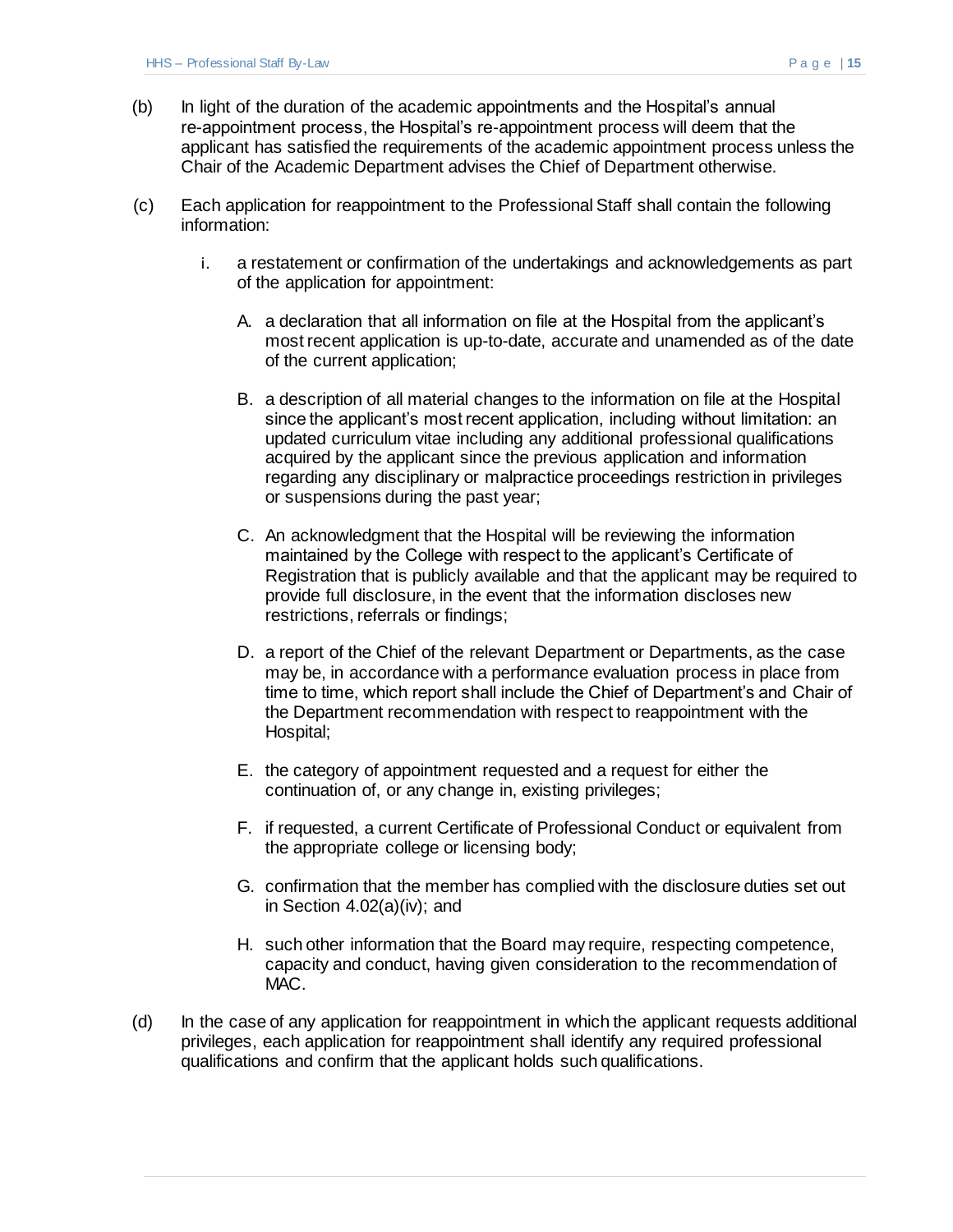#### <span id="page-19-0"></span>**5.08 Qualifications and Criteria for Reappointment to the Professional Staff**

In order to be eligible for reappointment:

- (a) the applicant shall continue to meet the qualifications and criteria set out in Section 5.03; and
- (b) the applicant shall have demonstrated appropriate use of Hospital resources in accordance with the Professional Staff human resources plan and the Rules and Regulations and Policies.

#### <span id="page-19-1"></span>**5.09 Application for Change of Privileges**

- (a) Each member of the Professional Staff who wishes to change their privileges, shall submit, on the prescribed form to the CEO an application listing the change of privileges requested, and providing evidence of appropriate training, qualifications and competence and such other matters as the Board may require.
- (b) The CEO shall refer any such application forthwith to MAC through the Chair of MAC, who shall keep a copy of each application received and shall then refer the original application forthwith to the Chair of the Credentials Committee and the Chief of the relevant Department.
- (c) The Credentials Committee shall investigate the professional competence, verify the qualifications of the applicant for the privileges requested, receive the report of the Chief of Department, and shall submit a report of its findings to MAC at its next regular meeting. The report shall contain a list of privileges, if any, that it recommends that the applicant be granted.
- (d) The application shall be processed in accordance with and subject to the requirements of [Subsections 5.05\(d\) to 5.05\(k\).](#page-16-0)

#### <span id="page-19-2"></span>**5.10 Leave of Absence**

- (a) Upon request of a member of the Professional Staff to the Chief of their Department, a leave of absence of up to twelve (12) months may be granted, after receiving the recommendation of MAC, by the Chair of MAC:
	- i. in the event of extended illness or disability of the member; or
	- ii. in other circumstances, upon recommendation of the Chief, as reported to the Credentials Committee and MAC.
- (b) Following an initial leave of absence of twelve(12) months an additional request may granted in accordance with [Section 5.10\(a\)](#page-19-2) to extend the leave of absence for a maximum of one (1) additional twelve (12) month period.
- (c) After returning from a leave of absence granted in accordance with [Section 5.10\(a\),](#page-19-2) the member of the Professional Staff will be required to complete a plan for return to practice and may be required to complete a competency review and produce a medical certificate of fitness from a physician acceptable to the Chair of MAC. The Chair of MAC may impose such conditions on the privileges granted to such member as appropriate.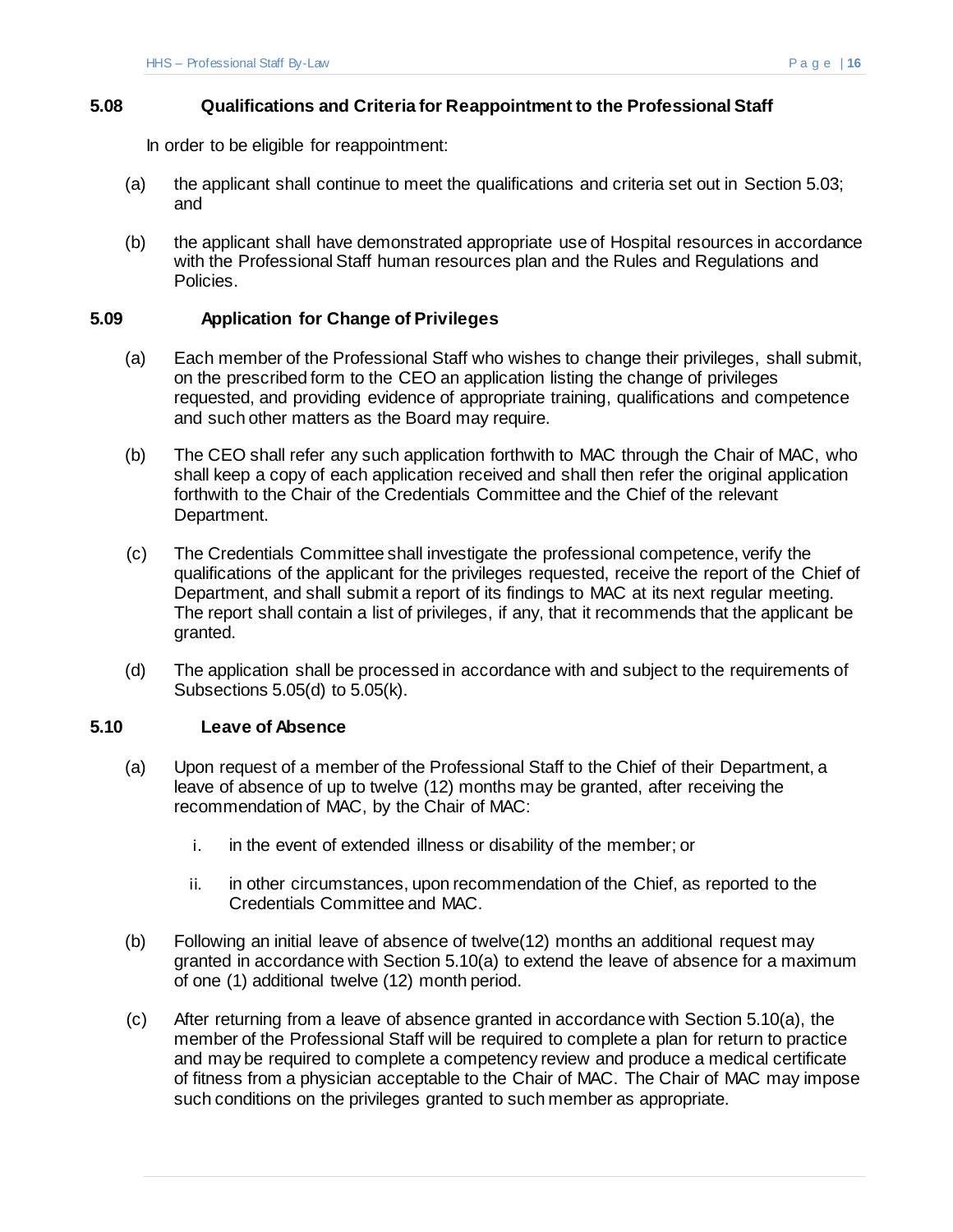(d) Should a member of the Professional Staff not return to practice following the term of a granted leave of absence, the individual shall be required to make a new application for appointment to the Professional Staff in the manner and subject to the criteria set out in this By-law.

# <span id="page-20-0"></span>**ARTICLE 6: MONITORING, SUSPENSION AND REVOCATION OF APPOINTMENT**

#### <span id="page-20-1"></span>**6.01 Monitoring Practices and Transfer of Care**

- (a) Any concerns about the conduct, performance or competence of a member of the Professional Staff, including without limitation any aspect of patient care being carried out in the Hospital may be reviewed by the Chair of MAC or Chief of Department or VP **Medical**
- (b) Where any member of the Professional Staff staff reasonably believes that a member of the Professional Staff is incompetent, attempting to exceed their privileges, incapable of providing a service that they are about to undertake, or acting in a manner that exposes or is reasonably likely to expose any patient, health care provider, employee or any other person at the Hospital to harm or injury, such individual shall communicate that belief forthwith to one of the Chair of MAC, the Chief of the relevant Department, VP Medical or the CEO, so that appropriate action can be taken.
- (c) The Chief of a Department, on notice to the Chair of MAC where he or she believes it to be in the best interest of the patient, shall have the authority to examine the condition and scrutinize the treatment of any patient in his or her Department and to make recommendations to the attending member of the Professional Staff or any consulting member of the Professional Staff involved in the patient's care and, if necessary, to MAC. If it is not practical to give prior notice to the Chair of MAC, notice shall be given as soon as possible.
- <span id="page-20-2"></span>(d) If the Chair of MAC or Chief of a Department becomes aware that, n such person's opinion a serious problem exists in the diagnosis, care or treatment of a patient, the officer shall forthwith discuss the condition, diagnosis, care and treatment of the patient with the attending member of the Professional Staff. If changes in the diagnosis, care or treatment satisfactory to the Chair of MAC, Chief of Department, as the case may be, are not made, such person shall forthwith assume the duty of investigating, diagnosing, prescribing for and treating the patient.
- (e) Where the Chair of MAC or Chief of a Department has cause to take over the care of a patient, the CEO, or the Chief of the Department, as the case may be, and one other member of MAC, the attending member of the Professional Staff, and the patient or the patient's substitute decision maker shall be notified in accordance with the *Public Hospitals Act*. The Chair of MAC or Chief of Department shall file a written report with MAC within forty eight (48) hours of such action, or as soon as practicable thereafter.
- (f) Where the MAC concurs in the opinion of the Chair of MAC or VP Medical or Chief of Department who has taken action under [subsection 6.01\(d\)](#page-20-2) that the action was necessary, the MAC shall forthwith make a detailed written report to the CEO and the Board of the problem and the action taken.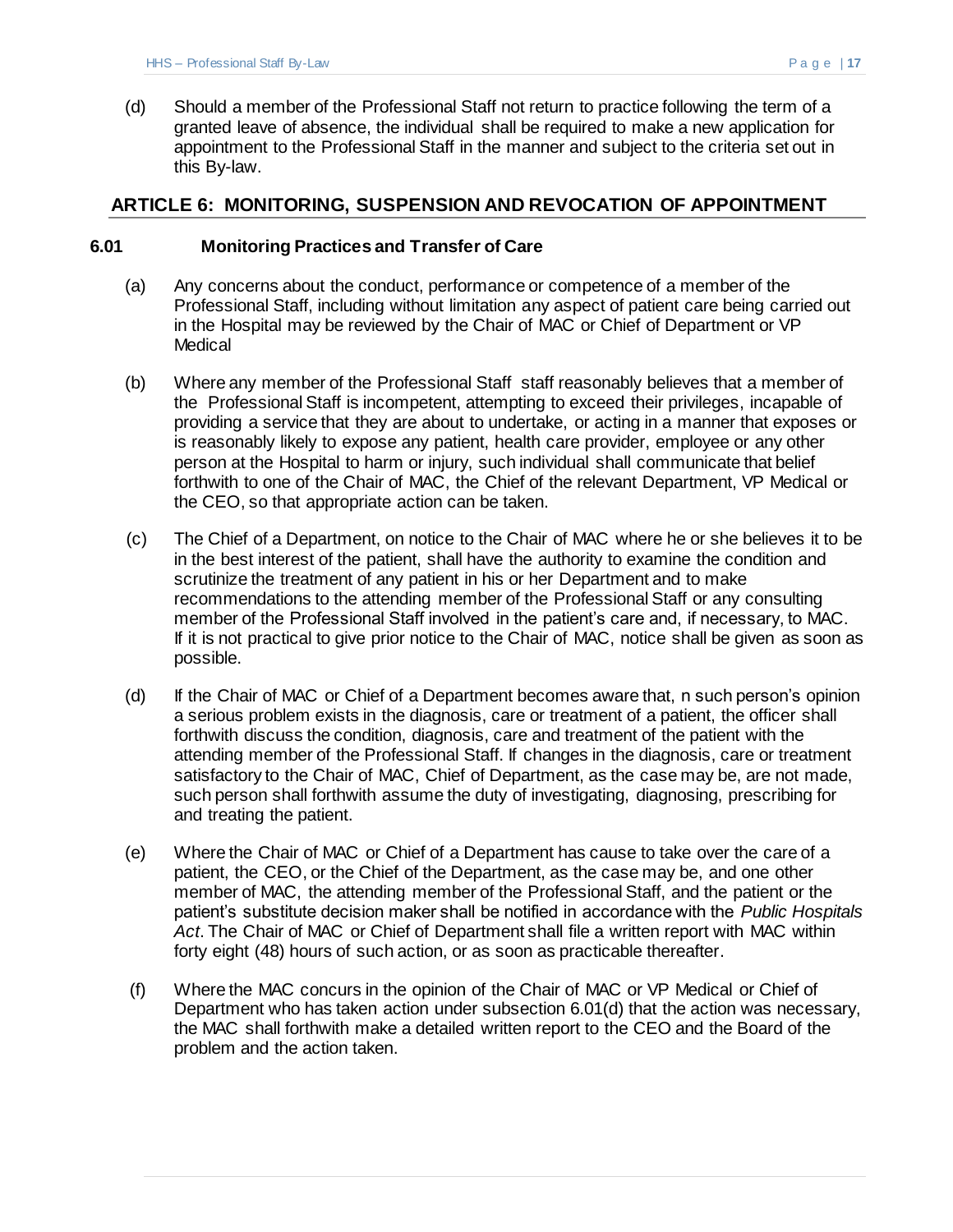### <span id="page-21-0"></span>**6.02 Suspension, Restriction or Revocation of Privileges**

- (a) The Board may, at any time, in a manner consistent with the *Public Hospitals Act* and this By-law, revoke or suspend any appointment of a member of the Professional Staff or revoke, suspend, restrict or otherwise deal with the Privileges of a member of the Professional Staff. Unless immediate action is required for patient safety, adequate notice of suspension of Privileges shall be given by the CEO to the Dean of the Faculty of Health Sciences.
- (b) Any administrative or leadership appointment of the member of the Professional Staff will automatically terminate upon the restriction, revocation or suspension of privileges or, revocation of appointment, unless otherwise determined by the Board.
- (c) Where an application for appointment or reappointment is denied or, the privileges of a member of the Professional Staff have been restricted, suspended or revoked, by reason of incompetence, negligence or misconduct, or the member of the Professional Staff resigns from the Professional Staff during the course of an investigation into their competence, negligence or misconduct, the CEO or delegate shall prepare and forward a detailed written report to the member's regulatory body as soon as possible, and not later than thirty (30) days.

### <span id="page-21-1"></span>**6.03 Immediate Action**

- (a) The CEO or Vice President Medical or Chair of MAC or Chief of a Department may temporarily restrict or suspend the privileges of any member of the Professional Staff, in circumstances where in their opinion the member's conduct, performance or competence:
	- i. exposes or is reasonably likely to expose any patient, health care provider, employee or any other person at the Hospital to harm or injury; or
	- ii. is or is reasonably likely to be detrimental to patient safety or to the delivery of quality patient care within the Hospital, and immediate action must be taken to protect patients, health care providers, employees and any other person at the Hospital from harm or injury.
- (b) Before the CEO, the Chair of MAC, the Vice President Medical or Chief of a Department takes action authorized in [subsection 6.03\(a\),](#page-21-1) they shall first consult with one of the other of them. If such prior consultation is not possible or practicable under the circumstances, the person who takes the action authorized in [subsection 6.03\(a\)](#page-21-1) shall provide immediate notice to the others. The person who takes the action authorized in [subsection 6.03\(a\)](#page-21-1) shall forthwith submit a written report on the action taken with all relevant materials and/or information to MAC.
- (c) To meet minimum documentation standards outlined in legislation, the temporary restriction or suspension actions described in 6.03(a) may be exercised in the event a member of the Professional Staff has not completed medicals records within prescribed time frames which duties and time frames are set out in the Hospital's health records policies in place from time to time.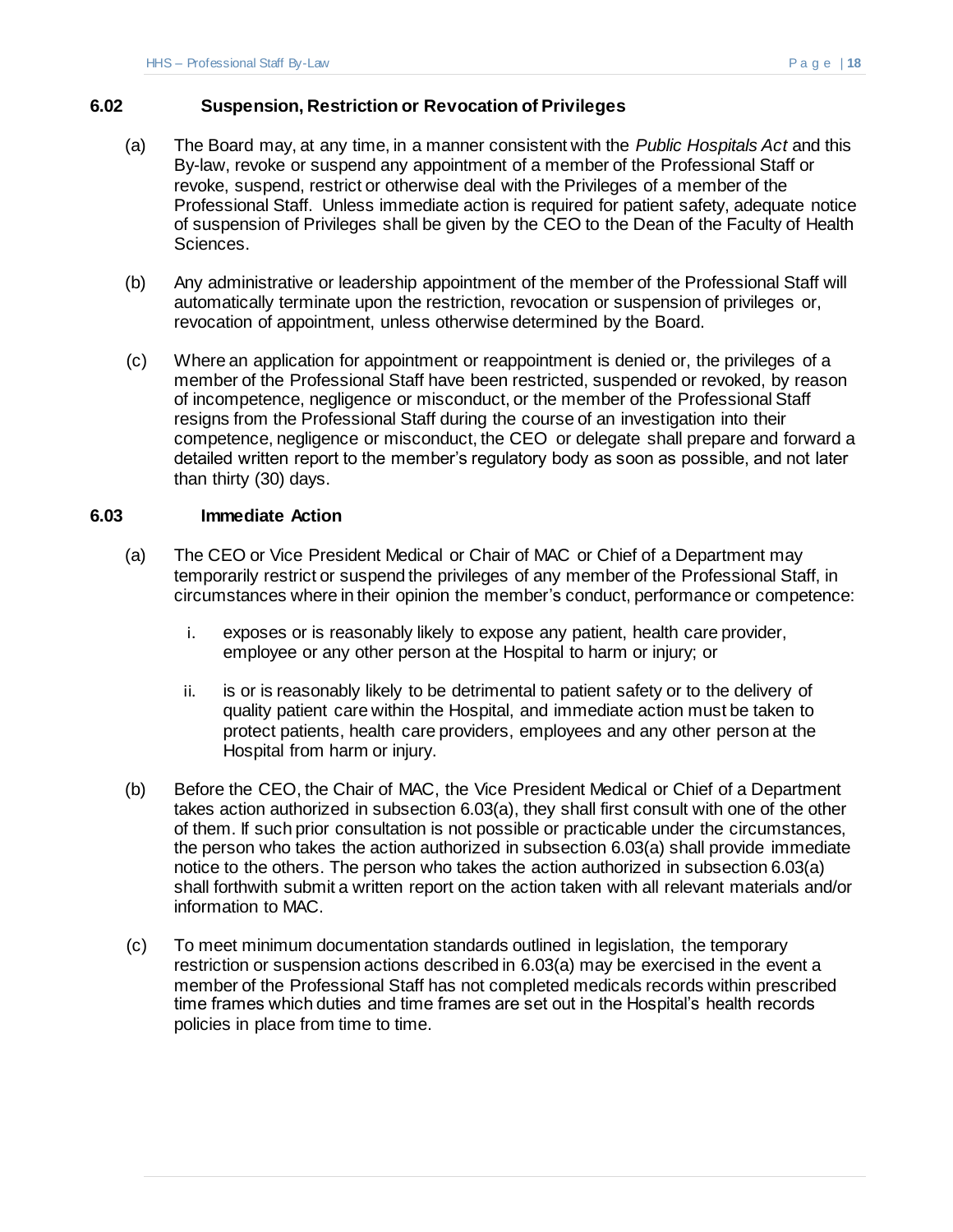### <span id="page-22-0"></span>**6.04 Non-Immediate Action**

- (a) After all appropriate steps have been taken pursuant to the human resources escalation process, as amended from time to time, and resolution has not been achieved, the procedure for a non-immediate action shall include:
	- i. Information provided to the CEO or VP Medical or Chair of MAC by the Chief of Department which raises concerns about any of the matters in these By-Laws relating to non-immediate mid-term action, shall be in writing and will be directed to the President and CEO or VP Medical and the Chair of MAC.
	- ii. Where the CEO, VP Medical, the Chair of MAC or Chief of Department receives information about the conduct, performance or competence of a member of the Professional Staff, that person will provide a copy of the documentation to the other three.
	- iii. Upon receipt of information above, an interview will be arranged by the VP Medical or the Chair of MAC or Chief of Department with the member of the Professional Staff, at which time the member of the Professional Staff will be advised of the information about their conduct, performance or competence and will be given a reasonable opportunity to present relevant information on their behalf.
	- iv. A written record will be maintained reflecting the substance of the aforementioned interview and copies will be sent to the member of the Professional Staff , the CEO and/or the VP Medical and the Chair of MAC and the Chief of Department.
- (b) Where the member of the Professional Staff fails or declines to participate in an interview as set out above, after being given a reasonable opportunity to so participate, appropriate action may be undertaken further to the procedure as outlined in this section.
- (c) Following an interview as set out above, or where the member of the Professional Staff fails or declines to participate in an interview, the Chair of MAC, VP Medical, Chief of Department or CEO will determine whether further investigation of the matter is necessary.
- (d) If further investigation is to be undertaken, the investigation may be assigned to an individual(s) within the Hospital, the MAC, a body within the Hospital other than MAC or an external consultant. As appropriate, investigations shall be in accordance with the Hospital's Prevention and Management of Workplace Violence and Harassment Protocol.Upon the completion of the investigation contemplated by section 6.04(c) above, the individual or body who conducted the investigation will forward a written report as soon as practicable to the CEO, and/or VP Medical and the Chair of MAC and Chief of Department. The member of the Professional Staff will be provided with a written summary of the findings.
- (e) The Chair of MAC, the VP Medical, Chief of Department and CEO, upon further review of the matter and any report received, will determine whether further action may be required.
- (f) Where it is determined that further action in respect of the matter may be required, the matter shall be referred to MAC along with a proposed recommendation with respect to mid-term action in writing and supported by references to specific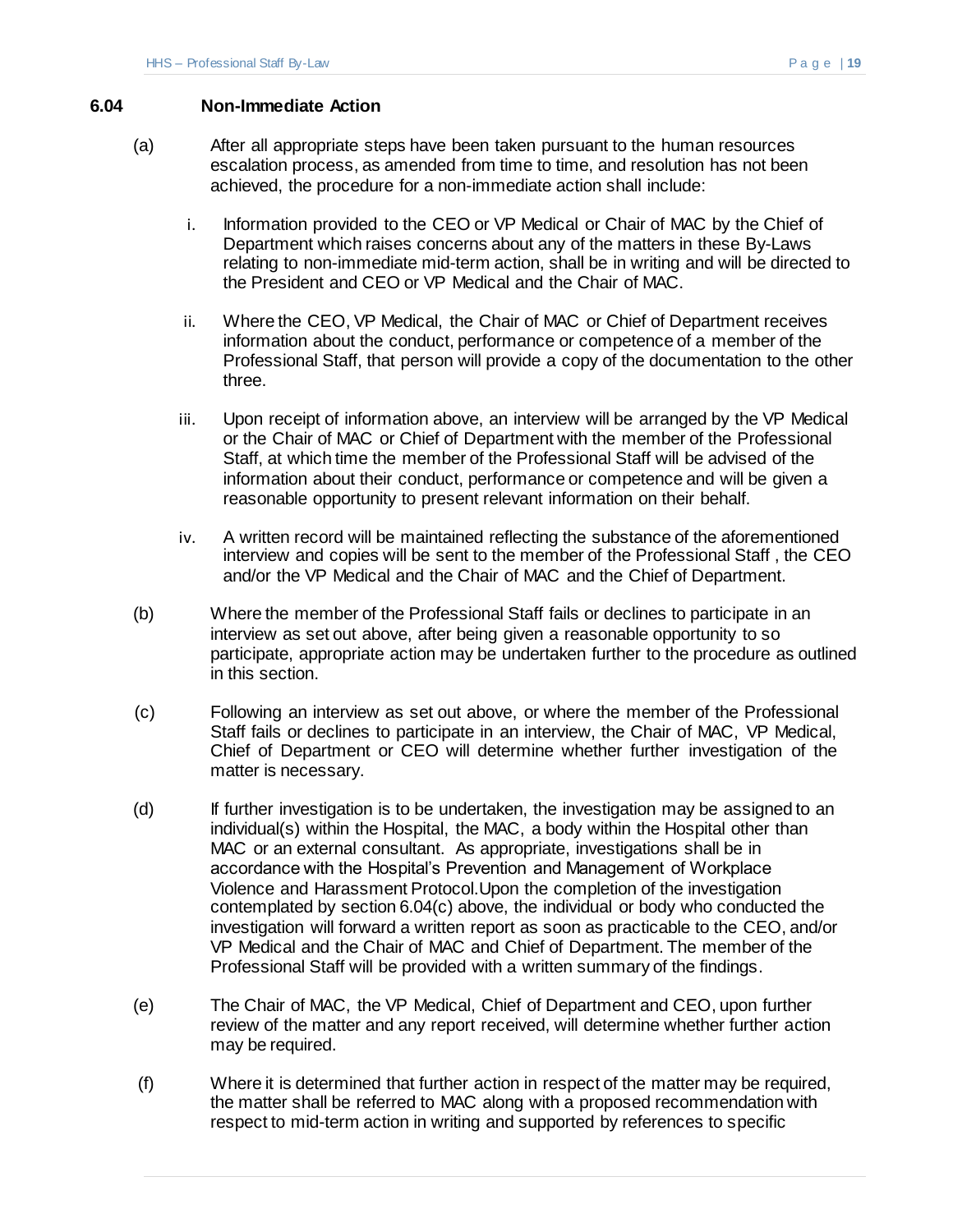activities or conduct along with any reports which constitute grounds for the proposed recommendation.

- (g) MAC, in advance of considering the proposed recommendation, may initiate further investigation itself, in respect of such matters and in such a manner as it in its sole discretion deems appropriate.
- (h) Upon completion of its own investigation or upon receipt of the proposed recommendation as set out above, MAC may determine that no further action need be taken in respect of the matter for lack of merit or determine to have a Special Meeting of MAC where the member of the Professional Staff is entitled to attend such Special Meeting.
- (i) Where MAC considers the matter at a Special Meeting, then the procedures set out below in section 6.05 are to be followed.
- (j) The CEO, the VP Medical or the Chair of MAC, or the Chief of Department, may recommend to MAC that the privileges of any member of the Professional Staff be restricted, suspended or revoked in any circumstances where in their opinion the member of the Professional Staff's conduct, performance or competence:
	- i. fails to meet or comply with the criteria for annual reappointment; or
	- ii. exposes or is reasonably likely to expose any patient, health care provider, employee or any other person at the Hospital to harm or injury; or
	- iii. is or is reasonably likely to be (a) detrimental to patient safety or to the delivery of quality patient care within the Hospital or (b) impact negatively on the operations of the Hospital;
	- iv. is such that disciplinary action is taken by the College in connection with the Professional Staff member's conduct, performance or competence; or
	- v. fails to comply with the Hospital's Mission, Vision, Values, by-laws, Rules and Regulations, or Policies including its Code of Conduct, the *Public Hospitals Act* or any other relevant law.

## <span id="page-23-0"></span>**6.05 Referral to MAC for Recommendations**

- (a) Following the temporary restriction or suspension of privileges under [subsection](#page-21-1)  [6.03,](#page-21-1) or in connection with the recommendation to MAC for the restriction or suspension or revocation of privileges under [subsection 6.04,](#page-22-0) the following process shall be followed:
	- i. the Chief of Department of which the individual is a member or an appropriate alternate designated by the Chair of MAC or VP Medical or CEO shall forthwith submit to the MAC a written report on the action taken, or recommendation, as the case may be, with all relevant materials and/or information;
	- ii. a date for consideration of the matter will be set, not more than ten (10) days from the time the written report is received by MAC, or as agreed upon by the parties;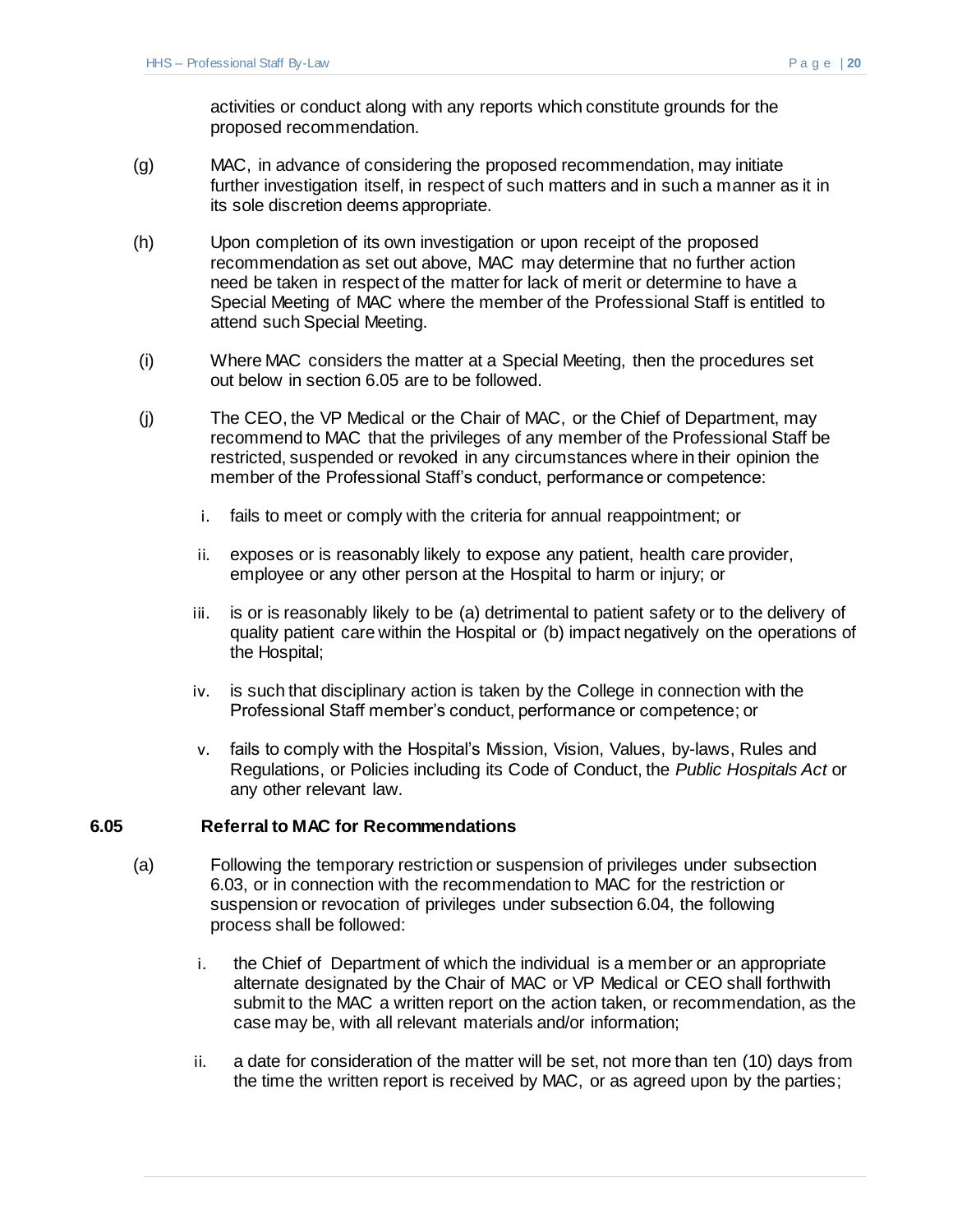- <span id="page-24-0"></span>iii. as soon as possible, and in any event, at least seventy-two (72) hours prior to MAC meeting, MAC shall provide the member with a written notice of:
	- A. the time and place of the meeting;
	- B. the purpose of the meeting;
	- C. a statement of the matter to be considered by MAC together with any relevant documentation;
	- D. a statement that the member is entitled to attend MAC meeting to make submission in respect of all matters considered by MAC; and
	- E. a statement that in the absence of the member, the meeting may proceed.
- (b) The date for MAC to consider the matter under Section [6.05\(a\)\(iii\)](#page-24-0) may be extended by:
	- i. an additional five (5) days in the case of a referral under [section 6.03;](#page-21-1) or
	- ii. any number of days in the case of a referral under [section 6.04,](#page-22-0) if MAC considers it necessary to do so.
- (c) MAC may:
	- i. set aside the restriction or suspension of privileges; or
	- ii. recommend to the Board a suspension or revocation of the appointment or a restriction, suspension or revocation of privileges on such terms as it deems appropriate. Notwithstanding the above, MAC may also refer the matter to a committee of MAC.
- (d) If MAC recommends the continuation of the restriction or suspension or a revocation of privileges or recommends a revocation of appointment and/or makes further recommendations concerning the matters considered at its meeting, MAC shall within forty-eight (48) hours, of MAC meeting, or as soon as practicable thereafter, provide the member with written notice of MAC's recommendation.
- <span id="page-24-1"></span>(e) The written notice shall inform the member that the member entitled to:
	- i. written reasons for the recommendation if a request is received by MAC within seven (7) days of the member's receipt of the notice of the recommendation; and
	- ii. a hearing before the Board if a written request is received by the Board and MAC within seven (7) days of the receipt by the member of the written reasons requested.
- (f) If the member requests written reasons for the recommendation under section [6.05\(e\),](#page-24-1) MAC shall provide the written reasons to the member within seventy-two (72) hours of receipt of the request.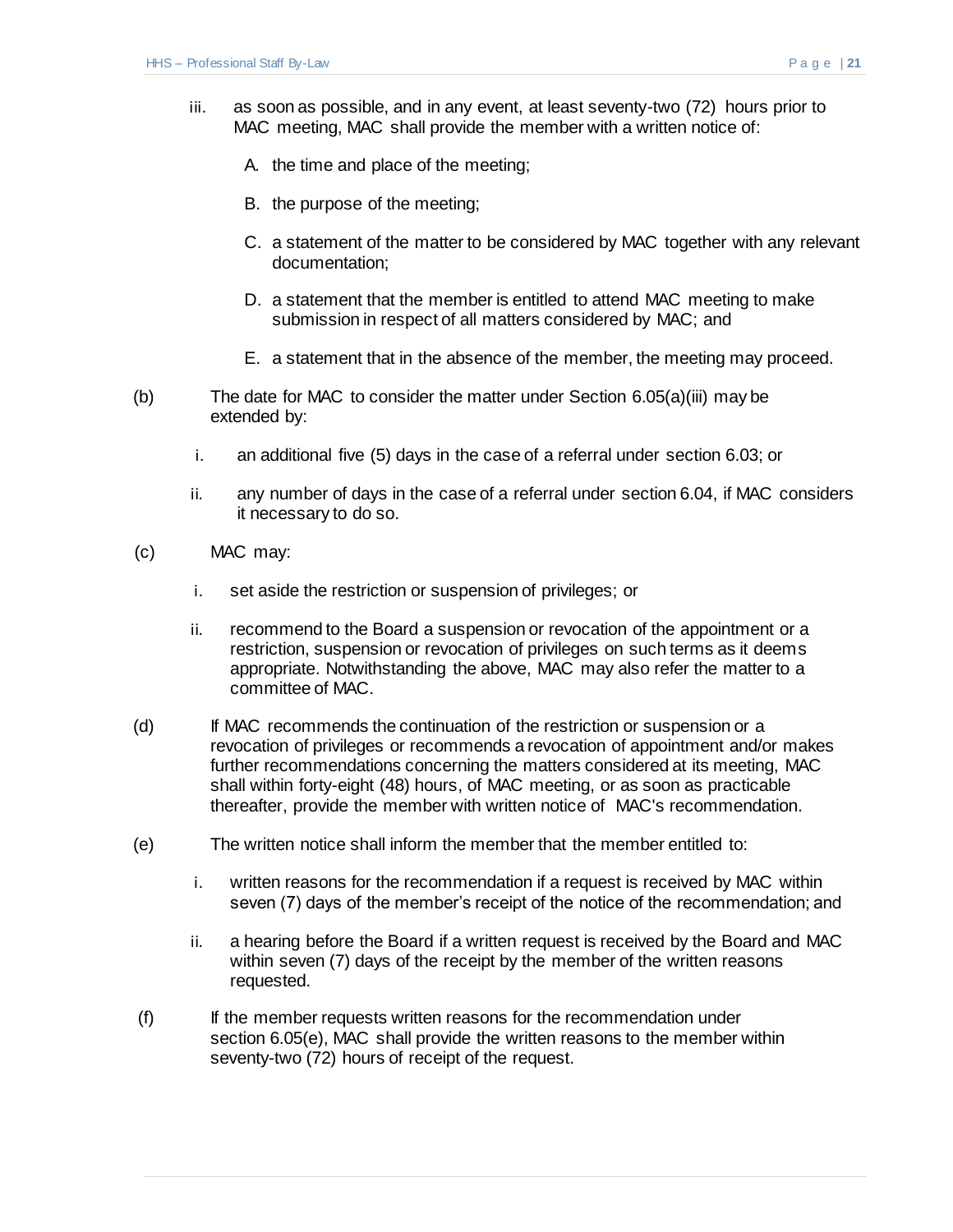## <span id="page-25-0"></span>**ARTICLE 7: BOARD HEARING**

### <span id="page-25-1"></span>**7.01 Board Hearing**

- (a) A hearing by the Board shall be held when one of the following occurs:
	- i. the MAC recommends to the Board that an application for appointment, reappointment or requested privileges not be granted and the applicant requests a hearing in accordance with the *Public Hospitals Act*; or
	- ii. MAC makes a recommendation to the Board that the privileges of a member of the Professional Staff be restricted, suspended or revoked or an appointment be revoked and the member requests a hearing.
- (b) The Board will name a place and time for the hearing.
- (c) In the case of immediate suspension or revocation of privileges, the Board hearing shall be held within fourteen (14) days of the date the applicant or members requests the hearing under [section](#page-25-1) 7.01(a). In the case of non-immediate suspension or revocation of privileges, subject to [subsection 7.01\(d\),](#page-25-2) the Board hearing will be held as soon as practicable but not later than twenty eight (28) days after the Board receives the written notice from the member or applicant requesting the hearing.
- <span id="page-25-2"></span>(d) The Board may extend the time for the hearing date if it is considered appropriate.
- (e) The Board will give written notice of the hearing to the applicant or member and to MAC at least seven (7) days before the hearing date.
- (f) The notice of the Board hearing will include:
	- i. the place and time of the hearing;
	- ii. the purpose of the hearing;
	- iii. a statement that the applicant or member and MAC will be afforded an opportunity to examine prior to the hearing, any written or documentary evidence that will be produced, or any reports the contents of which will be given in evidence at the hearing;
	- iv. a statement that the applicant or member may proceed in person or be represented by counsel, call witnesses and tender documents in evidence in support of his or her case;
	- v. a statement that the time for the hearing may be extended by the Board on the application of any party; and
	- vi. a statement that if the applicant or member does not attend the meeting, the Board may proceed in the absence of the applicant or member, and the applicant or member will not be entitled to any further notice in the hearing.

The Board Chair shall appoint a panel comprised of a subset of the Board, normally three in number, to conduct the hearing. If the Board Chair is a member of the panel,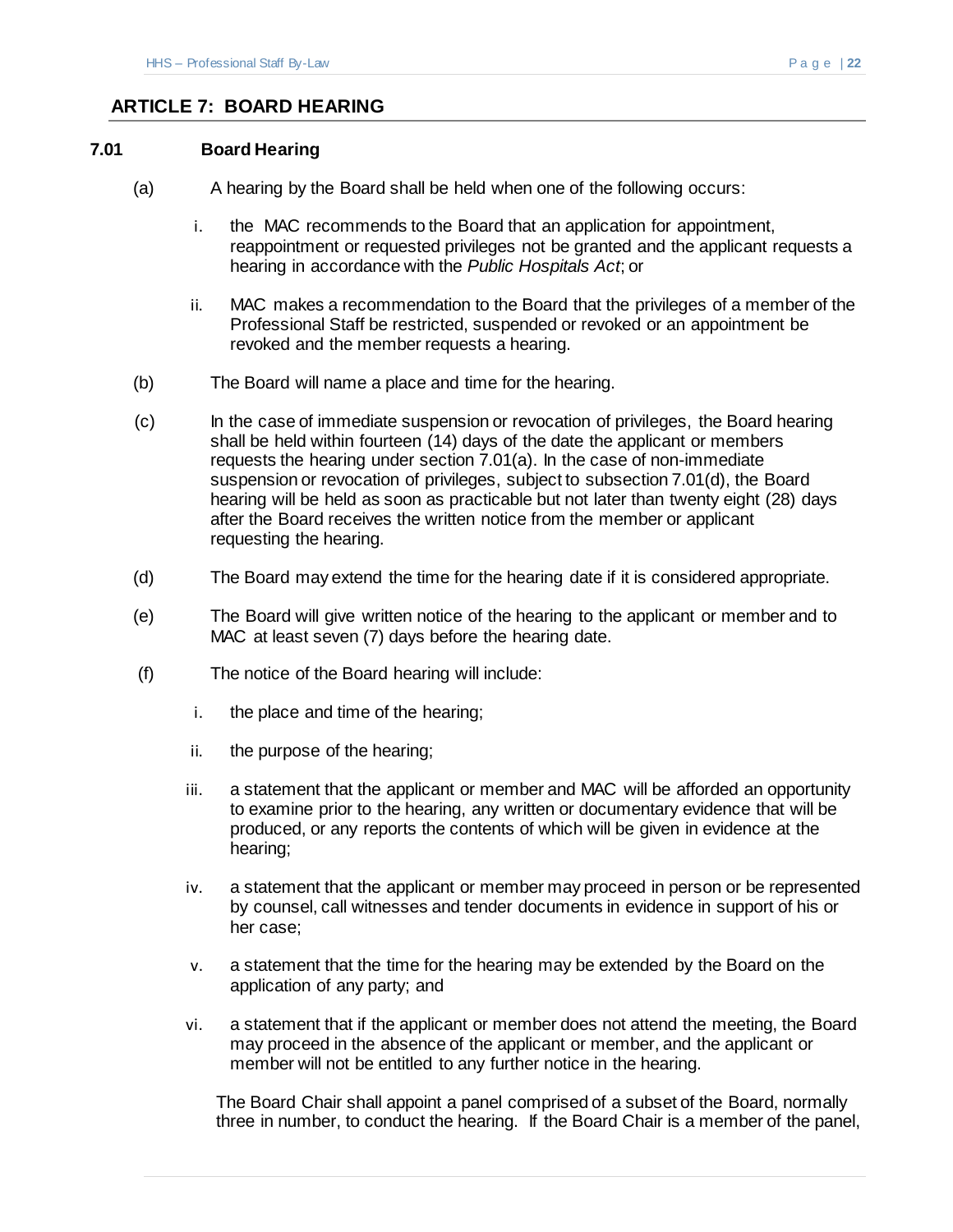the Board Chair shall also chair the panel. Otherwise the Board Chair shall select one of the panel members to serve as the panel chair. The panel shall be authorized to hear and determine all matters relating to the procedure and merits of the issues that are the subject of the hearing, including issues as to its jurisdiction. A decision of the majority of the panel shall be determinative;

- (g) The parties to the Board hearing are the applicant or member, MAC and such other persons as the Board may specify.
- (h) The applicant or member requesting a hearing and MAC shall be afforded an opportunity to examine, prior to the hearing, any written or documentary evidence that will be produced, or any reports the contents of which will be used in evidence.
- (i) Members of the Board holding the hearing will not have taken part in any investigation or consideration of the subject matter of the hearing and will not communicate directly or indirectly in relation to the subject matter of the hearing with any person or with any party or their representative, except upon notice to and an opportunity for all parties to participate. Despite the foregoing, the Board may obtain legal advice.
- (j) The findings of fact of the Board pursuant to a hearing will be based exclusively on evidence admissible or matters that may be noticed under the *Statutory Powers Procedure Act*.
- (k) No member of the Board will participate in a decision of the Board pursuant to a hearing unless they are present throughout the hearing and heard the evidence and argument of the parties and, except with the consent of the parties, no decision of the Board will be given unless all members so present participate in the decision.
- (l) The Board shall make a decision to follow, amend or not follow the recommendation of MAC. The Board, in determining whether to make any appointment or reappointment to the Professional Staff or approve any request for a change in privileges shall take into account the recommendation of MAC and such other considerations it, in its discretion, considers relevant including, but not limited to, the considerations set out in section[s 6.03,](#page-21-1) [6.04](#page-22-0) an[d 6.05](#page-23-0) respectively.
- (m) A written copy of the decision of the Board will be provided to the applicant or member and to MAC.
- (n) Service of a notice to the parties may be made personally or by registered mail addressed to the person to be served at their last known address and, where notice is served by registered mail, it will be deemed that the notice was served on the third (3rd) day after the day of mailing unless the person to be served establishes that they did not, acting in good faith, through absence, accident, illness or other causes beyond their control, receive it until a later date.

# <span id="page-26-0"></span>**ARTICLE 8: PROFESSIONAL STAFF CATEGORIES AND DUTIES**

#### <span id="page-26-1"></span>**8.01 Professional Staff Categories**

(a) The Medical Staff, Dental Staff and Midwifery Staff shall be divided into the following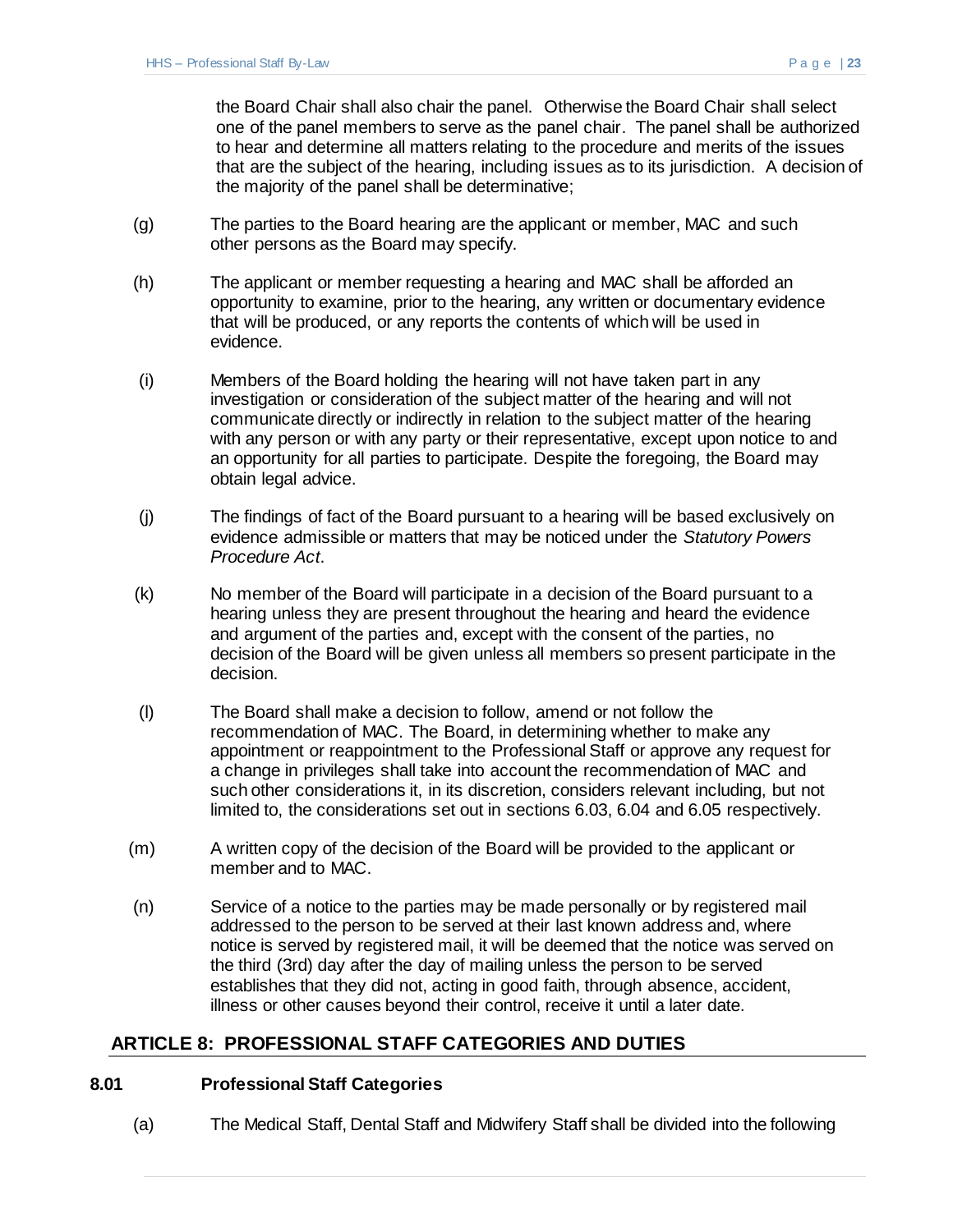groups:

- i. Active;
- ii. Associate;
- iii. Honourary;
- iv. Courtesy;
- v. Term;
- vi. Clinical Scholar;
- vii. Clinical Assistant;
- viii. Special Professional; and
- ix. such categories as may be determined by the Board from time to time having given consideration to the recommendation of MAC.
- (b) The Extended Class Nursing Staff may be divided into such categories as the Board may from time to time determine having given consideration to the recommendation of  $MAC.$

### <span id="page-27-0"></span>**8.02 Active Staff**

- (a) The Active Staff shall consist of those Professional Staff members appointed to the Active Staff by the Board and who have completed satisfactory service as Associate Staff of at least one (1) year or who the Board, on the recommendation of MAC, appoints directly to the Active Staff.
- (b) Except where approved by the Board, no professional staff with an active staff appointment at another Hospital shall be appointed to the Active Staff.
- (c) Each member of the Active Staff shall:
	- i. have admitting privileges unless otherwise specified in their appointment;
	- ii. attend patients and undertake treatment and operative procedures only in accordance with the kind and degree of privileges granted by the Board;
	- iii. undertake such duties in respect of patients as may be specified by the Chair of MAC, and, if appropriate, by the Chief of the relevant Department to which they have been assigned;
	- iv. be responsible to the Chief of Department to which they have been assigned for all aspects of patient care;
	- v. act as a supervisor of other members of the Medical Staff, Dental Staff, Midwifery Staff or Extended Class Nursing Staff when requested by the Chair of MAC or the Chief of the Department to which they have been assigned;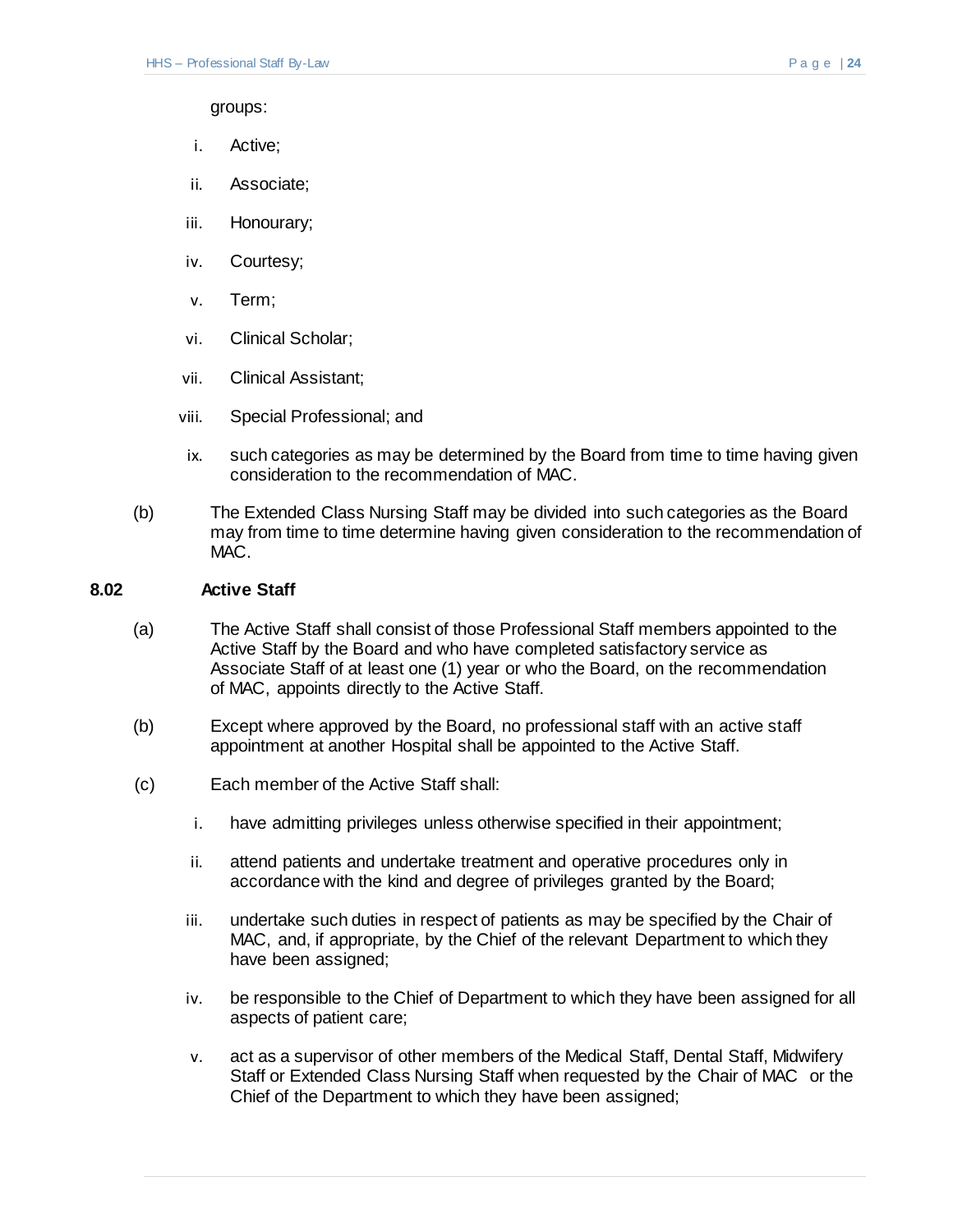- vi. fulfill such on-call requirements as may be established by each Department or Service in accordance with the Professional Staff Human Resource Plan and the Rules and Regulations;
- vii. be bound by the expectations for attendance, as established by MAC, at Professional Staff, Departmental and Service meetings;
- viii. perform such other duties as may be prescribed by MAC or requested by the Chair of MAC, or Chief of the relevant Department from time to time;
- ix. if a Physician, be entitled to attend and vote at meetings of the Professional Staff and be eligible to be an elected or appointed officer of the Professional Staff; and
- x. if a Dentist or Midwife, be entitled to attend meetings of the Professional Staff but shall not have a vote or be eligible to hold an elected or appointed office of the Professional Staff.

# <span id="page-28-0"></span>**8.03 Associate Staff**

- (a) Professional staff who are applying for appointment to the Active Staff, subject otherwise to the determination of the Board, will be assigned to the Associate Staff. An appointment to the Associate Staff will not extend beyond two (2) years except in certain circumstances deemed appropriate by the credentials committee of the MAC.
- (b) Each member of the Associate Staff shall:
	- i. have admitting privileges unless otherwise specified in their appointment;
	- ii. attend patients and undertake treatment and operative procedures only in accordance with the kind and degree of privileges granted by the Board;
	- iii. work under the supervision of an Active Staff member named by the Chair of MAC to whom he or she has been assigned;
	- iv. undertake such duties in respect of patients as may be specified by the Chair of MAC, and, if appropriate, by the Chief of the relevant Department to which they have been assigned;
	- v. fulfill such on call requirements as may be established by each Department or Service and in accordance with the Professional Staff Human Resources Plan and the Rules and Regulations and Policies;
	- vi. be bound by the expectations for attendance, as established by MAC, at Professional Staff, Departmental and Service meetings;
	- vii. perform such other duties as may be prescribed by MAC or requested by the Chair of MAC or Chief of the relevant Department from time to time;
	- viii. if a Physician, be entitled to attend and vote at Professional Staff meetings but shall not be eligible to be an elected or appointed officer of the Professional Staff; and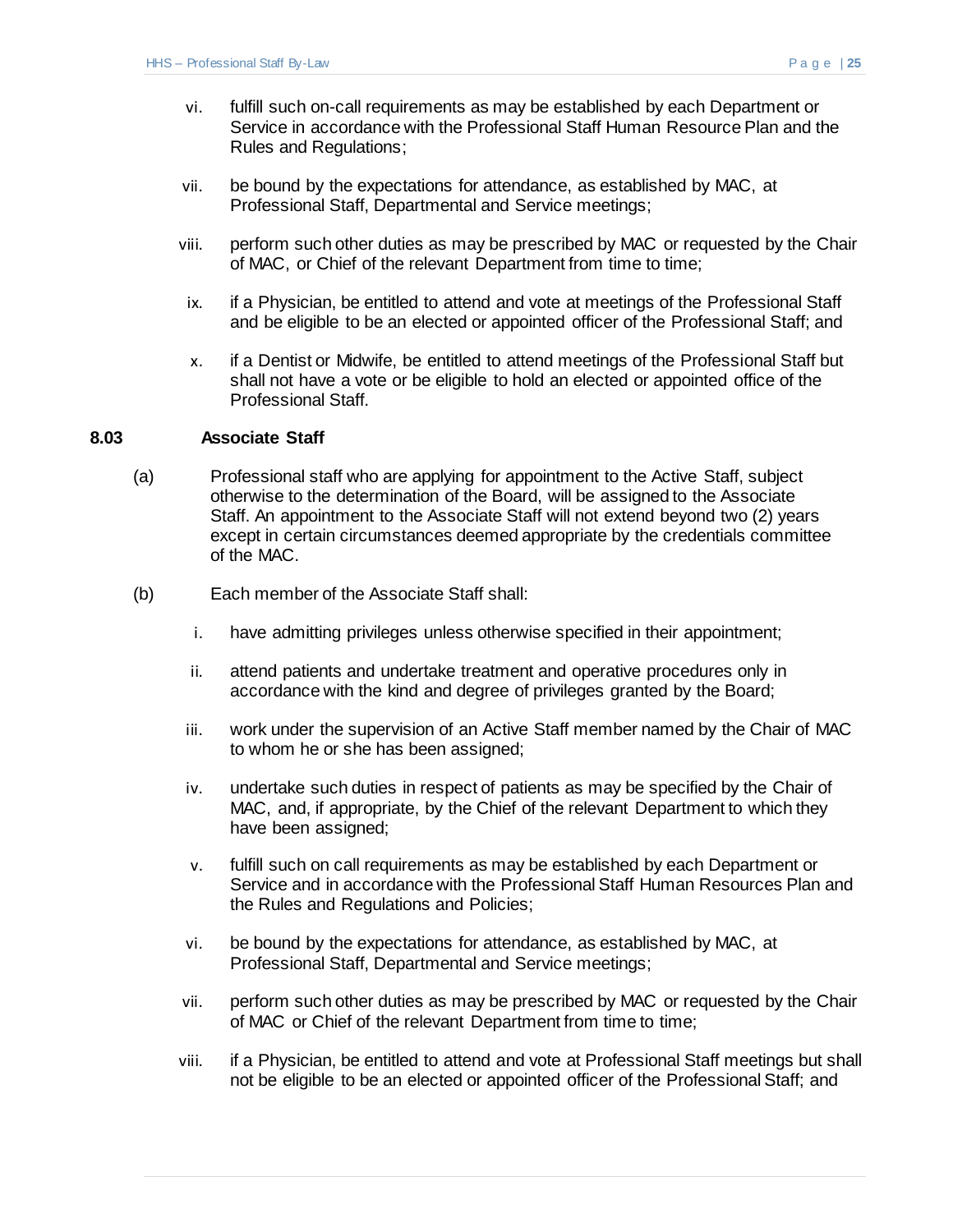- ix. if a Dentist or Midwife, be entitled to attend Professional Staff meetings but shall not have a vote at Professional Staff meetings and shall not be eligible to hold an elected or appointed office of the Professional Staff.
- (c) At six (6) month intervals following the appointment of an Associate Staff member to the Professional Staff, the Active Staff member by whom the Associate Staff member has been supervised shall complete a performance evaluation and shall make a written report to the Chair of MAC, concerning:
	- i. the knowledge and skill that has been shown by the Associate Staff member;
	- ii. the nature and quality of his or her work in the Corporation; and
	- iii. his or her performance and compliance with the criteria set out in subsection 5.03(a). The Chair of MAC shall forward such report to the Credentials Committee.
- (d) Upon receipt of the report referred to in subsection  $8.03(c)(i)$ , the appointment of the member of the Associate Staff shall be reviewed by the Credentials Committee, which shall make a recommendation to MAC.
- (e) If any report made under subsections 8.03(a) or 8.03(b) is not favourable to the Associate Staff member, MAC may recommend the appointment of the Associate Staff member be terminated.
- (f) No member of the Associate Staff shall be recommended for appointment to the Active Staff unless they have been a member of the Associate Staff for at least one (1) year.

# <span id="page-29-0"></span>**8.04 Affiliate Staff**

- (a) The Board may grant an applicant an appointment to the Affiliate Professional Staff in the following circumstance:
	- i. the applicant has requested an educational or professional affiliation with the Hospital within the Departments of Family Medicine, Complex Care and Aging or other Specialty (when not providing hospital based care).
- (b) Members of the Affiliate Staff shall:
	- i. be bound by departmental attendance requirements for Professional Staff (applicable to the Department of Family Medicine only);
	- ii. be involved in continuing education activities on an annual basis;
	- iii. be permitted to provide supportive care to patients under their care within the community; and
	- iv. participate in Department quality assurance initiatives.
- (c) Members of the Affiliate Staff shall not:
	- i. be granted admitting or discharge Privileges, or Privileges to perform any procedure or attend Patients in the Hospital;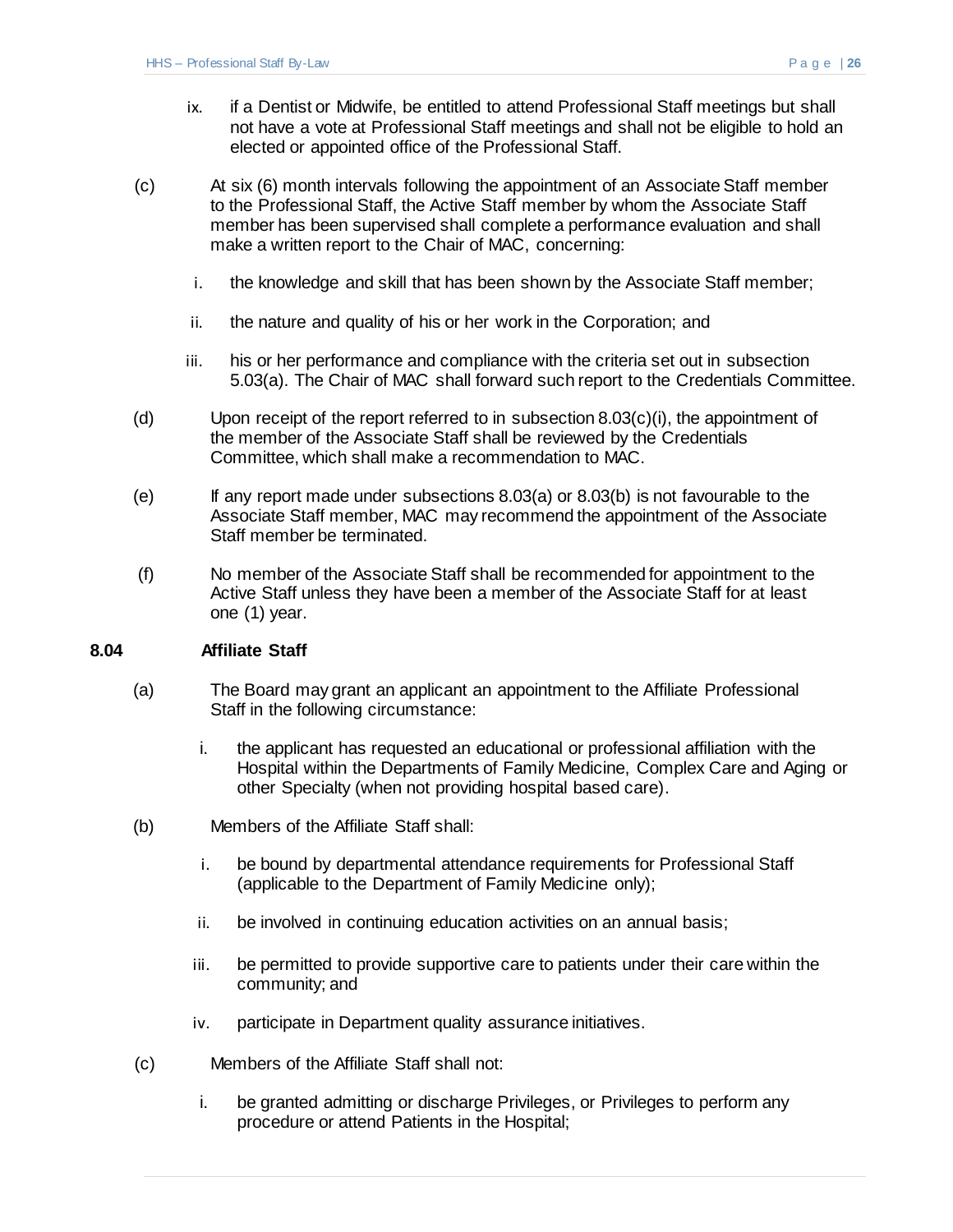- ii. have regular assigned clinical duties or responsibilities; or
- iii. be eligible to vote at Professional Staff meetings or hold office.

### <span id="page-30-0"></span>**8.05 Honourary Staff**

- (a) An individual may be honoured by the Board by being designated as a member of the Honourary Staff of the Corporation, for such term as the Board deems appropriate, because he or she:
	- i. is a former member of the Professional Staff who has retired from active practice; and/or
	- ii. has contributed to the Hospital and has an outstanding reputation or made an extraordinary accomplishment.
- (b) Members of the Honourary Staff:
	- i. shall not have privileges or provide patient care;
	- ii. shall not have regularly assigned clinical, academic or administrative duties or responsibilities;
	- iii. may attend, but shall not vote at, Professional Staff meetings, and shall not be eligible to hold elected or appointed offices in the Professional Staff; and
	- iv. shall not be bound by the attendance requirements of the Professional Staff.

#### <span id="page-30-1"></span>**8.06 Courtesy Staff**

- (a) The Courtesy Staff shall consist of those Professional Staff appointed by the Board to the Courtesy Staff in one or more of the following circumstances:
	- i. the applicant meets a specific service need of the Corporation; or
	- ii. where the Board deems it otherwise advisable and in the best interests of the Corporation.
- (b) Members of the Courtesy Staff shall:
	- i. be a member of the Active or Associate Staff of another hospital or be employed by a Provincial or Federal Government regulated medical organization at which the Professional Staff member's primary activities are based, subject otherwise to the determination of the Board;
	- ii. have such limited privileges as may be granted by the Board on an individual basis;
	- iii. attend patients and undertake treatment and operative procedures only in accordance with the kind and degree of privileges granted by the Board;
	- iv. be responsible to the Chief of Department to which they have been assigned for all aspects of patient care; and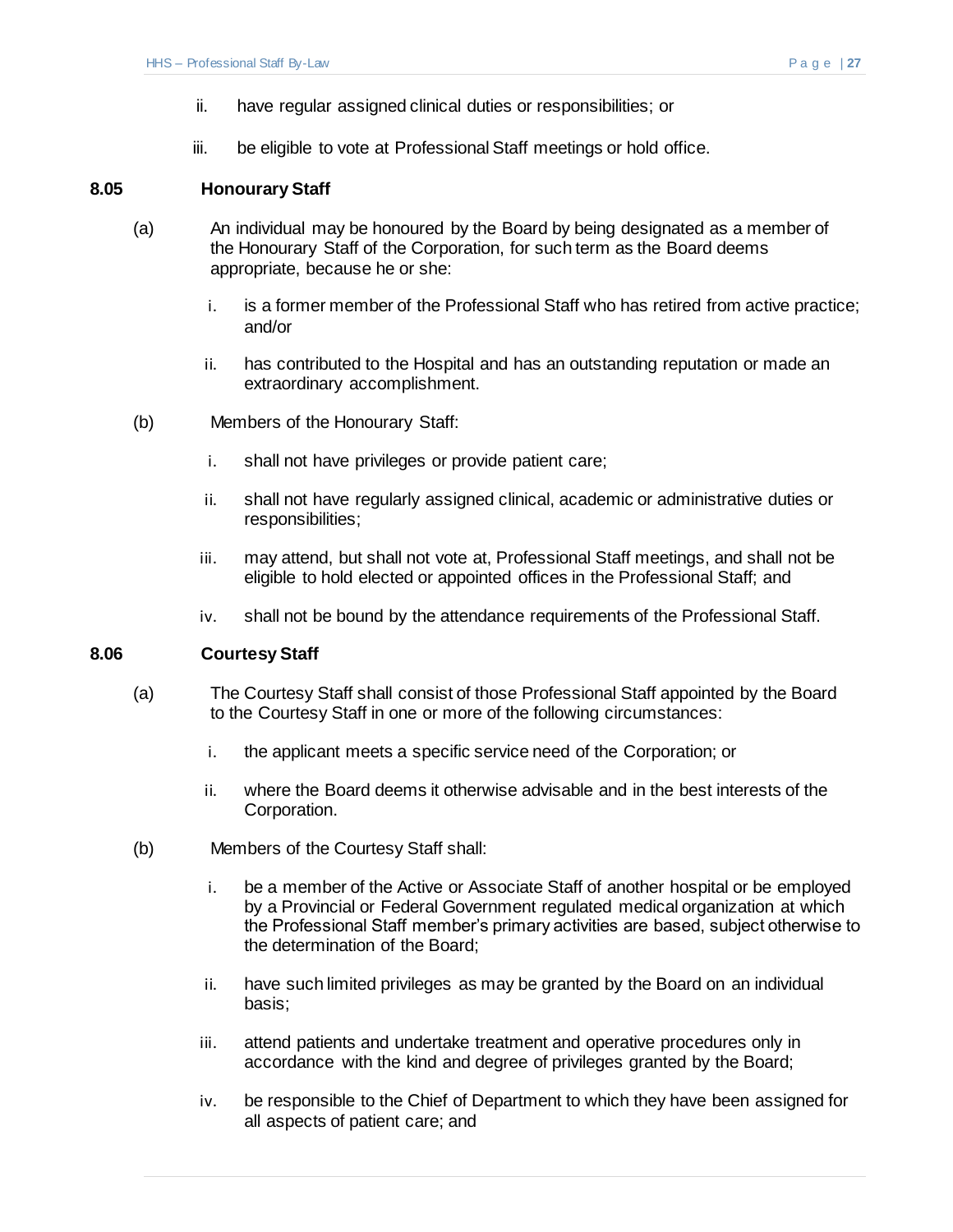v. be entitled to attend Departmental and Professional Staff meetings but shall not have a vote at Professional Staff meetings and shall not be eligible to hold an elected or appointed office of the Professional Staff.

## <span id="page-31-0"></span>**8.07 TermStaff**

- (a) Term staff will consist of applicants who have been granted privileges as approved by the Board having given consideration to the recommendation of the Chief of Department and MAC in order to meet a specific clinical or academic need for a defined period of time up to one year (subject to renewal for a further period of up to one additional year).
- (b) The specific clinical or academic need(s) shall be identified by MAC and approved by the VP Medical and CEO of the Hospital. Such needs may include services provided by visiting professorships, episodic or limited surgical or consultative services or such other circumstances as may be required.
- (c) Appointments shall be for a period not to exceed one (1) year and such appointment does not imply or provide for any continuing professional staff appointment.
- (d) Appointments will be consistent with the established Professional Staff Human Resource Plan and will be subject to completion of an Impact Analysis
- (e) Term staff:
	- i. may be required to work with the counsel and under the supervision of an Active staff member identified by the Chief of Department;
	- ii. may be required to undergo a probationary period as appropriate and as determined by the Chief of Department;
	- iii. shall, unless otherwise specified in the grant of privileges by the Board, have admitting privileges; and
	- iv. shall be entitled to attend at Professional Staff meetings.
	- v. Term staff will not:
		- A. be eligible for re-appointment at the end of the appointment;
		- B. vote at meetings of the Professional staff or be an officer of the Professional staff or committee chair; and
		- C. be bound by the expectations for attendance at Professional staff, departmental and service meetings.

Exceptions to the above are subject only to the determination by the Board.

#### <span id="page-31-1"></span>**8.08 Clinical Scholars**

(a) Clinical Scholars appointed by the Board shall include individuals for whom Hamilton Health Sciences and the Faculty of Health Sciences, McMaster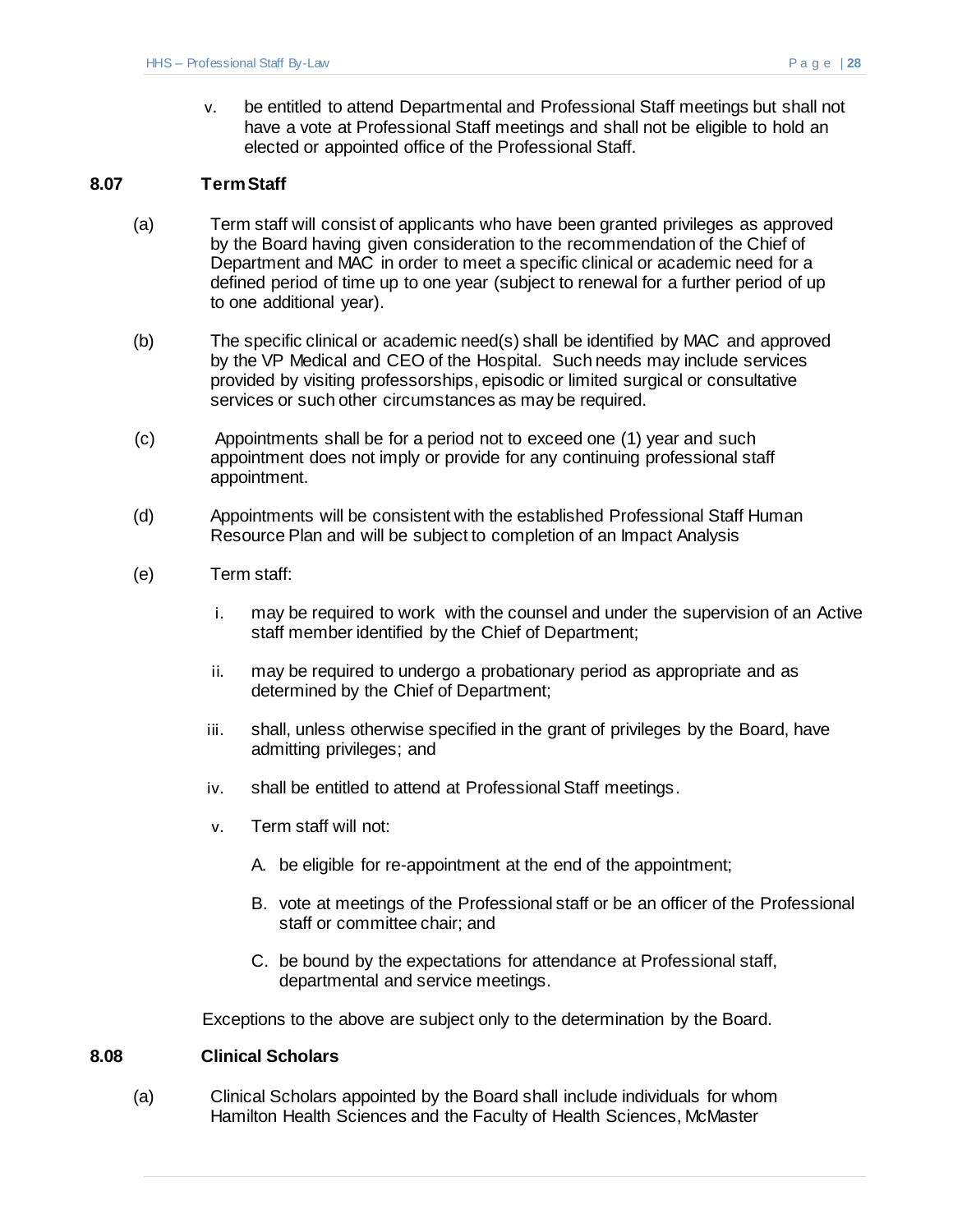University, wishes to provide an extra period of time for specialized postcertification training which involves both patient care and academic pursuit. A Clinical Scholar must be fully trained to function in his or her specialty (licensed and, where appropriate eligible for certification) and be a certified by the Royal College of Physicians & Surgeons.

- (b) Appointments shall be for a defined period of time of one (1) year and may be subject to renewal for one (1) additional year. In exceptional circumstances additional one (1) year appointments may be approved to a maximum of four (4) years as defined by the academic program within which the member is registered.
- (c) Clinical Scholars shall:
	- i. in specified circumstances, be granted admitting privileges upon the recommendation of the Chief of the Department in concurrence with the Chair of the University Department.

## <span id="page-32-0"></span>**8.09 Clinical Assistants**

- (a) Clinical Assistants are those Physicians who:
	- i. are registered with the Faculty of Medicine at the University or licensed for independent practice;
	- ii. may be engaged in post-graduate training;
	- iii. are working under the supervision of a member of the Active Staff;
	- iv. are appointed by the Board on the recommendation of the Chair of MAC and MAC subject to the terms of the Affiliation Agreement;
	- v. hold a license in good standing and Certificate of Registration from the College of Physicians of Surgeons of Ontario; and
	- vi. have membership in the Canadian Medical Protective Association or other evidence of medical practice protection coverage satisfactory to the Board.
- (b) Clinical Assistants shall not have the right to independently admit or attend patients, but may attend patients under the supervision of a member of the Active Staff;
- (c) Clinical Assistants shall not have membership or voting rights in the Professional Staff Association but may attend meetings of the Professional Staff Association;
- (d) Privileges and responsibilities for Clinical Assistants must be determined and authorized by the Chair of MAC. Such privileges and responsibilities shall be appropriate to the individual's qualifications and experience.

#### <span id="page-32-1"></span>**8.10 Extended Class Nursing Staff**

(a) The Board, having given consideration to the advice of MAC, will delineate the privileges for each member of the Extended Class Nursing Staff who is not an employee of the Corporation.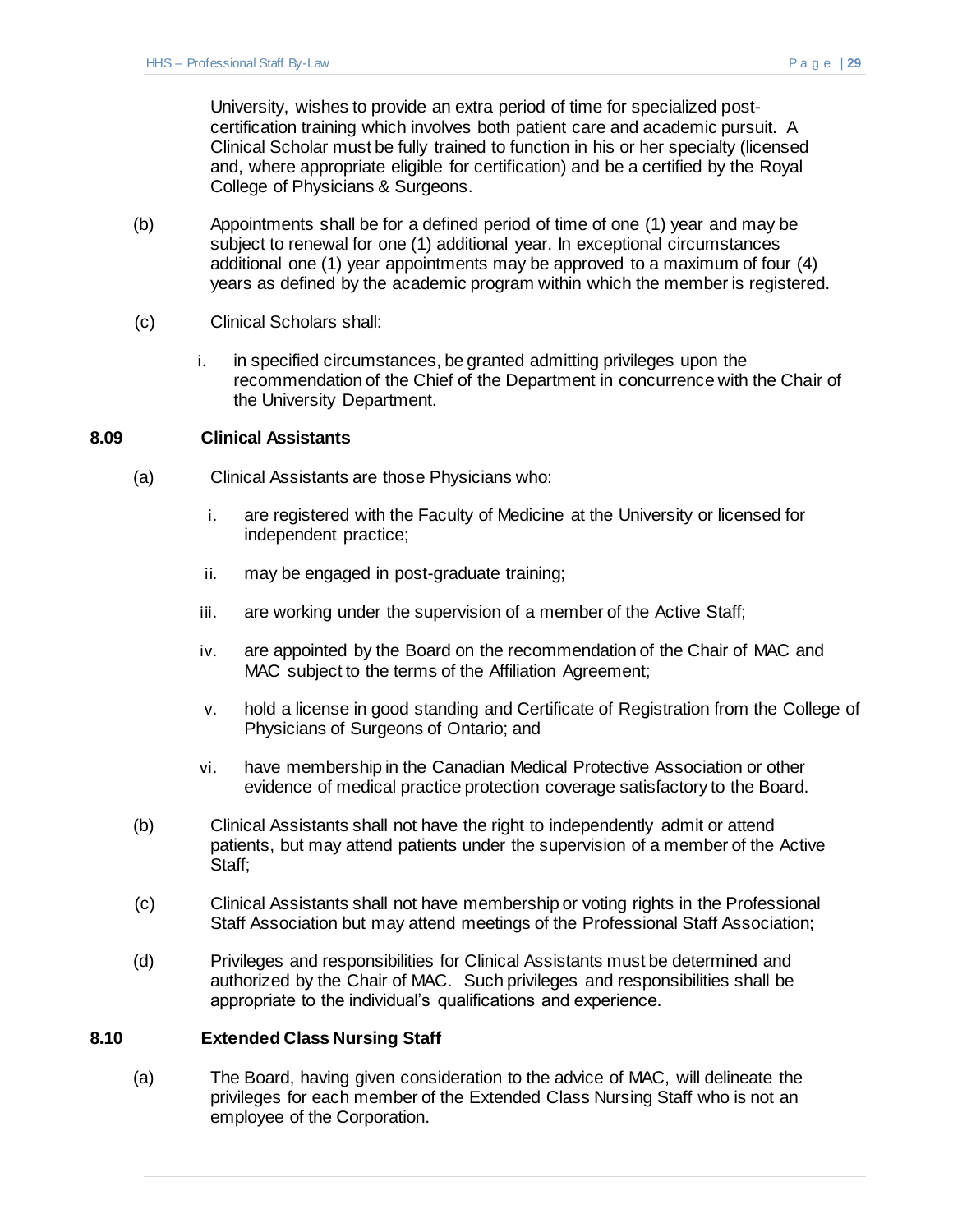- (b) Each new applicant for appointment to the Extended Class Nursing Staff shall be appointed for an initial probationary period of one (1) year.
- (c) Prior to completion of the one (1) year probationary period, a performance evaluation for a member of the Extended Class Nursing Staff shall be completed by the Chief of Department, concerning the knowledge and skill that has been shown by the Extended Class Nursing Staff member, the nature and quality of his or her work and his or her performance and compliance with the criteria set out in subsection 5.03(a) and such report shall be forwarded to the Credentials Committee.
- (d) The Credentials Committee shall review the report referred to in subsection 5.03(a) and shall make a recommendation to MAC which shall in turn make a recommendation to the Board.
- (e) A member of the Extended Class Nursing Staff shall be entitled to attend but not vote at Professional Staff meetings and shall not be eligible to hold an elected or appointed office in the Professional Staff.

#### <span id="page-33-0"></span>**8.11 Special Professional Staff**

- (a) Special Professional Staff will, subject to determination by the Board in each individual case:
	- i. consist of individuals employed by the Hospital with specific professional expertise who are not members of a regulated health profession and who have clinical/education/research and/or clinical/education/research/administrative responsibilities;
	- ii. hold a postgraduate degree;
	- iii. be designated by the Board having given consideration to the recommendation of the Chief of Department and MAC;
	- iv. be employees of the Hospital and subject to annual confirmation of their designation by the Board, on recommendation of the Chief of Department and MAC:
	- v. be eligible to attend Professional Staff meetings; and
	- vi. have regularly assigned administrative duties and responsibilities.
- (b) Special Professional Staff will not:
	- i. be granted Admitting or Procedural Privileges, or engage in the practice of medicine; or
	- ii. vote at meetings of the Professional Staff or be an officer of the Professional Staff or a committee chair.
- (c) The individual will meet the needs of the respective department as described in the Professional Staff Human Resource Plan, and will be assessed on the basis of credentials, experience, and such other factors as the Board may, from time to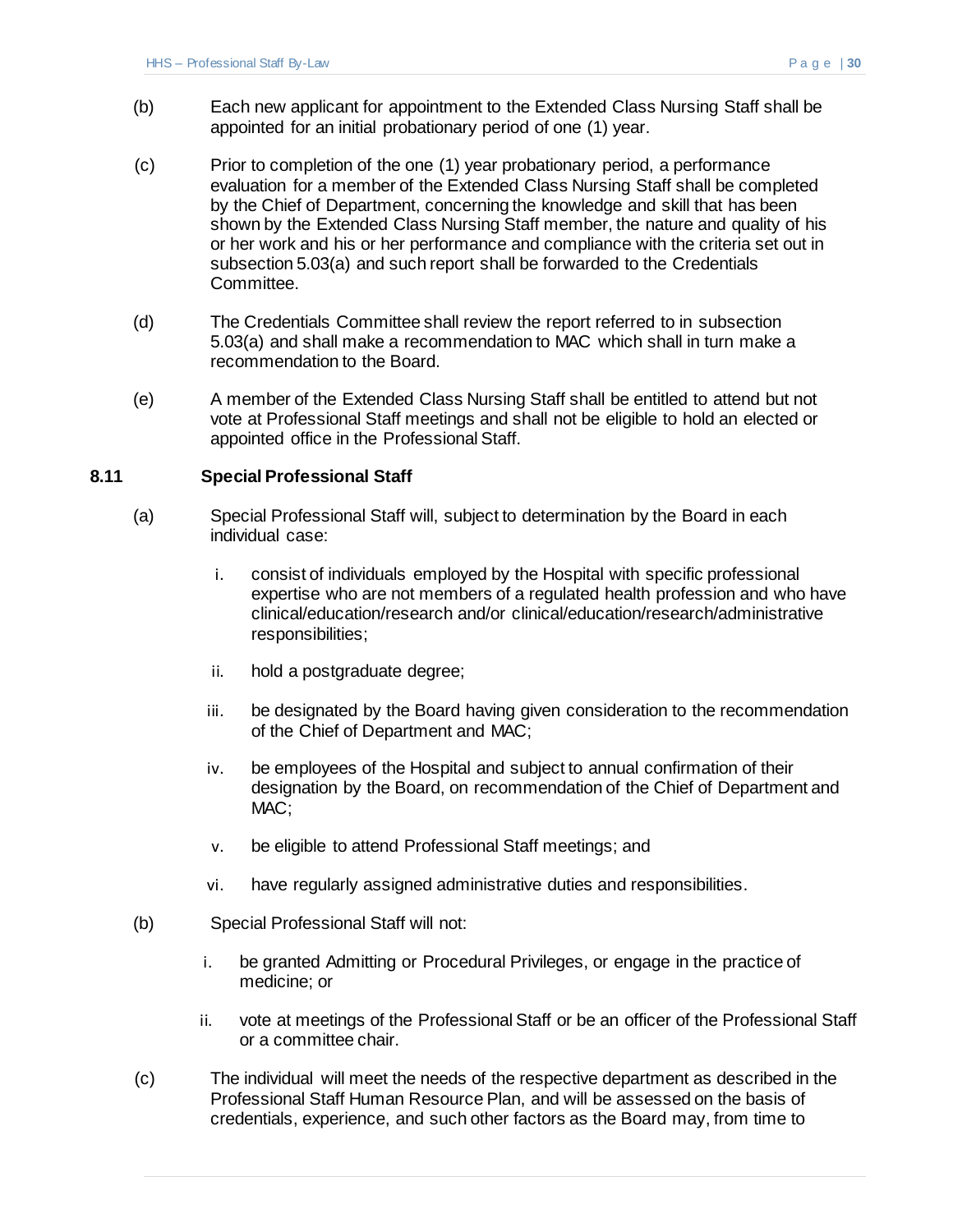time, consider relevant or as set out in the Rules and Regulations.

- (d) At the time of application, the individual will accept in writing the mission statement and philosophy of the corporation, and agree in writing to abide by the requirements of the *Public Hospitals Act*, By-laws, Rules and Regulations, and Policies of the Corporation.
- (e) Special Professional Staff who are employees of the Corporation will be bound by its employment policies and procedures. In the event that a dispute arises regarding their employment, the employee dispute resolution mechanism of the Corporation will be followed. Should employment be terminated by the Corporation, the Special Professional Staff designation will also be terminated.

## <span id="page-34-0"></span>**ARTICLE 9. DEPARTMENTS AND SERVICES**

### <span id="page-34-1"></span>**9.01 Professional Staff Departments**

- (a) The Professional Staff may be organized into such Departments as may be approved by the Board from time to time.
- (b) Each Professional Staff member will be appointed to a minimum of one (1) of the Departments. Appointment may extend to one (1) or more additional Departments.

#### <span id="page-34-2"></span>**9.02 Services Within a Department**

A Department may be divided into such Services as may be approved by the Board from time to time.

### <span id="page-34-3"></span>**9.03 Changes to Departments and Services**

The Board may at any time, after consultation with MAC, create such additional Departments or Services, amalgamate Departments or Services, or disband Departments or Services.

### <span id="page-34-4"></span>**9.04 Professional Staff Human Resources Plan**

- (a) Each Department shall develop a Professional Staff human resources plan in accordance with the Hospital Strategic Plan. The Plan shall be developed by the Chief of the Department, after receiving and considering the input of the members of the Professional Staff in the Department, the Chair of the Academic Department and the appropriate regional partners Each Department's Plan shall include: the required number and expertise of the Professional Staff;
- (b) a recruitment plan, which shall include an Impact Analysis; and
- (c) reasonable on-call requirements for members of the Professional Staff of the Department.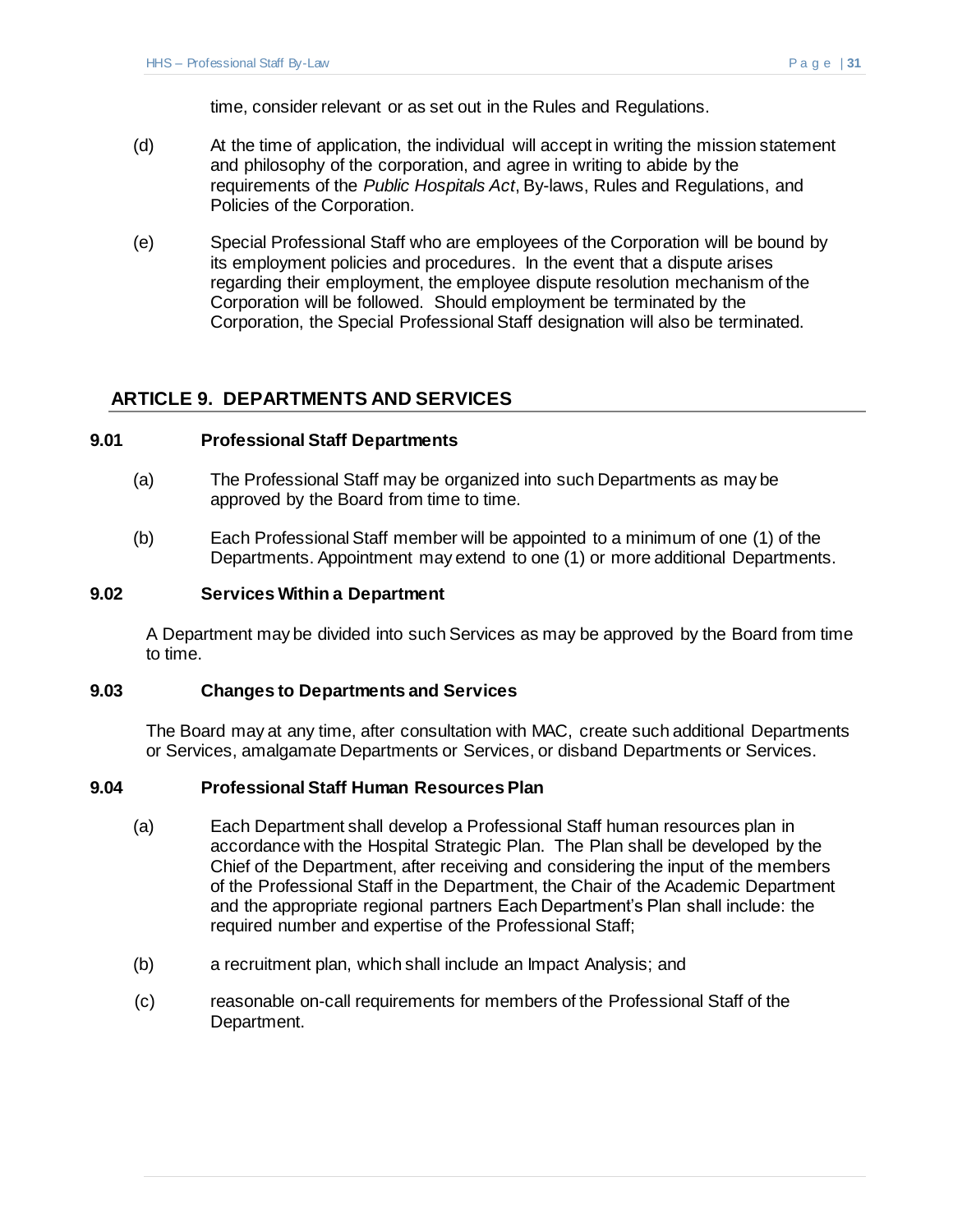# <span id="page-35-0"></span>**ARTICLE 10. LEADERSHIP POSITIONS**

### <span id="page-35-1"></span>**10.01 Professional Staff Leadership Positions**

- (a) The following positions shall be appointed in accordance with this By-law:
	- i. Chair of MAC; and
	- ii. where the Professional Staff has been organized into Departments, Chiefs of Departments (or in the case of West Lincoln Memorial Hospital, the Medical Director).
- (b) The following positions may be appointed in accordance with this By-law:
	- i. Vice Chair of MAC;
	- ii. Deputy Chief of Department;
	- iii. Site Leads; and
	- iv. Heads of Service.
- (c) Where there are simultaneous vacancies of a Chief of Department and academic department chair, the search processes of the two may be merged. This can only occur with prior approval of the Board haven given consideration to the recommendation of MAC, the Faculty of Health Sciences and appropriate regional partners.
- (d) Notwithstanding any other provision in this By-law, in the event that the term of office of any person referred to in this section shall expire before a successor is appointed the appointment of the incumbent may be extended until such time a successor is identified and appointed.
- (e) An appointment to any position referred to in subsections 10.01(a) or 10.01(b) may be made on an acting or interim basis where there is a vacancy in any office referred to in this section or while the person holding any such office is absent or unable to act.
- (f) An appointment to any position referred to in subsections 10.01(a) or 10.01(b) may be revoked at any time by the Board.
- (g) The Board shall receive and consider the input of the appropriate Professional Staff before it makes an appointment to a Professional Staff leadership position.

### <span id="page-35-2"></span>**10.02 Appointment of Chair of MAC**

- (a) The Board, unless it determines otherwise, will appoint as Chair of MAC a Physician who is a member of the Active Staff. The position of Chair of MAC will be open to any Active Staff member.
- (b) The appointment will be made following consultation with MAC.
- (c) The Board will establish a search committee for the position of Chair of MAC and will establish the composition and terms of reference for any such search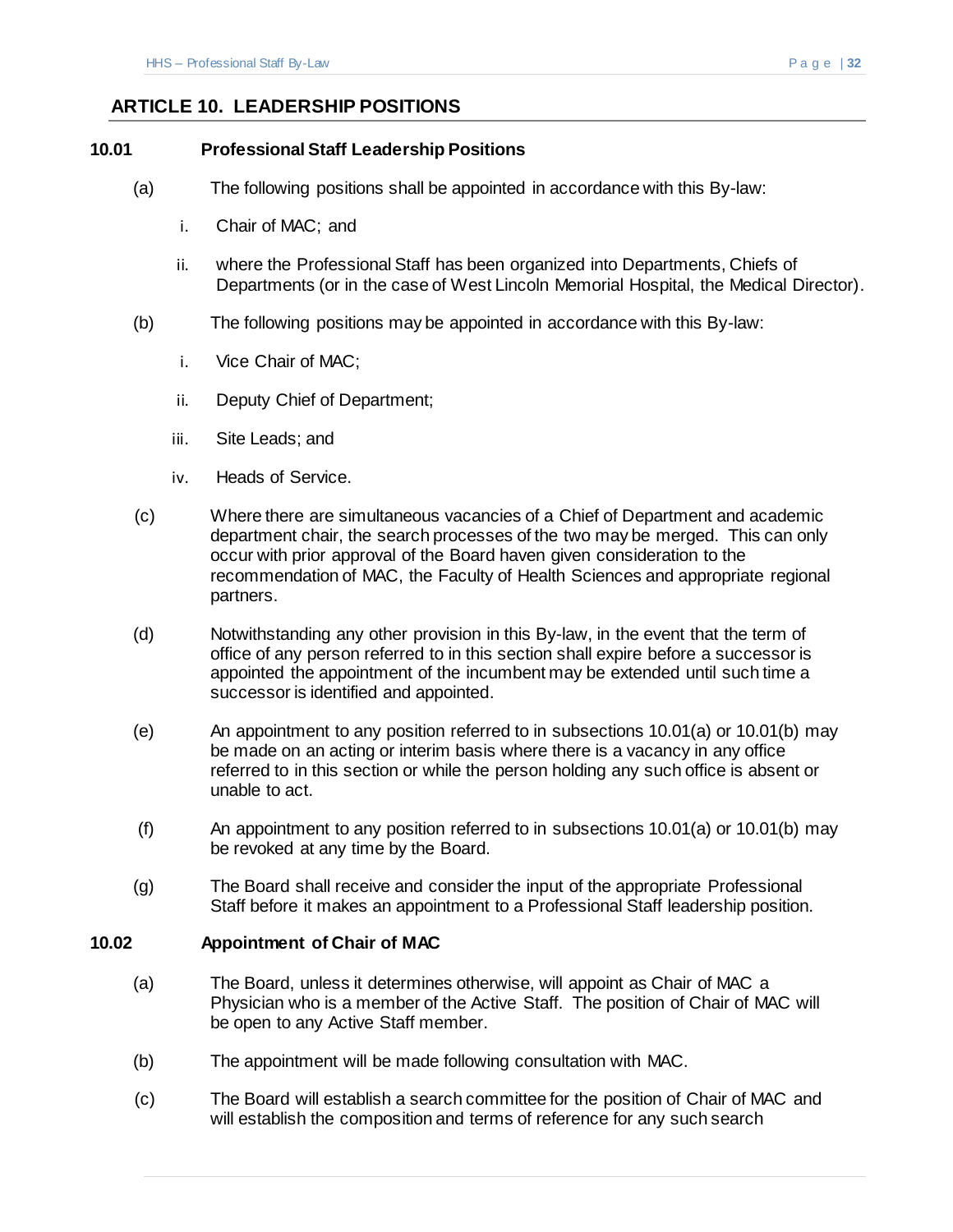committee.

(d) The search committee will be chaired by a member of the Board appointed by the Board for this purpose and will include at least two representatives of appointed Medical Staff leaders and the President of the Medical Staff Association.

#### <span id="page-36-0"></span>**10.03 Term of Office**

- (a) Subject to annual reappointment by the Board, and unless the Board otherwise determines, the Chair of MAC will be eligible to serve one three (3) year term which may be renewed for a second term of three (3) years.
- (b) Notwithstanding any other provisions contained in this By-Law, the office of the Chair of MAC can be revoked at any time by the Board.

### <span id="page-36-1"></span>**10.04 Role of Chair of MAC**

- (a) The Chair of MAC will:
	- i. provide leadership in the establishment of an interdisciplinary approach to patient and family-centred care and service;
	- ii. collaborate with representatives of other disciplines to create an environment that promotes commitment to continuous improvement of patient care outcomes;
	- iii. enhance education and research throughout the organization; and
	- iv. champion and participate in organization and development at a strategic and project level.

#### <span id="page-36-2"></span>**10.05 Responsibilities and Duties of Chair of MAC**

- (a) The Chair of MAC shall:
	- i. be a non-voting member of the Board;

be an ex-officio member of all MAC sub-committees; and

- ii. report regularly to the Board on the work and recommendations of MAC.
- (b) The Chair of MAC is accountable to the Board for chairing MAC Executive, and MAC. It is also the responsibility of the Chair to report regularly to the Board on the work and recommendations of the MAC and its component parts and subcommittees;
- (c) In addition, the Chair of MAC has the following other specific duties:
	- i. the Chair of MAC will be a member of the Board and such committees of the Board as provided in this By-Law, and such other committees as determined by the Board from time to time;
	- ii. the Chair of MAC will advise the Board with respect to the Quality of care provided by Professional Staff to patients;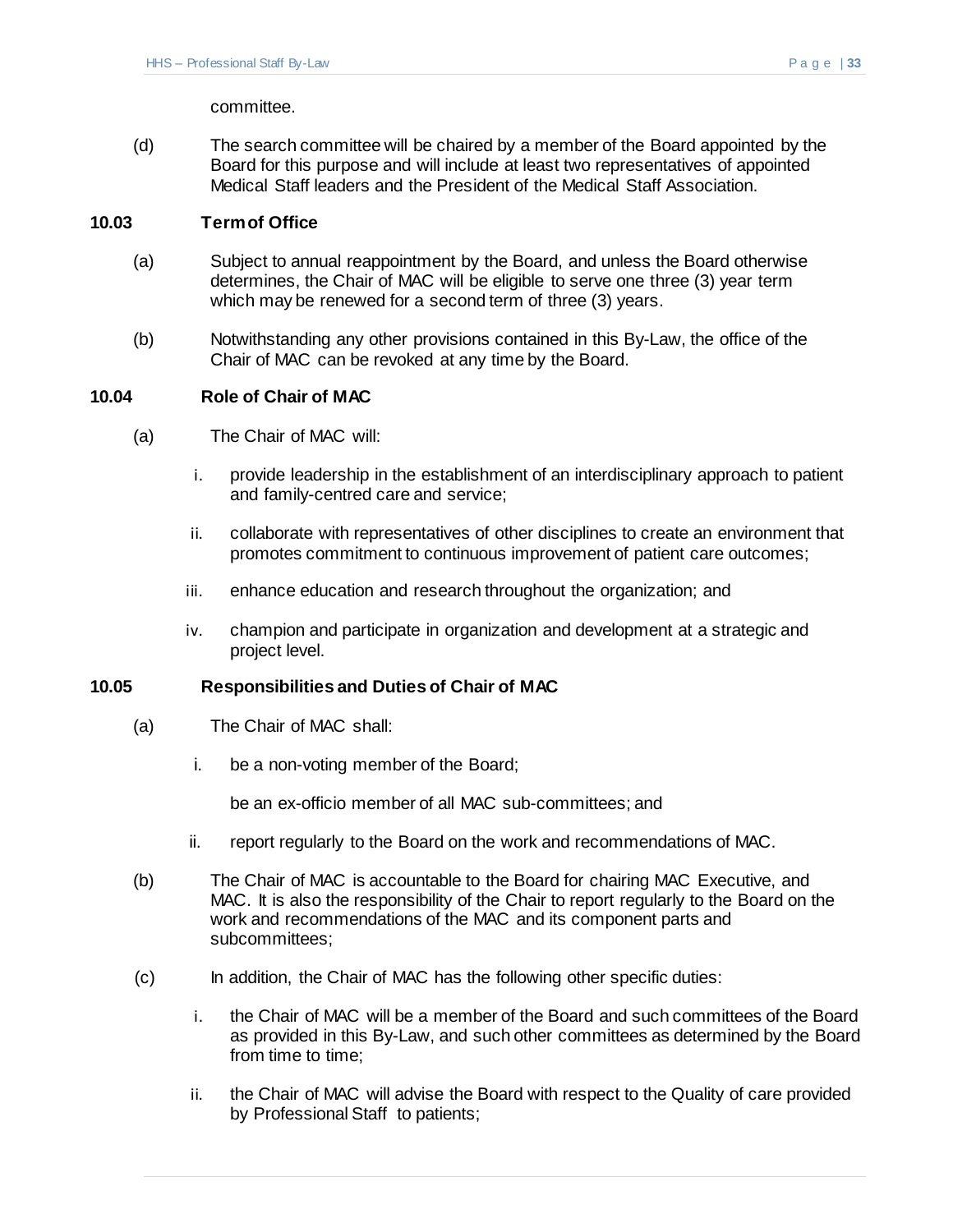- iii. through the Chiefs of Department, the Chair of MAC ensures adequate supervision of any member of the Professional Staff for any period of time when the Professional Staff member begins practice at the Corporation or is learning a new procedure;
- iv. through the Chief of a Department, the Chair of MAC, when necessary, assumes or assigns to any other member of the Professional Staff, responsibility for the direct care and treatment of any patient of the Corporation under the authority of the *Public Hospitals Act*, and notifies the responsible Professional Staff Member, CEO or delegate, and, if possible, the patient of this reassignment of care;
- v. the Chair of MAC will liaise with the Dean of the Faculty of Health Sciences and the Chief of Staff, St. Joseph's Hospital;
- vi. the Chair of MAC will cooperate with the Vice President Medical in coordinating the work of the Chiefs of Department in the development, periodic review and revision of departmental Clinical Resource Plans and clinical utilization management review activities;
- vii. the Chair of MAC will also work with the Vice President Medical in investigating matters of patient care, academic responsibilities or conflicts with Hospital employees and members of the Professional Staff. Similarly, the duties include implementing procedures to monitor and ensure Professional Staff compliance with By-Laws, Rules and Regulations, Policies and practice of the Professional Staff; and
- viii. the Chair of MAC will support the Chiefs of Departments in encouraging participation of Professional Staff in continuing education and professional development.
- (d) The Chair of MAC shall, in consultation with the CEO, designate an alternate to act during the absence of both the Chair of MAC and the Vice Chair of MAC, if any.

## <span id="page-37-0"></span>**10.06 Appointment and Duties of Vice Chair of MAC**

A Vice Chair of MAC may be appointed by MAC. The Vice Chair of MAC, if appointed, shall be a member of the MAC and shall act in the place of the Chair of MAC if the Chair of MAC is absent or unable to act, and shall perform such duties as assigned from time to time by the Chair of MAC; provided that the Vice Chair shall not be a director of the Hospital unless appointed as Chair of MAC on an acting or interim basis in accordance with subsection 10.01(e).

## <span id="page-37-1"></span>**10.07 Appointment of Chiefs of Department**

- (a) The Board shall appoint a Chief of each Department.
- (b) The search committee will be chaired by the VP Medical and include:
	- i. at least two members of the Active Staff of the Department for which the Chief of Department is being sought;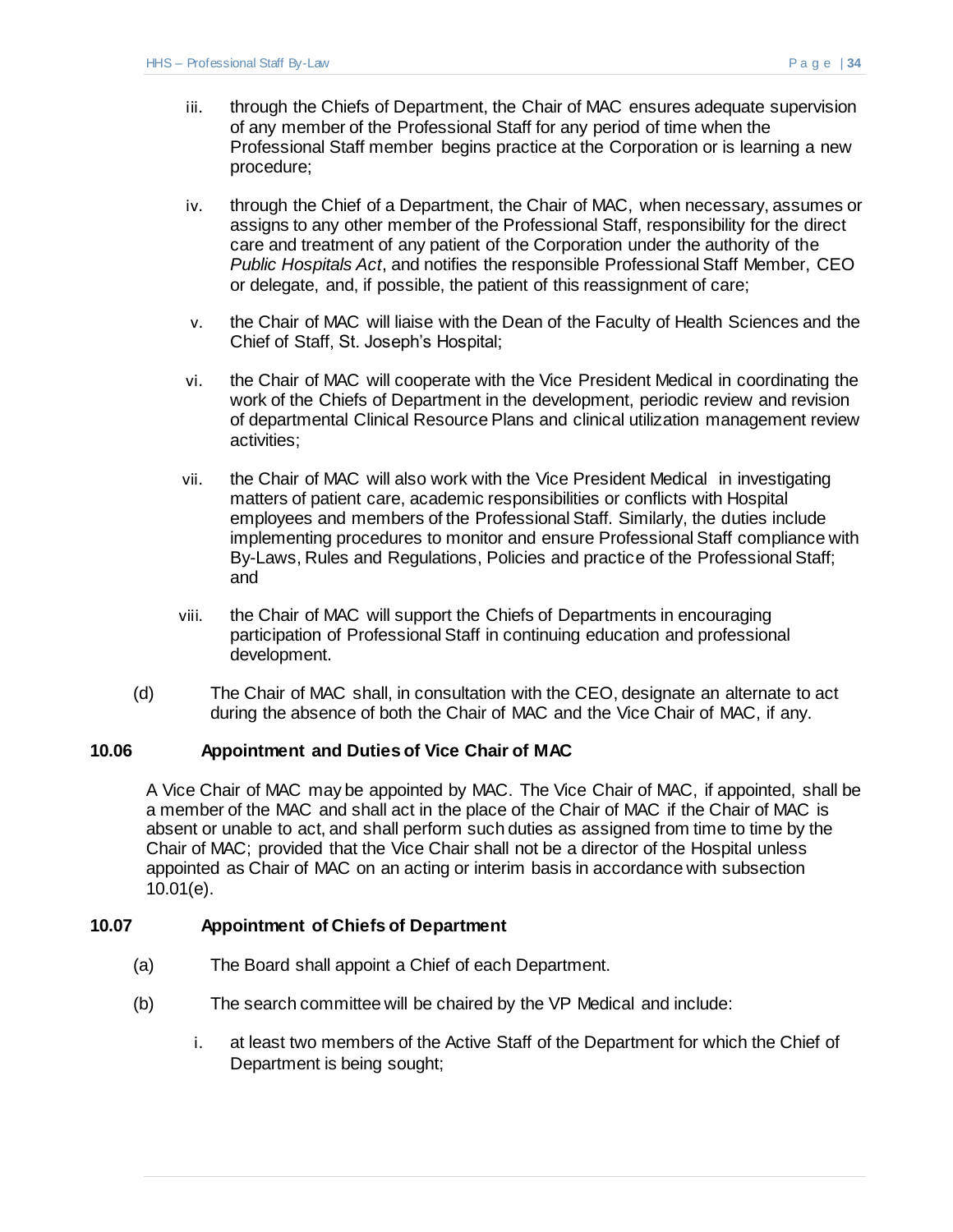- ii. a representative of the corresponding academic discipline appointed by the Dean/Vice President, Faculty of Health Sciences;
- iii. the CEO;
- iv. a representative of the Board, appointed by the Board;
- v. a member of the Medical Advisory Committee; and
- vi. such other members of the Active Professional Staff from departments which work closely with the Department Chief as determined by the VP Medical.
- (c) Subject to the results of the annual performance evaluations outlined in section 10.09 Chiefs of Department will be eligible to serve a four (4) year term, with the possibility of serving a second four year term.
- (d) In the event of a vacancy of a Chief of Department, the Board will direct MAC to cause the Vice President Medical Affairs and Quality to establish a committee to undertake a search for the express purpose of recommending a candidate for the vacant position. The committee will conduct the search and make a recommendation through the Chair of MAC to the Board. The work of the committee will include, but not be limited to, establishing criteria to be used in the selection, making a decision between a local or a national search, overseeing the process to obtain candidates, interviewing candidates and agreeing on a process by which to make a final recommendation.

### <span id="page-38-0"></span>**10.08 Duties of Chiefs of Department**

- (a) Through the Chair of MAC, the Chief of the Department is responsible to the Board for the quality of clinical care provided by the Professional Staff to all patients by members of the Department.
- (b) With the advice of the chair of the corresponding academic department, relevant committees and leadership through the Chair of MAC, the Chief of the Department is responsible to the Board for the promoting and conduct of research and academics undertaken by members of the Department.
- (c) The Chief will (i) provide organizational leadership consistent with the Hospital's Mission, Vision and Values, (ii) ensure effective mechanisms of communication with members of the Department to inform and seek input on hospital policies and procedures, rules, goals and objectives, strategic planning activities and resource allocation, and (iii) encourage, support, motivate and supervise members of the Department, and fosters an atmosphere of collegiality within the Department and the Hospital.
- (d) The Chief will collaborate with the Hospital in the management of any complaint relating to a member of the Professional Staff.
- (e) So as to carry out the clinical, academic, and administrative responsibilities of a Chief of Department in concert with other related Departments, the Chief of Department shall receive reports of Professional Staff standing and ad hoc committees, work with other Chiefs of Department in collaboration with the Clinical Program and Service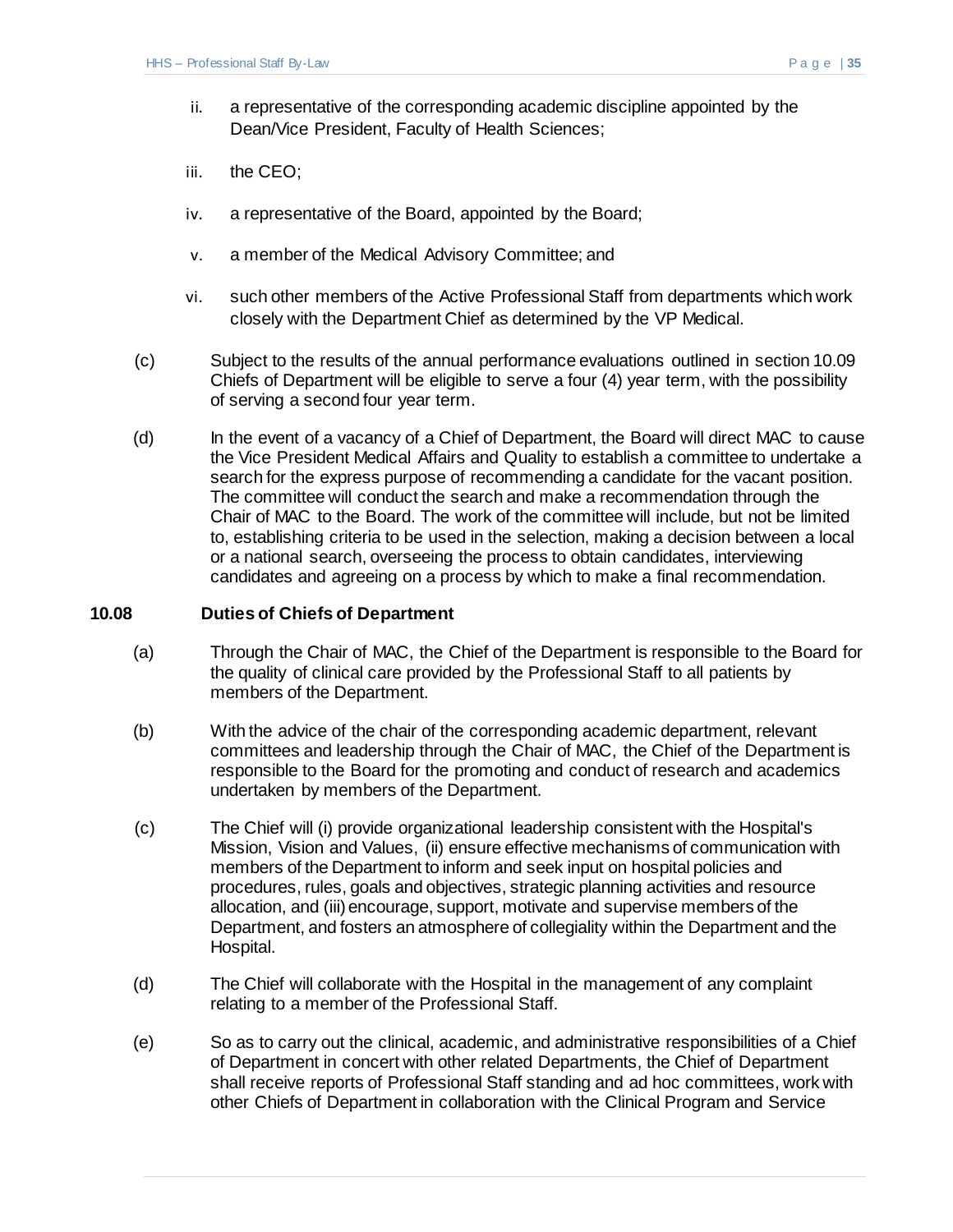Medical Directors, the Vice President, Medical and the Corporation's management in forming and recommending policy to the Board.

- (f) As a member of MAC, the Chief of Department is responsible to ensure that the responsibilities under this By-law, Rules and Regulations, Policies of the Hospital, the Professional Staff, MAC and the Department are complied with by all members of the Department.
- (g) The Chief of Department is responsible for forming, revising and interpreting departmental policy to all departmental members with a special emphasis on the need for orientation and policy interpretation to new members of the Department.
- (h) The Chief of Department is responsible for ensuring that the resources of the Hospital allocated for the Department are equitably distributed among the members of the department and ensuring the following are in place:
	- i. a process for making decisions with respect to changes in the Department Resources; and
	- ii. a dispute resolution process regarding decisions made under (g) above.
- (i) The Chief of Department is responsible for conducting a performance evaluation of all members of the Department on an annual basis. This includes, with the advice of the chair of the corresponding academic department, the annual evaluation of all members of the Department and the periodic reviews of heads of Service within the Department.
- (j) In addition to duties included elsewhere in this By-Law, with Department members assistance, duties of the Chief of Department include:
	- i. developing with the professional staff leadership and Vice President, Medical with the advice of the chair of the corresponding academic department, the Department's goals, objectives and strategic plan including a Medical Professional Staff Human Resource Plan for presentation to the Board through MAC;
	- ii. participating in the organization and implementation, with the professional staff leadership and Vice President Medical, of clinical utilization management review within the Department;
	- iii. participating in the development with the professional staff leadership and Vice President, Medical with the advice of the chair of the corresponding academic department, and Regional Partners, of a recruitment plan, including appropriate Impact Analysis, in keeping with the approved Medical Professional Staff Human Resource Plan of the Department;
	- iv. with the advice of the corresponding academic department chair, development with newly appointed members of the Department of a mutually agreed upon accountability statement related to items of patient care and academic responsibility which serve as the basis for individual members' annual evaluation; and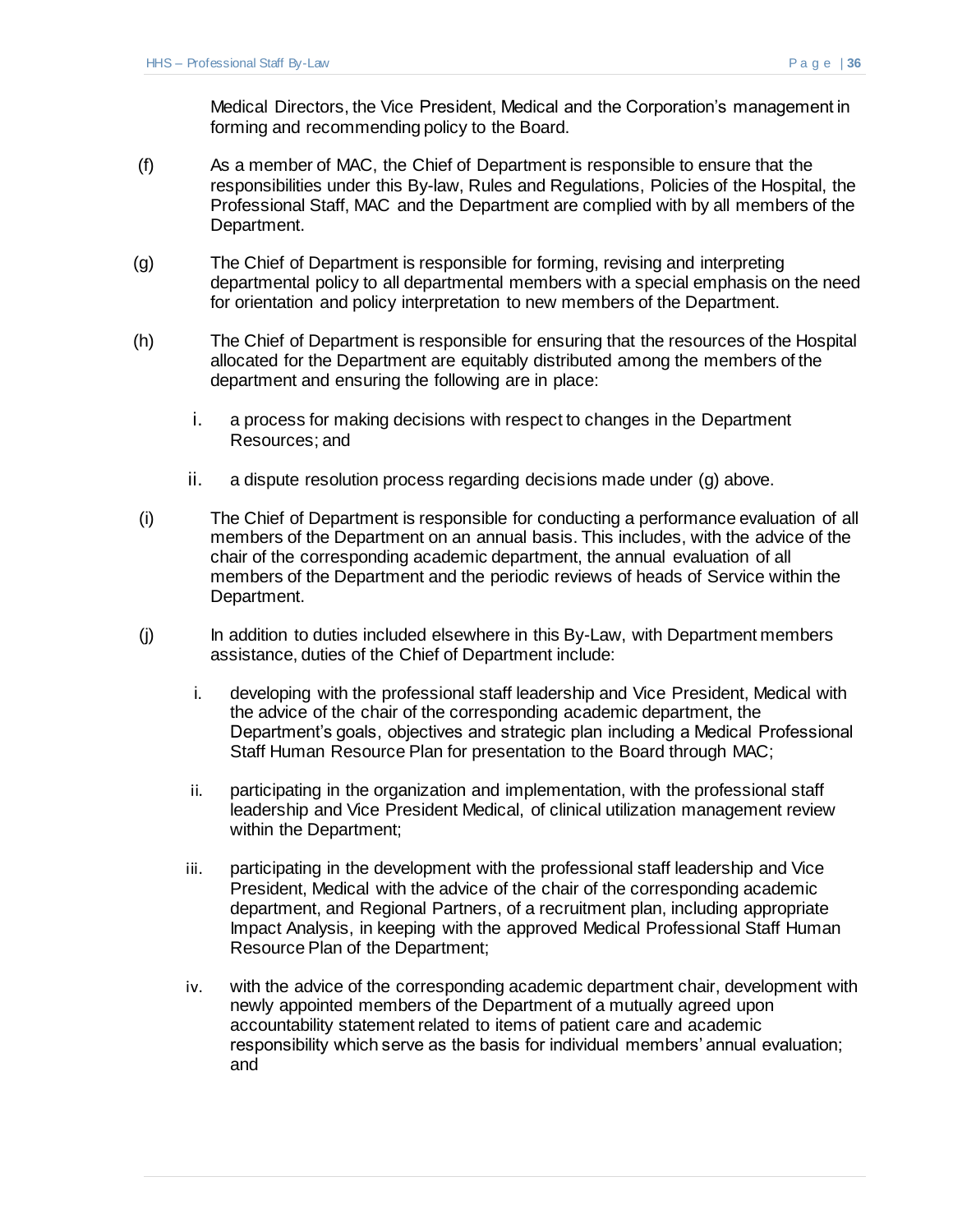- v. development and maintenance of a process to both promote and document quality management improvements in the Department including a continuous learning process of members of the Department.
- (k) The duties of the Chief of Department will also include the responsibility for discipline of Department members in regard to matters of patient care, academic responsibilities with the advice of the chair of the corresponding academic department, co-operation with Hospital employees, and documentation of care.
- (l) Other duties assigned by the Board, MAC or Vice President Medical from time to time.

### <span id="page-40-0"></span>**10.09 Performance Evaluation of Chiefs of Departments**

- (a) Chiefs of Department will be subject to annual reappointment by the Board to coincide with the Chief of Department's date of appointment. The annual performance evaluation will be conducted by the Vice President Medical, in consultation with the Chair of MAC, pursuant to a process to be established from time to time by the Vice President Medical in conjunction with HR, which confidential process shall include, among other things, anonymous input from a cross-section of members of the Department, from 'front-line' Professional Staff to senior Professional Staff members.
- <span id="page-40-1"></span>(b) In the second year of a Chief of Department's four year term, a review of the performance of the Chief of Department will be undertaken. This may be undertaken by the Vice President Medical, Chair of MAC or be undertaken by another member of the MAC Executive and should include formal assessment of the Chief of Department by peers/colleagues, persons who are accountable to the Chief of Department and persons to whom the Chief of Department is accountable in addition to the Chair of MAC.
- (c) At the beginning of the fourth year of the Chief of Department's first term, a formal evaluation similar to that set out at [subsection 10.09\(b\)](#page-40-1) will be undertaken in preparation for the decision regarding reappointment of the Chief of Department for a second (2nd) four (4) year term. Under exceptional circumstances where it is known that the Chief of Department will continue beyond the second (2nd) term, a formal evaluation should occur at the beginning of the final year of the Chief of Department's term.
- (d) The duties of Chiefs of Department as set out in section 10.08 of this By-Law, and the specific duties, if any, as determined at the time of appointment, will be used as the criteria against which the performance of the Chief of Department will be evaluated.
- (e) A review of the Chief of Department's performance may be initiated at other times by the Vice President Medical, or delegated to the Chair of MAC on the basis of a request from:
	- i. the Board; or,
	- ii. any of the standing sub-committees of MAC; or,
	- iii. the President of the Professional Staff Association; or
	- iv. the CEO.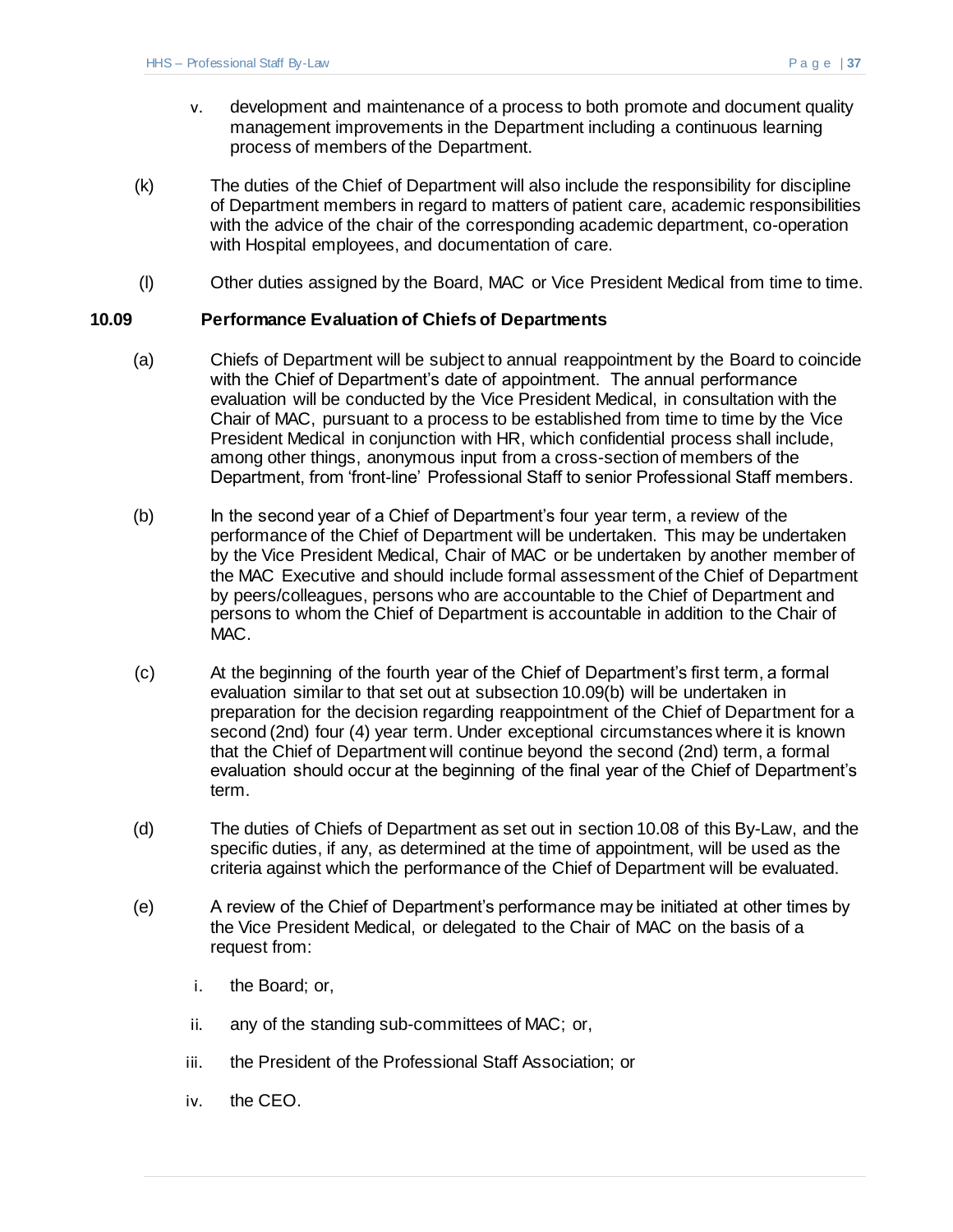- (f) In preparation for the annual performance evaluation, the Chief of Department will prepare a brief summary of:
	- i. the Department's objectives over the past year;
	- ii. the attainment or status of these objectives; and
	- iii. the objectives for the year ahead.

### <span id="page-41-0"></span>**10.10 Appointment and Duties of Deputy Chiefs of Departments/Site Leaders**

- (a) MAC, on the recommendation of the Chief of Department, will appoint a deputy Chief of Department and/or Site Leader. Notwithstanding any other provisions contained in the By-Laws, the office of the Deputy Chief of Department or Site Leader may be revoked at any time by the relevant Chief of Department and/or the Board.
- (b) In bringing forward the recommendation, the Chief of Department will demonstrate a process of consultation within the Department (and if appropriate, between departments), with programs, with the Faculty of Health Sciences and the CEO. There will also be consultation with the Chair of MAC prior to presentation of the recommendation to MAC.
- (c) A Deputy Chief or Department/Site Leader will be eligible to serve a four (4) term with the possibility of serving a second four year term.
- (d) Reappointment will be on an annual basis, in accordance with the academic year, on recommendation of the Chief of the Department to MAC.

### <span id="page-41-1"></span>**10.11 Duties of Deputy Chiefs of Department/Site Leaders**

The Deputy Chief of Department and Site Leader are the delegates of the Chief of Department. As such, they have responsibilities and duties similar to those of the Chief of Department. These responsibilities and duties are determined by the Chief of Department.

### <span id="page-41-2"></span>**10.12 Performance Evaluations of Deputy Chiefs of Department/Site Leaders**

The appointments will be subject to annual review by the Chief of Department.

### <span id="page-41-3"></span>**10.13 Appointment of Heads of Service**

- (a) Heads of Service may be Service specific, Site specific, or function specific, as deemed necessary by the Chief of Department.
- (b) The Chief of Department is responsible for recommending to MAC for its approval both the Service leadership structure and the specific individuals within that proposed structure.
- (c) The Chief of Department, in arriving at these recommendations, will demonstrate a process of consultation within the Department (and if appropriate, between Departments), with programs and with the Faculty of Health Sciences.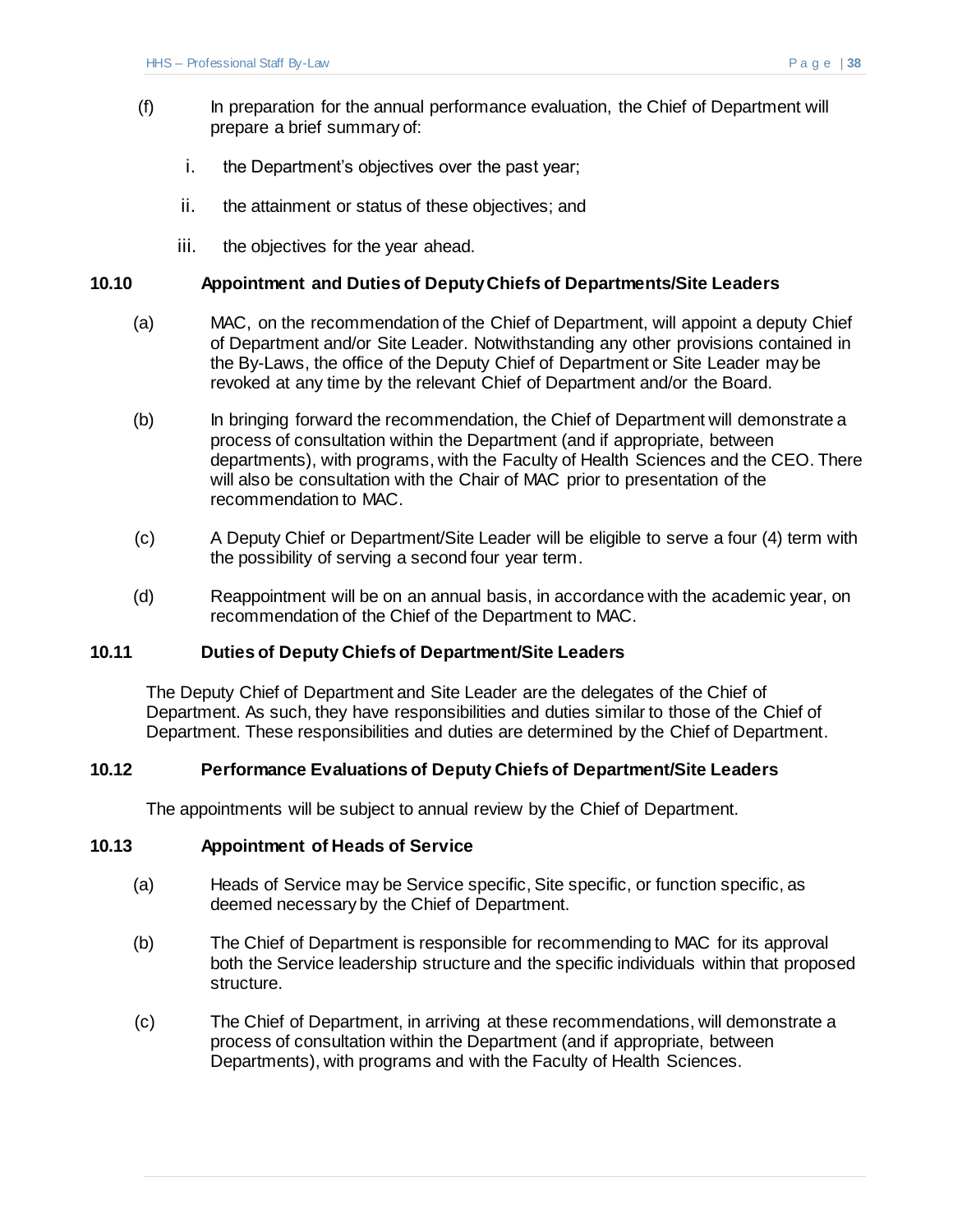- (d) MAC, on the recommendation of the Chief of Department, will appoint a Head of Service. Notwithstanding any other provisions contained in the By-Laws, the office of the Head of Service may be revoked at any time by the Board.
- (e) A Head of Service will be eligible to serve a four (4) year term with the possibility of serving a second four year term.
- (f) Reappointment will be on an annual basis, in accordance with the academic year, on recommendation of the Chief of the Department to MAC.

### <span id="page-42-0"></span>**10.14 Duties of Heads of Service**

The Head of Service is the delegate of the Chief of the Department. As such, the Head of the Service has responsibilities and duties similar to those of the Chief of the Department. These responsibilities and duties, however, focus on the quality of care and operation of the Service and the specific subspecialty.

### <span id="page-42-1"></span>**10.15 Performance Evaluation of Heads of Service**

- (a) Heads of Service appointments will be subject to annual review by the Chief of Department.
- (b) The annual review of Heads of Service will coincide with the annual review of appointments within the respective departments.

### <span id="page-42-2"></span>**10.16 VP Medical**

For clarity, the VP Medical is an employee of the Hospital and reports directly to the CEO. The VP Medical is responsible for operational medical leadership related to physician professional practice and human resources planning, academic relations, executive leadership for quality and performance, inter-professional practice, and research. The VP Medical assists the Chair of MAC in the discharge of the Chair's duties hereunder, and further coaches and mentors Department Chiefs ensuring adequate supervision of any member of the Professional Staff for any period of time when concerns arise about the quality of care of a member of the Professional Staff. All Chiefs report into the VP Medical.

## <span id="page-42-3"></span>**ARTICLE 11. MAC**

## <span id="page-42-4"></span>**11.01 Composition of MAC**

- (a) MAC shall consist of the following voting members one of whom shall be the Chair in accordance with Section 10.02:
	- i. the member of the Professional Staff who is appointed by the Board as Chair of MAC:
	- ii. the Chiefs of Department;
	- iii. the President, Vice President and Secretary/Treasurer of the Professional Staff; and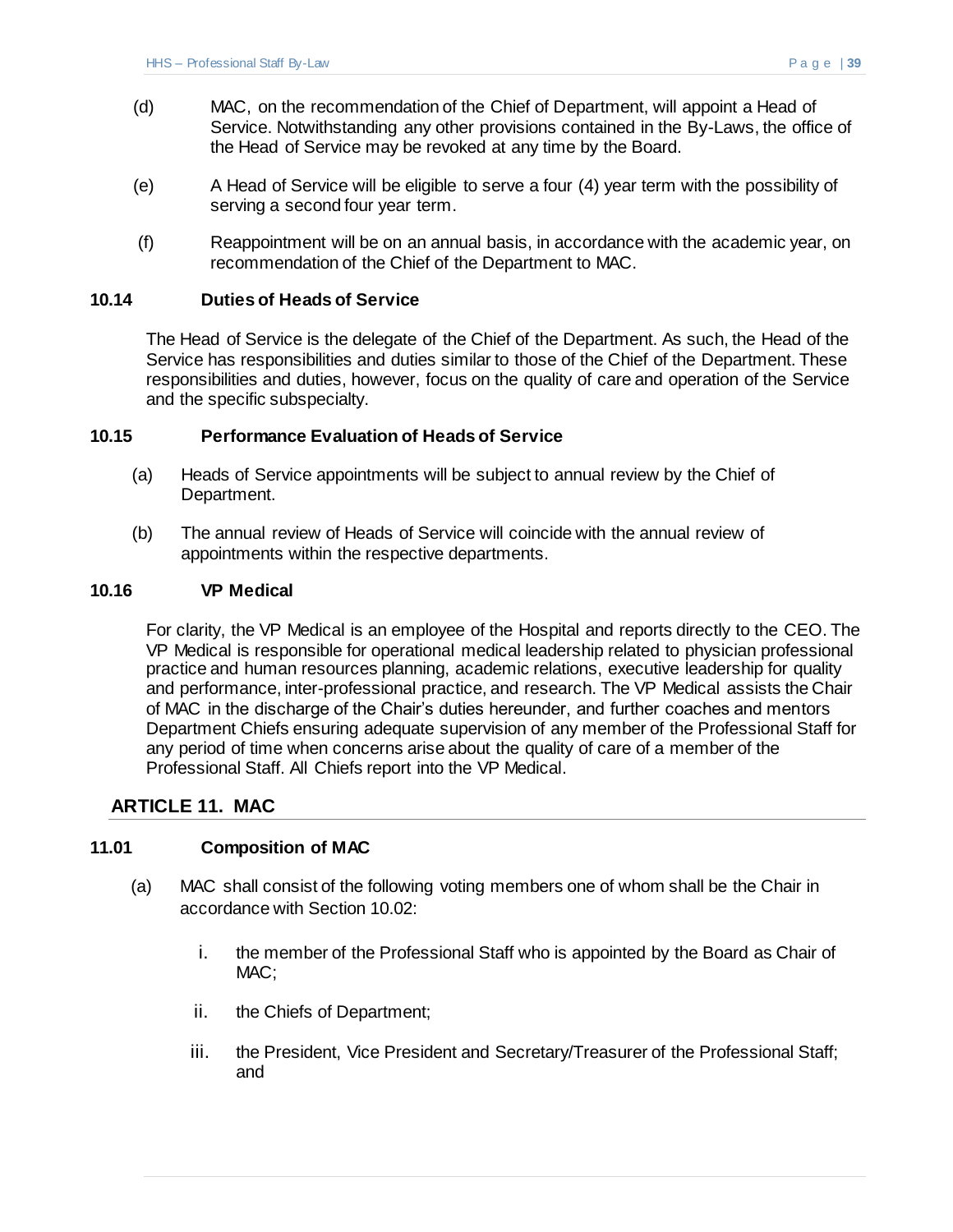- iv. such other members of the Professional Staff as may be appointed by the Board from time to time.
- (b) In addition, the following shall be entitled to attend the meetings of MAC without a vote:
	- i. the Head of Service of the Midwifery Service;
	- ii. the Head of the Dental Service;
	- iii. the CEO;
	- iv. VP Medical;
	- v. the Dean of the Faculty of Health Sciences or delegate;
	- vi. Vice President Medical of St. Joseph's Hospital Hamilton;
	- vii. Chair of the Board of Directors or delegate;
	- viii. the Chief Nursing Executive;
	- ix. Director, Medical Affairs;
	- x. any President, Executive Vice President, Vice President or Medical Director of the Hospital; and
	- xi. others at the invitation of the Chair of MAC.

#### <span id="page-43-0"></span>**11.02 Recommendations of MAC**

MAC shall consider and make recommendations and report to the Board, in accordance with the *Public Hospitals Act* and the regulations pertaining thereto.

#### <span id="page-43-1"></span>**11.03 MAC Duties and Responsibilities**

MAC shall perform the duties and undertake the responsibilities set out in the *Public Hospitals Act*, including:

- (a) make recommendations to the Board concerning the following matters:
	- i. every application for appointment or reappointment to the Professional Staff and any request for a change in privileges;
	- ii. the privileges to be granted to each member of the Professional Staff;
	- iii. the by-laws and Rules and Regulations respecting the Professional Staff;
	- iv. the revocation, suspension or restrictions of privileges of any member of the Professional Staff; and
	- v. the quality of care provided in the Hospital by the Professional Staff; and
	- vi. supervise the clinical practice of Professional Staff in the Hospital;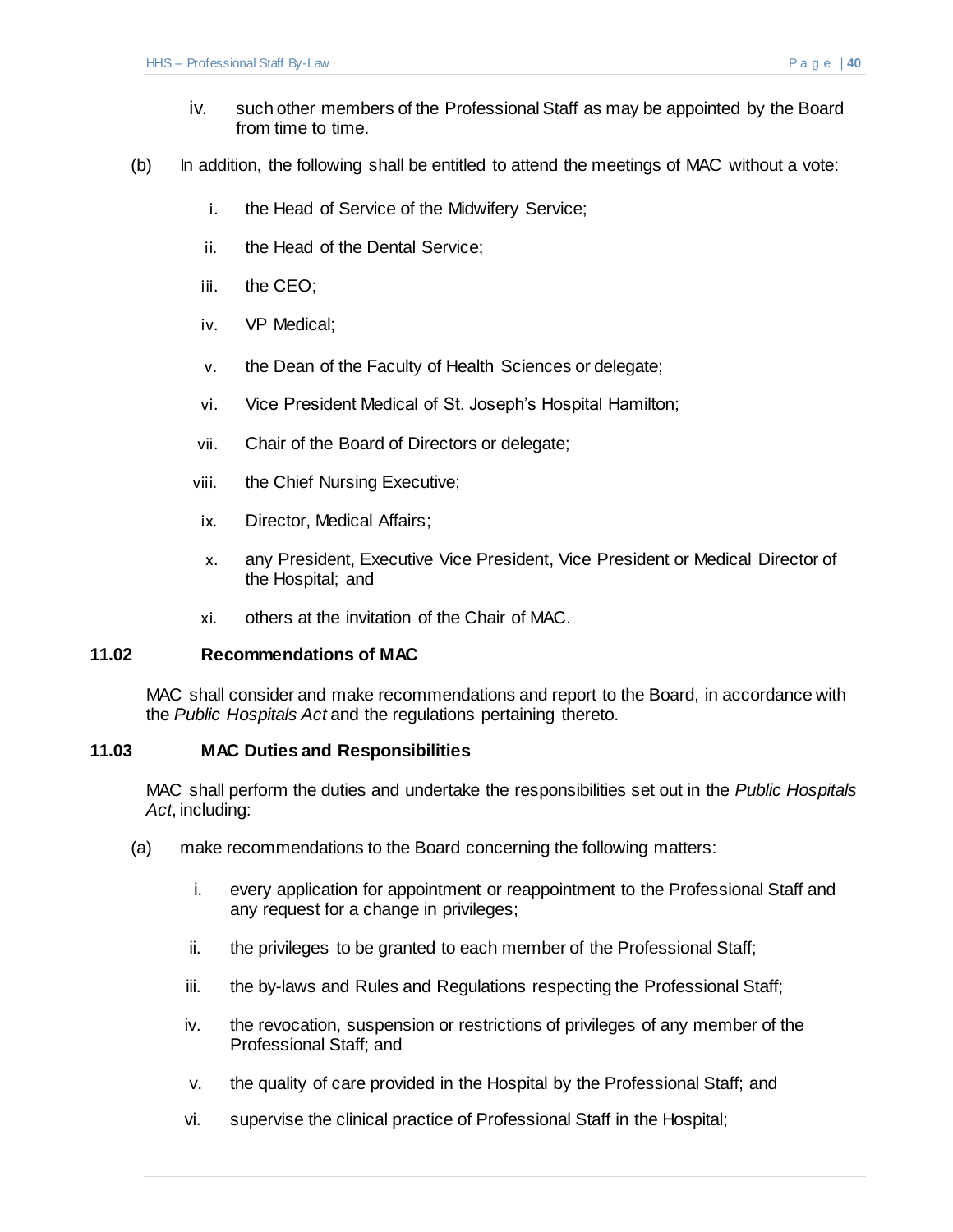- vii. appoint the Professional Staff members of all committees established under section 11.04;
- viii. receive reports of the committees of MAC;
- ix. advise the Board on any matters referred to MAC by the Board; recognizing the impact of regionalization, make recommendations to Hospital Administration and to the Board on matters of patient care, professional education and research;
- x. develop, maintain and recommend to the Board a Professional Staff Human Resource Plan;
- xi. facilitate the development and maintenance of Rules and Regulations, and policies and procedures of the Professional Staff; and
- xii. where MAC identifies systemic or recurring quality of care issues in making its recommendations to the Board under subsection 2(a)(v) of the Hospital Management Regulation (965) under the *Public Hospitals Act*, MAC shall make recommendations about those issues to the Hospital's quality committee established under subsection 3(1) of the *Excellent Care for All Act*.

### <span id="page-44-0"></span>**11.04 Establishment of Committees of MAC**

- (a) The Board may, on the recommendation of MAC establish such standing and special subcommittees of MAC as may be necessary or advisable from time to time for MAC to perform its duties under the *Public Hospitals Act* or the by-laws of the Hospital.
- (b) The terms of reference and composition for any standing or special sub-committees of MAC may be set out in the Rules and Regulations on recommendation of MAC. The Professional Staff members of any such subcommittee of the MAC shall be appointed by MAC.

#### <span id="page-44-1"></span>**11.05 Composition of the Executive Committee of MAC**

- (a) The Executive Committee of MAC shall be comprised of the following voting members:
	- i. the Chair of MAC;
	- ii. the Vice President, Medical (non-voting);
	- iii. President of the Professional Staff; and
	- iv. such other members of MAC as may be appointed from time to time by MAC.
- (b) In addition, the following ex officio members shall be entitled to attend meetings of the Executive Committee of MAC:
	- i. the CEO;
	- ii. Chief Nursing Executive/Vice President Professional Affairs;
	- iii. Director of Medical Affairs; and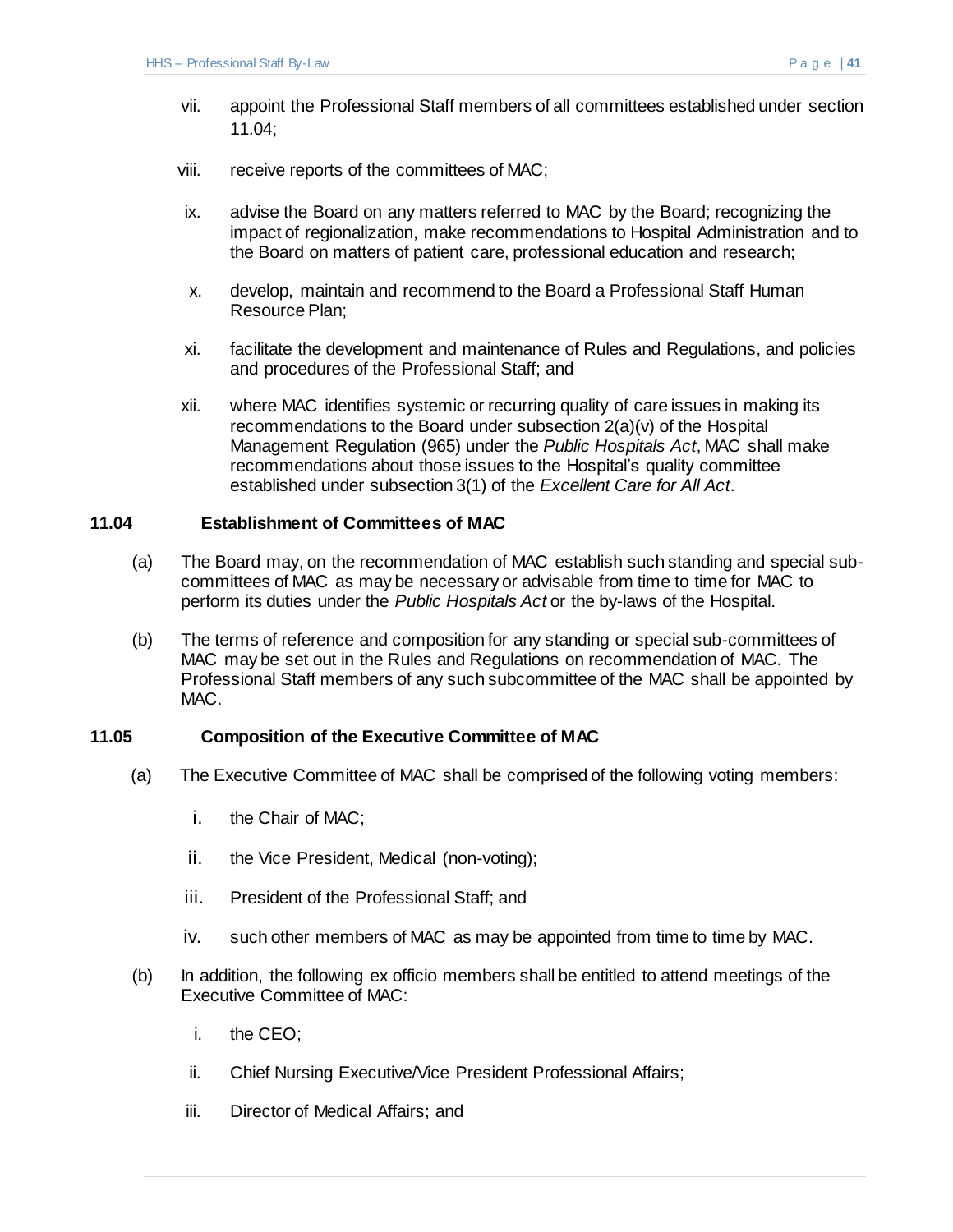iv. Dean of the Faculty of Health Sciences.

### <span id="page-45-0"></span>**11.06 Duties and Responsibilities of the Executive Committee of the MAC**

The Executive Committee of MAC shall:

- (a) perform the role of MAC in matters of administrative urgency, reporting their actions at the next meeting of MAC and the Board; and
- (b) perform such other duties as may be assigned by MAC.

### <span id="page-45-1"></span>**11.07 Quorum for MAC and Sub-Committee Meeting**

A quorum for any meeting of MAC, or a sub-committee thereof, shall be a majority of the members entitled to vote.

# <span id="page-45-2"></span>**ARTICLE 12. MEETINGS – MEDICAL STAFF ASSOCIATION**

#### <span id="page-45-3"></span>**12.01 Medical Staff Association**

The Medical Staff Association represents, engages and advocates on behalf of Medical Staff members, and is a first point of contact for Medical Staff members to bring forth concerns in a confidential manner. The Medical Staff Association Executive Committee is recognized by the Hospital as forming part of the physician leadership team.

#### <span id="page-45-4"></span>**12.02 Meetings of the Medical Staff Association**

- (a) At least four (4) meetings of the Medical Staff Association will be held in conformity with the Hospital Management Regulation under the *Public Hospitals Act*, one of which will be the annual meeting.
- (b) An email notification of each regular meeting will be distributed by the Secretary/Treasurer of the Medical Staff Association at least forty-eight (48) hours prior to each regular meeting and email notice of the annual meeting will be distributed at least ten (10) days in advance of the meeting.

### <span id="page-45-5"></span>**12.03 Special Meetings of the Medical Staff Association**

- (a) In cases of emergency, the President of the Medical Staff Association may call a special meeting of the Medical Staff Association.
- (b) Notice of any special meeting will be as required for a regular meeting, except in cases of emergency, and will state the nature of the business for which the special meeting is called.
- (c) The usual period of time required for giving notice of any special meeting will be waived in cases of emergency, subject to ratification of this action by the majority of those members present voting at the special meeting as the first item of business of the meeting.

## <span id="page-45-6"></span>**12.04 Quorum**

Fifty (50) Medical Staff members entitled to vote (e.g., Active, Associate) will constitute a quorum at any annual or regular meeting of the Medical Staff Association, and seventy-five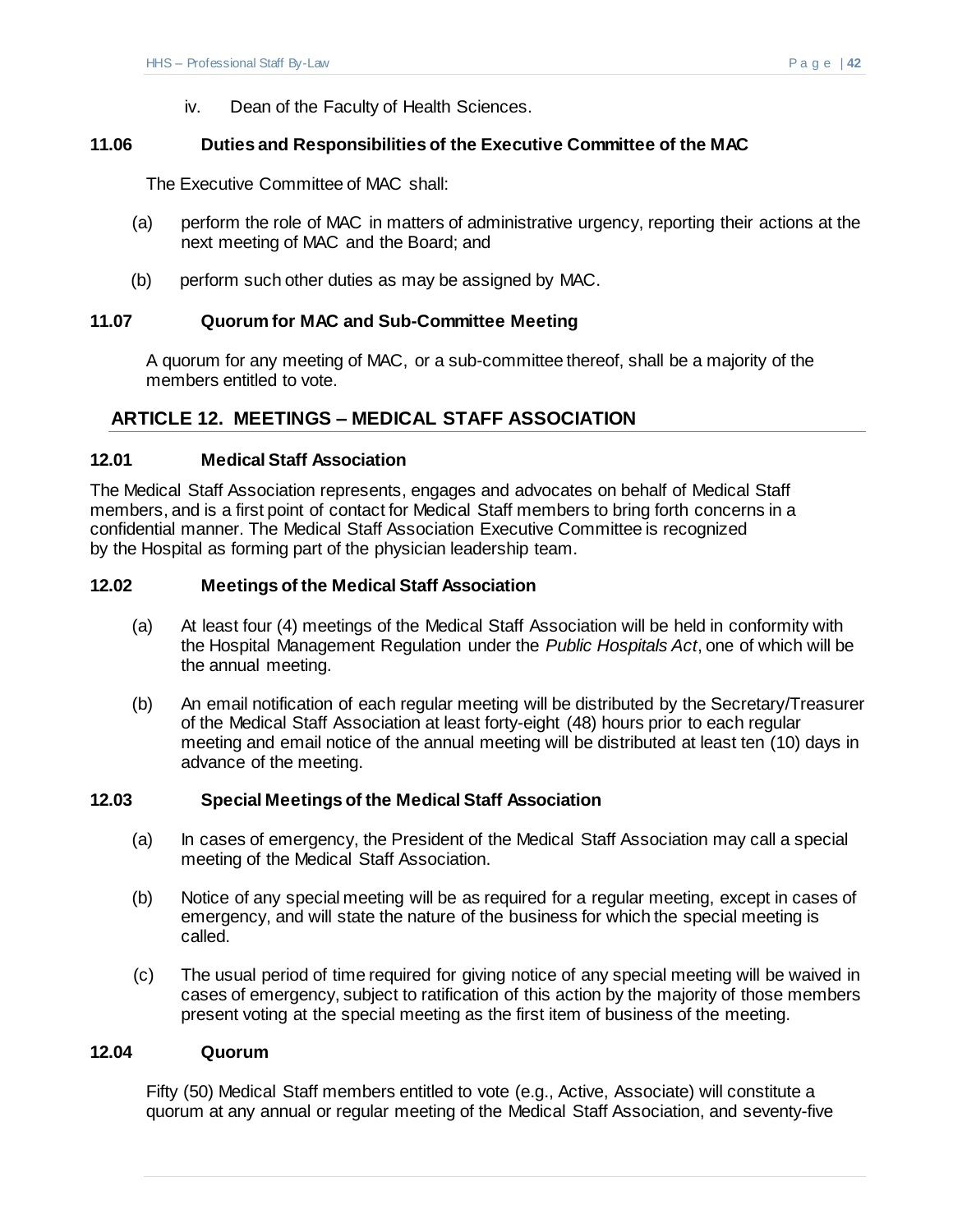(75) Medical Staff members entitled to vote will constitute a quorum at any special meeting of the Medical Staff Association.

### <span id="page-46-0"></span>**12.05 Attendance for Meetings of the Medical Staff Association and Medical Staff Association Dues**

- (a) The Secretary of the Medical Staff Association will make a record of the attendance of each meeting of the Medical Staff Association and provide it to the Chief of the Department.
- (b) Each member of the Active and Associate Staff will be expected to attend at least fifty (50) percent of the meetings of the Medical Staff Association and seventy (70) percent of the meetings of the respective Department to which they are associated.
- (c) Each member of the Medical Staff Association shall be required to pay such dues as are established by the offices of the Medical Staff Association from time to time.

## <span id="page-46-1"></span>**ARTICLE 13. OFFICERS OF THE MEDICAL STAFF ASSOCIATION**

#### <span id="page-46-2"></span>**13.01 Officers of the Medical Staff**

- (a) The officers of the Medical Staff shall be:
	- i. the President of the Medical Staff Association;
	- ii. the Vice President of the Medical Staff Association; and
	- iii. the Secretary/Treasurer of the Medical Staff Association.
- (b) The Executive Committee of the Medical Staff Association shall be composed of:
	- i. the President of the Medical Staff Association;
	- ii. the Vice President of the Medical Staff Association;
	- iii the Secretary/Treasurer of the Medical Staff Association;
	- iv up to eleven (11) members-at-large, it being the intention but not the requirement that up to two (2) of whom shall be Family Physicians;
	- v. the immediate past President of the Medical Staff Association;
	- vi. the Chair of MAC (or delegate, at discretion of the MSA Executive); and
	- vii. the Website Manager (Communication).
- (c) The officers of the Medical Staff will be elected by a majority vote of the Active and Associate Members of the Medical Staff in accordance with the procedures established by the Medical Staff Association from time to time.
- (d) The officers will be elected for a one (1) year term and may be re-elected to the same office for an additional one (1) year term. An officer may be re-elected to the same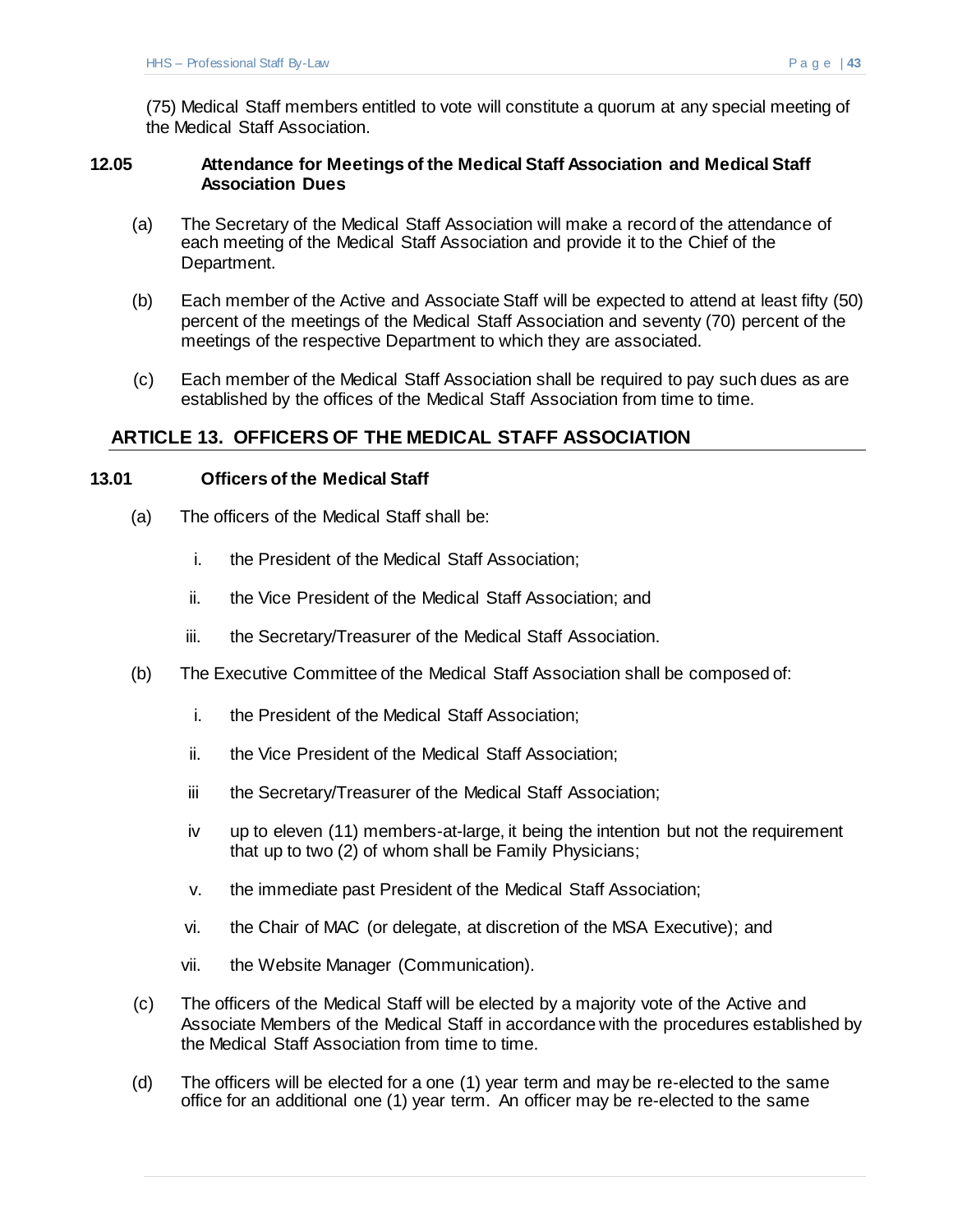(e) Only Active members who have served at least one (1) year on the Medical Staff Association Executive Committee are eligible to run for one of the offices of President, Vice President or Secretary/Treasurer.

# <span id="page-47-0"></span>**13.02 President of the Medical Staff**

The President of the Professional Staff will:

- (a) preside at all meetings of the Medical Staff;
- (b) call special meetings of the Medical Staff;
- (c) be a member of MAC;
- (d) be a non-voting member of the Board and as a Director, fulfill fiduciary duties to the Hospital by making decisions in the best interest of the Hospital as required pursuant to the By-Law and the Corporate By-Law;
- (e) be a member of Committees of the Board as designated by the By-Laws of the Corporation, and all committees of MAC and the Medical Staff Association; and
- (f) act as a liaison between the Medical Staff, the CEO, and the Board with respect to matters concerning the Medical Staff.

#### <span id="page-47-1"></span>**13.03 Vice President of the Medical Staff**

The Vice President of the Medical Staff will:

- (a) act in the place of the President of the Medical Staff and perform the duties and possess the powers of the President, in the absence or disability of the President;
- (b) be a member of MAC; and
- (c) perform such duties as the President of the Medical Staff may delegate.

#### <span id="page-47-2"></span>**13.04 Secretary/Treasurer of the Medical Staff**

The Secretary/Treasurer of the Medical Staff will:

- (a) attend to the correspondence of the Medical Staff;
- (b) be a member of MAC;
- (c) maintain the financial records of the Medical Staff and provide a financial report at the annual meeting of the Medical Staff;
- (d) ensure notification of all members of the Medical Staff at least 48 hours prior to each regular meeting;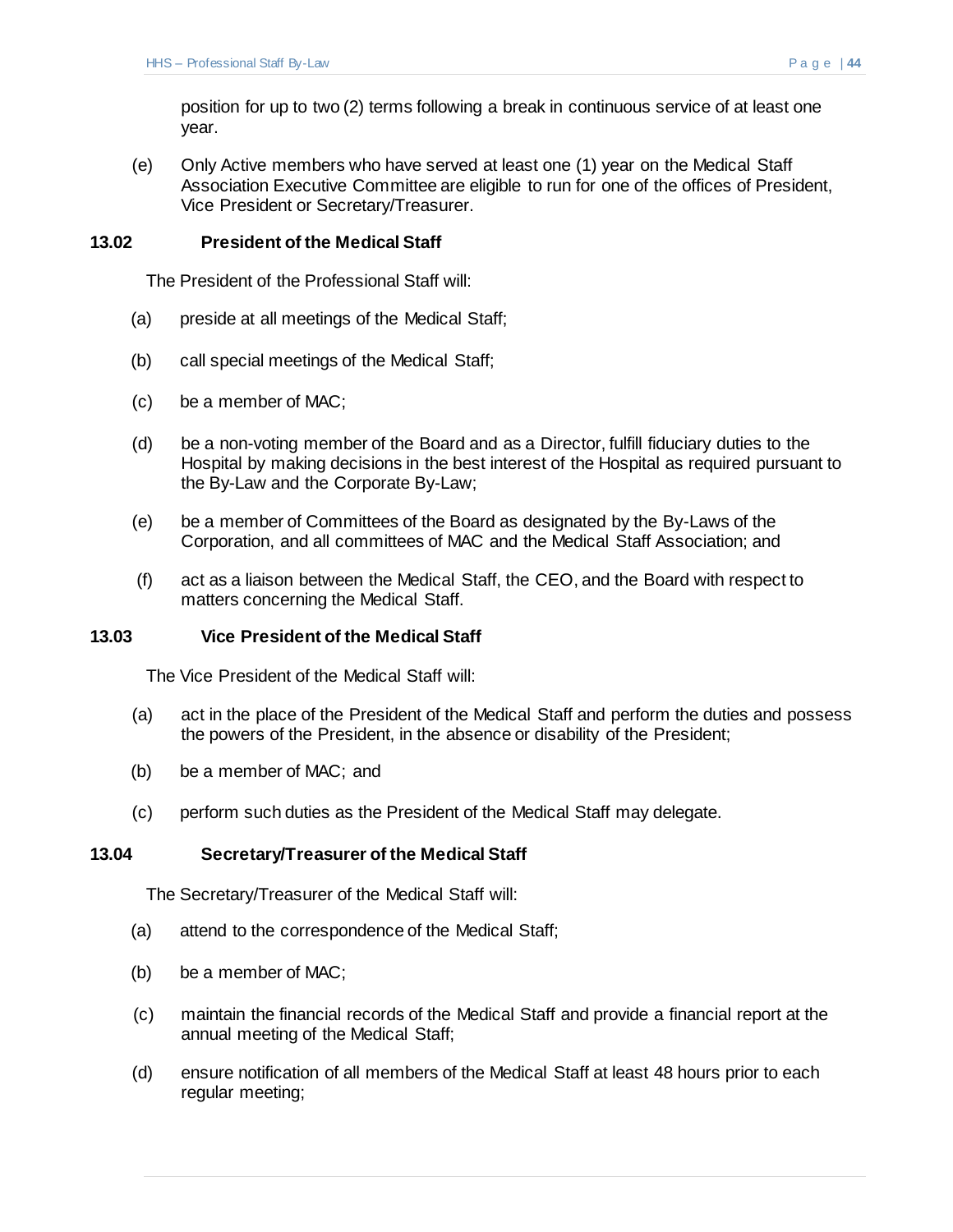- (e) ensure that minutes are kept of Medical Staff meetings; and
- (f) act in the absence of the Vice President of the Medical Staff, performing the duties and possessing the powers of the Vice President in the absence or disability of the Vice President of the Medical Staff.

#### <span id="page-48-0"></span>**13.05 Vacancies**

When vacancies occur during the term of office, they will be filled for the balance of the term by a majority vote of the Executive Committee.

### <span id="page-48-1"></span>**ARTICLE 14. INDEMNIFICATION**

#### <span id="page-48-2"></span>**14.01 Indemnification**

Every member of the MAC and MSA Executive and his or her heirs, executors, administrators and estates and effects, respectively, shall from time to time and at all times, be indemnified and saved harmless by the Corporation from and against:

- (a) all costs, charges and expenses whatsoever which such member sustains or incurs in or about any action, suit or proceeding which is brought, commenced or prosecuted against him or her, for and in respect of any act, deed, matter or thing whatsoever made, done, permitted to be done or permitted by him or her, in or about the execution of any of their duties as a member of the MAC; and
- (b) all other costs, charges and expenses which he or she sustains or incurs in or about or
- (c) in relation to the affairs of the Corporation, except such costs, charges or expenses as occasioned by his or her own willful neglect or default.
- (d) The indemnity provided for in the preceding paragraphs:
	- i. shall not apply to any liability which a member the MAC may sustain or incur as the result of any act or omission in carrying out their duties as a member of the Professional Staff of the Corporation; and
	- ii. shall be applicable only if the member acted honestly and in good faith with a view to the best interests of the Corporation and in the case of criminal or administrative action or proceeding that is enforceable by a monetary penalty, had reasonable ground for believing that his or her conduct was lawful.

#### <span id="page-48-3"></span>**14.02 Insurance**

The Corporation shall purchase and maintain insurance for the benefit of the members of the MAC against any liability incurred in that person's capacity as such member or other person acting on behalf of the Corporation, except where the liability relates to that person's failure to act honestly and in good faith with a view to the best interests of the Corporation and subject to the terms and conditions contained in any such policy of insurance.